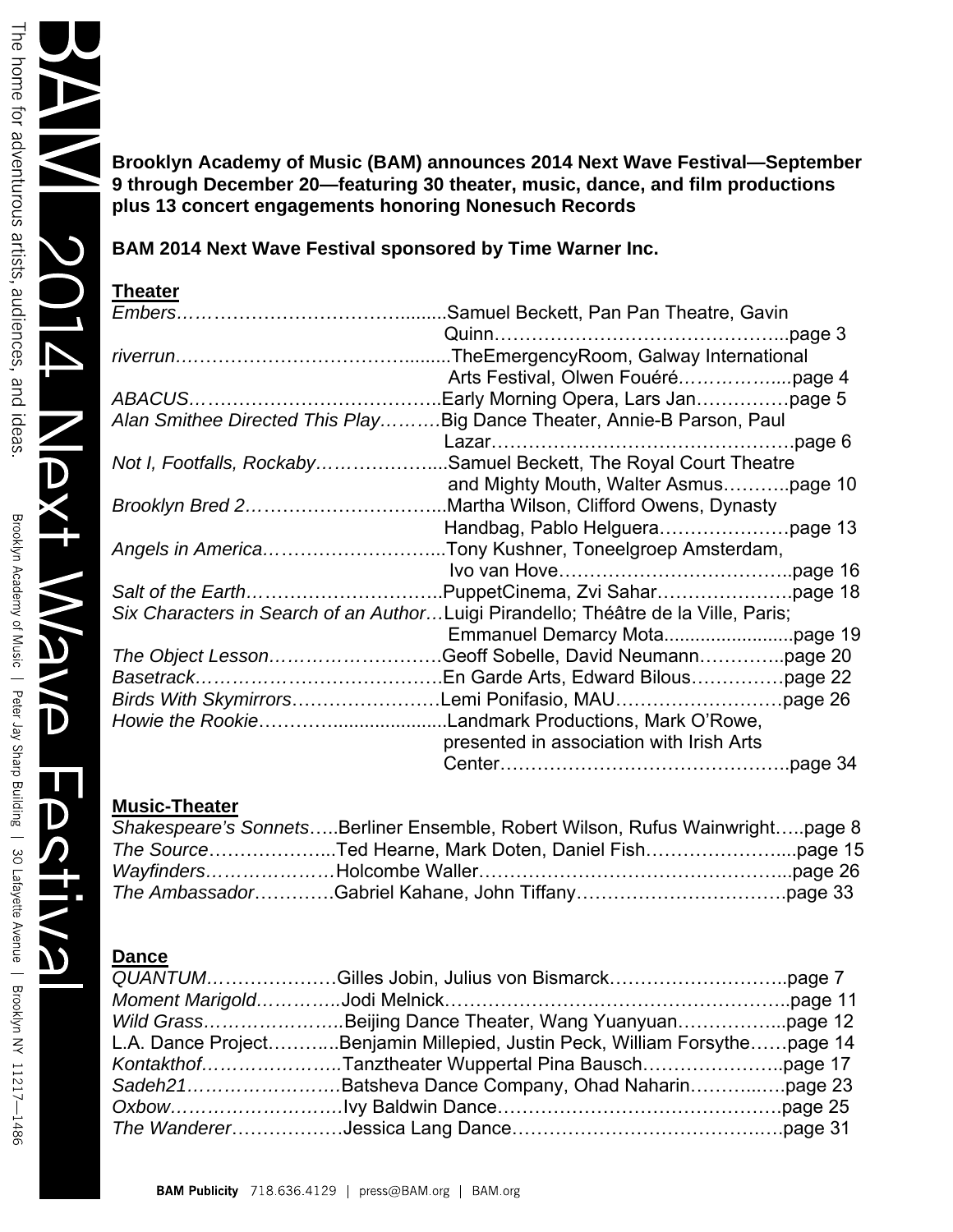**Music-Film** 

| Exposed: Songs for Unseen Warhol FilmsThe Andy Warhol Museum, Dean               |  |  |
|----------------------------------------------------------------------------------|--|--|
|                                                                                  |  |  |
| <b>Music</b>                                                                     |  |  |
| Black Mountain SongsBrooklyn Youth Chorus, Bryce Dessnerpage 27                  |  |  |
|                                                                                  |  |  |
|                                                                                  |  |  |
| VIJAY IYER: Music of Transformation Vijay Iyer, Prashant Bhargava, International |  |  |

Contemporary Ensemble, Steven Schick…………..….page 34

### *Nonesuch Records at BAM* **(previously announced):**

Sep 9—11: The Philip Glass Ensemble & Steve Reich and Musicians Sep 9: Brad Mehldau Sep 10: Brad Mehldau & Chris Thile Sep 11: Dawn Upshaw and Gilbert Kalish Sep 12 & 13: Alarm Will Sound Sep 12 & 13: Youssou N'Dour Sep 18: Rhiannon Giddens Sep 19: Devendra Banhart, Stephin Merritt, and Iron and Wine Sep 20: Kronos Quartet, Natalie Merchant, Rhiannon Giddens, Sam Amidon, and Olivia **Chaney** Sep 23—27: *Landfall,* Laurie Anderson, Kronos Quartet Sep 24: Rokia Traoré, Toumani Diabaté, and Sidiki Diabaté Sep 25 & 26: Caetano Veloso Sep 27 & 28: Robert Plant and the Sensational Space Shifters

*The 2014 Next Wave Festival is dedicated to the late Hamish Maxwell—a corporate visionary at Philip Morris, a dedicated BAM trustee, a valued advisor, and a generous BAM supporter together with his wife Georgene.* 

**May 28, 2014/Brooklyn, NY**—Joseph V. Melillo, executive producer of the Brooklyn Academy of Music, today announced programming for the 2014 Next Wave Festival. The festival runs from September 9 through December 20 and comprises theater, music, dance, film, humanities, and visual art events in the institution's three venues: the BAM Howard Gilman Opera House, the BAM Harvey Theater, and the BAM Fisher.

BAM Executive Producer Joseph V. Melillo said, "The 2014 Next Wave Festival offers outstanding global artistry presented in a wide variety of forms. We are proud to feature seven world premiere productions this season and to include BAM commissions of new work by Gabriel Kahane, Vijay Iyer, the Andy Warhol Museum and Dean Wareham, Ivy Baldwin, Big Dance Theater, and a co-commission of Bryce Dessner with our partners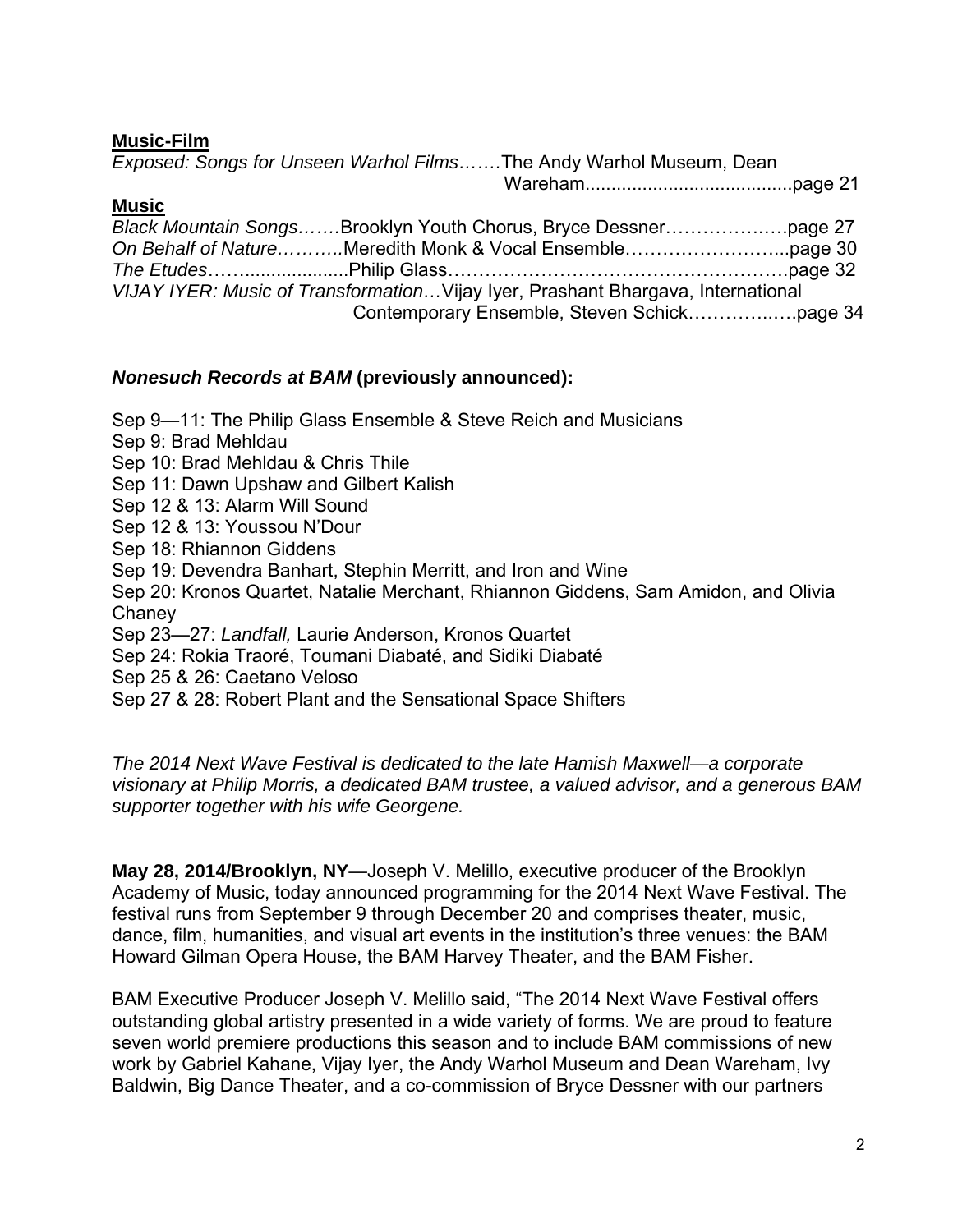Brooklyn Youth Chorus. We are also thrilled to celebrate 50<sup>th</sup> anniversaries with our colleagues at Nonesuch Records and with Meredith Monk."

BAM President Karen Brooks Hopkins said, "We are extremely grateful to Time Warner for its sponsorship of the 2014 Next Wave Festival. Time Warner has generously supported a wide variety of BAM's artistic programming to date and we appreciate and recognize its longstanding commitment to our mission. I am especially proud that this edition of the Next Wave is truly a salute to both longstanding iconic artists who are closely aligned with BAM as well as new discoveries from around the world who will be introduced to fabulous BAM audiences for the first time."

2014 Next Wave Festival subscriptions and single tickets to BAM Fisher presentations go on sale June 23 to the general public (June 16 to Friends of BAM). Single tickets for all other Next Wave engagements go on sale Aug 18 (Aug 11 for Friends of BAM). To purchase tickets visit BAM.org or contact BAM Ticket Services at 718.636.4100.

*Embers* **US Premiere** By Samuel Beckett Pan Pan Theatre

Directed by Gavin Quinn Sculpture by Andrew Clancy Lighting design by Aedín Cosgrove Sound design by Jimmy Eadie

Presented in association with Irish Arts Center

**BAM Harvey Theater (651 Fulton St)** Sep 17–20 at 7:30pm Tickets: \$35, 40, 50 (prices subject to change after Aug 10)

**Talk: Beckett at BAM:** A Look into the BAM Hamm Archives With Jonathan Kalb and Sharon Lehner Sep 18 at 6pm BAM Fisher (Hillman Studio), 321 Ashland Place Tickets: \$15, \$7.50 for Friends of BAM

*Embers* is a theatricalized presentation of an early radio play by the legendary absurdist, Samuel Beckett staged by the groundbreaking Pan Pan Theatre Company. First broadcast in 1959, the play opens with Henry, sitting on a beach remembering and imagining stories and incidents from his life. Tormented by his father's suicide, his own dysfunctional marriage and family, and his failure as a writer, his attempts to find salvation falter. His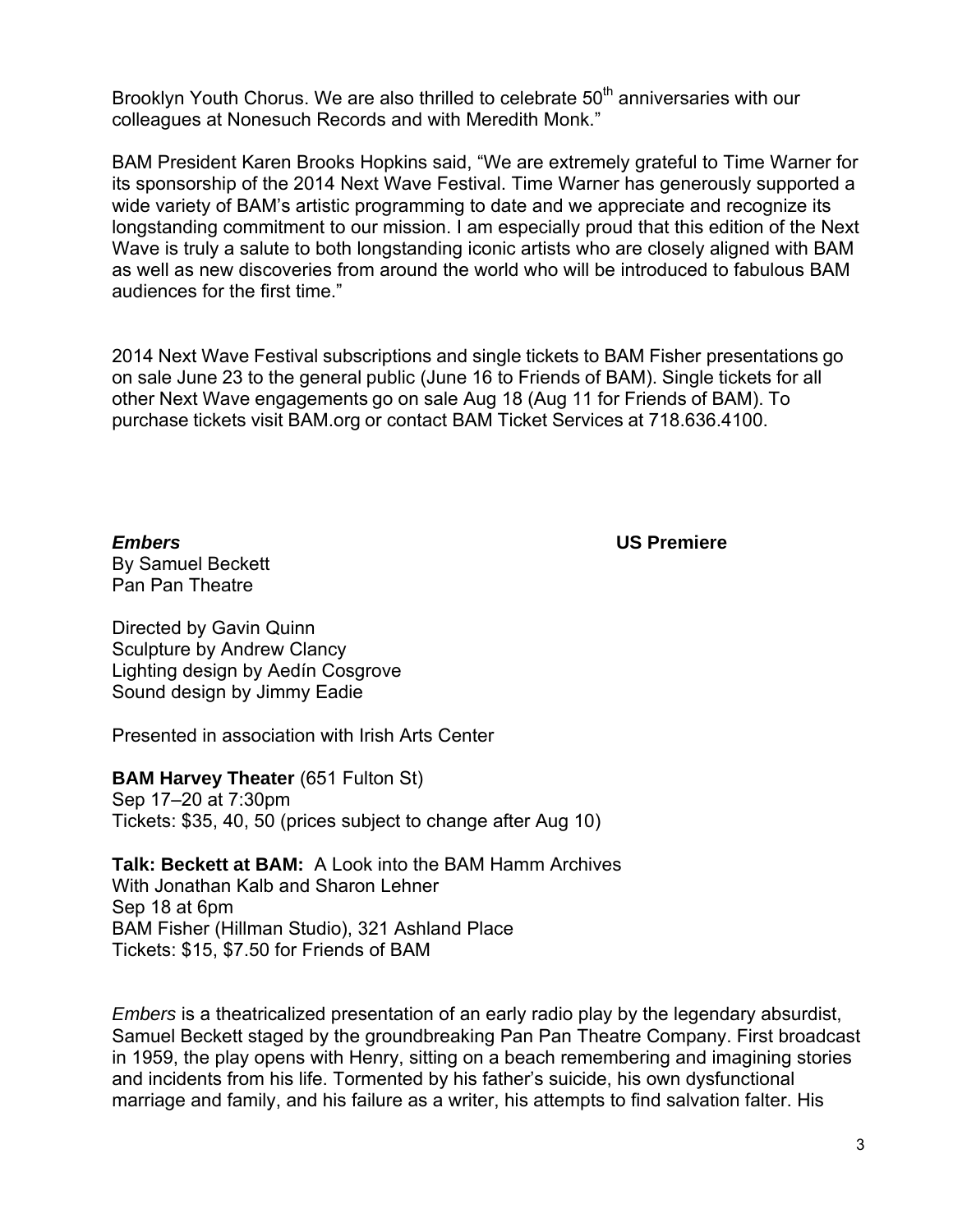recollections and reality merge into a murky maze, where ever-shifting mental leaps, ruminations, ambiguities and unfinished memories—real and fictional—coalesce.

This production combines Aedín Cosgrove's dramatic and transformative lighting design with contemporary sound art and and pre-recorded sound bytes. The internal dialogue of the narrator's "skullscape" is realized onstage as a bleak, imposing set in the form of a giant wooden skull with hollow eyes by sculptor Andrew Clancy. The two actors—playing the main character Henry, and his deceased wife Ada—remain onstage for the hour-long work, their faces barely visible through the eyes of the monolithic skull.

Since Pan Pan was established by co-directors Gavin Quinn and Aedín Cosgrove, the company has constantly examined and challenged the nature of its work and has resisted settling into well-tried formulas. Developing new performance ideas is at the center of the company's raison d'être which is born of a desire to be unique, and provide innovation in the development of theatre art. All the works created are original, either through the writing (original plays) or through the totally unique expression of established works. The company is committed to presenting performances nationally and internationally and developing links for co-productions and collaborations. Pan Pan has toured in Ireland, UK, Europe, US, Canada, Korea, Australia, New Zealand and China, and was last at BAM with Beckett's *All That Fall*, which was part of Next Wave 2012.

For press information contact Sarah Garvey at sgarvey@BAM.org or 718.724.8025 *Embers* by Samuel Beckett presented through special arrangement with Georges Borchardt, Inc., on behalf of the Estate of Samuel Beckett. All rights reserved.

### *riverrun* **US premiere**

TheEmergencyRoom and Galway International Arts Festival In association with Cusack Projects Limited

Adapted, directed, and performed by Olwen Fouéré Co-directed by Kellie Hughes Sound design and composition by Alma Kelliher Lighting design by Stephen Dodd Costume design by Monica Frawley

Presented in association with Irish Arts Center

**BAM Fisher** (Fishman Space), 321 Ashland Pl Sep 17—20 at 7:30pm Tickets: \$20

# *On Truth (and Lies) in Joyce*

In conjunction with *riverrun* Hosted by Simon Critchley With Olwen Fouéré Sep 19, following the performance Fishman Space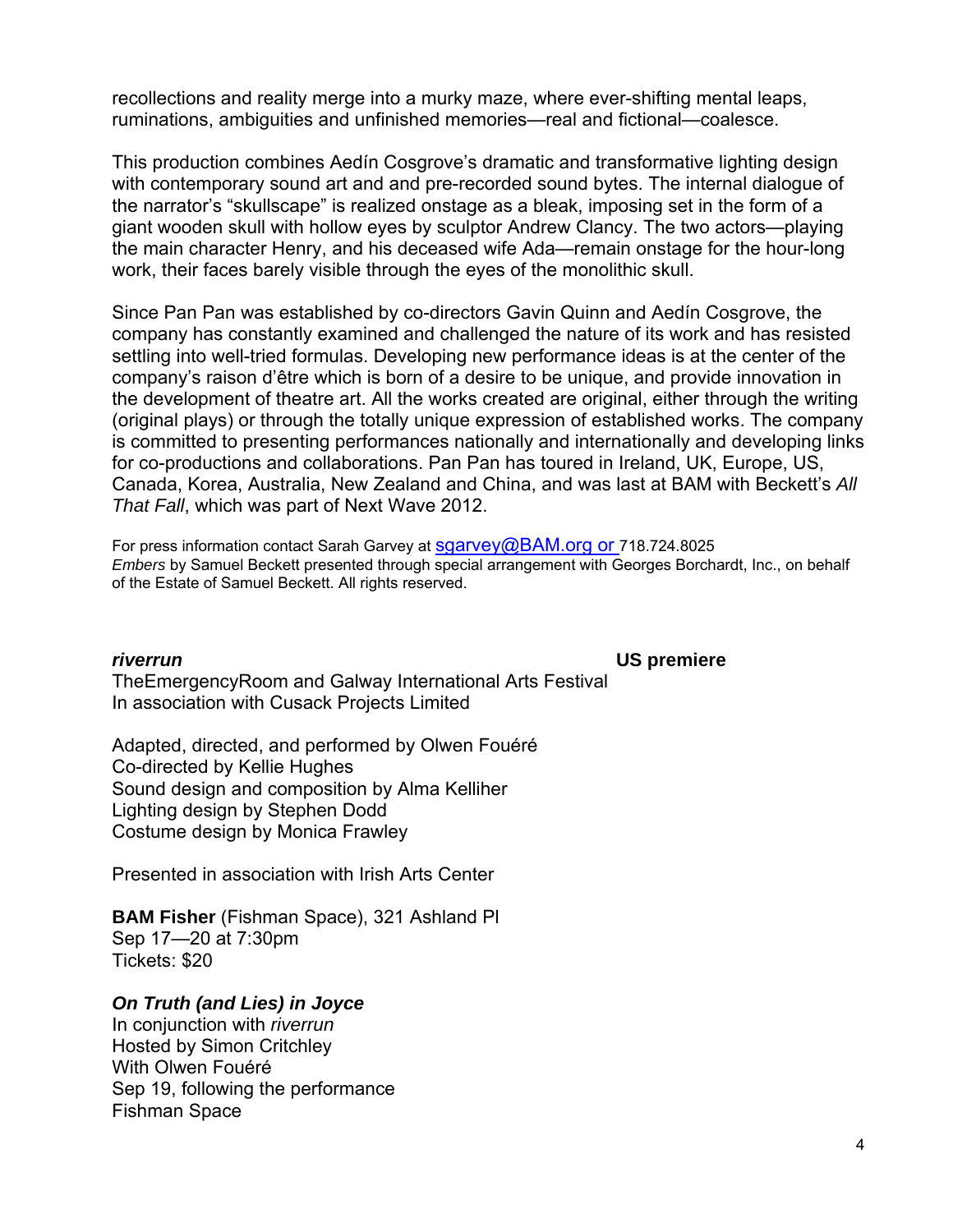Free for same-day ticket holders

### BAM Fisher (Fishman Space), 321 Ashland Ave

The magnetic Irish actor Olwen Fouéré's performance of *riverrun*, inspired by the voice of the river in James Joyce's *Finnegans Wake*, comes to BAM after holding audiences in thrall throughout Ireland and at London's National Theatre. The intimate Fishman Space is the ideal setting in which to experience this critically heralded tour-de-force performance. Fouéré—who spent two years on the adaptation—also co-directed the production, hailed for delivering "true astonishment, originality, and a touch of genius"(*The Guardian*). The result, at once abstract and elemental, taps into the force of constant renewal represented in Joyce's classic by the river *Life* (Liffey/Anna Livia Plurabelle), powerfully embodied by Fouéré over the course of one remarkable hour.

**Olwen Fouéré,** born in Galway to Breton parents, is a leading Irish actor and artist across many disciplines whose extensive creative practice navigates the performance contexts of theater, film, visual arts, music, and literature. In 2009 she established TheEmergencyRoom for the development of future projects. Recent stage credits include Ben Power's *A Tender Thing* (Siren productions); Gerald Barry's opera of *The Importance of Being Earnest* directed by Antony McDonald (NI Opera); *Maria de Buenos Aires* (Cork Opera House); *The Rite of Spring/Petrushka* with Fabulous Beast Dance Theatre (Sadler's Wells and Movimentos Festival, Wolfsburg); *Terminus* (Abbey Theatre and international tour), and her translation and award-winning performance of *Sodome, my love* by Laurent Gaudé. Recent film appearances include *The Irreducible Difference of the Other* (Vivienne Dick); *Camillo's Idea* by Aurélian Froment (2013 Venice Biennale) and *This Must Be the Place* by Paolo Sorrentino (Palme d'Or selection, 2011 Cannes Film Festival).

For press information contact Adriana Leshko at aleshko@BAM.org or 718.724.8021

#### *ABACUS* **NY Premiere**

Created by Early Morning Opera Written and directed by Lars Jan

Video, scenic, and software design by Pablo N. Molina Visualization software and data narrative design by James N. Sears and Jonathan Cousins Music, sound, and software design by Nathan Ruyle Lighting design by Christopher Kuhl

**BAM Fisher** (Fishman Space), 321 Ashland Ave Sep 24—27 at 7:30pm Tickets: \$20

Early Morning Opera's *ABACUS* is a work that lands somewhere between theater, performance art, and hi-tech TED talk. Paul Abacus is a visionary, a lecturer, and a fictional character who may or may not be the alter ego of Lars Jan. Aided with slick, eyeopening, mega-church-style computer projections, Abacus addresses the audience directly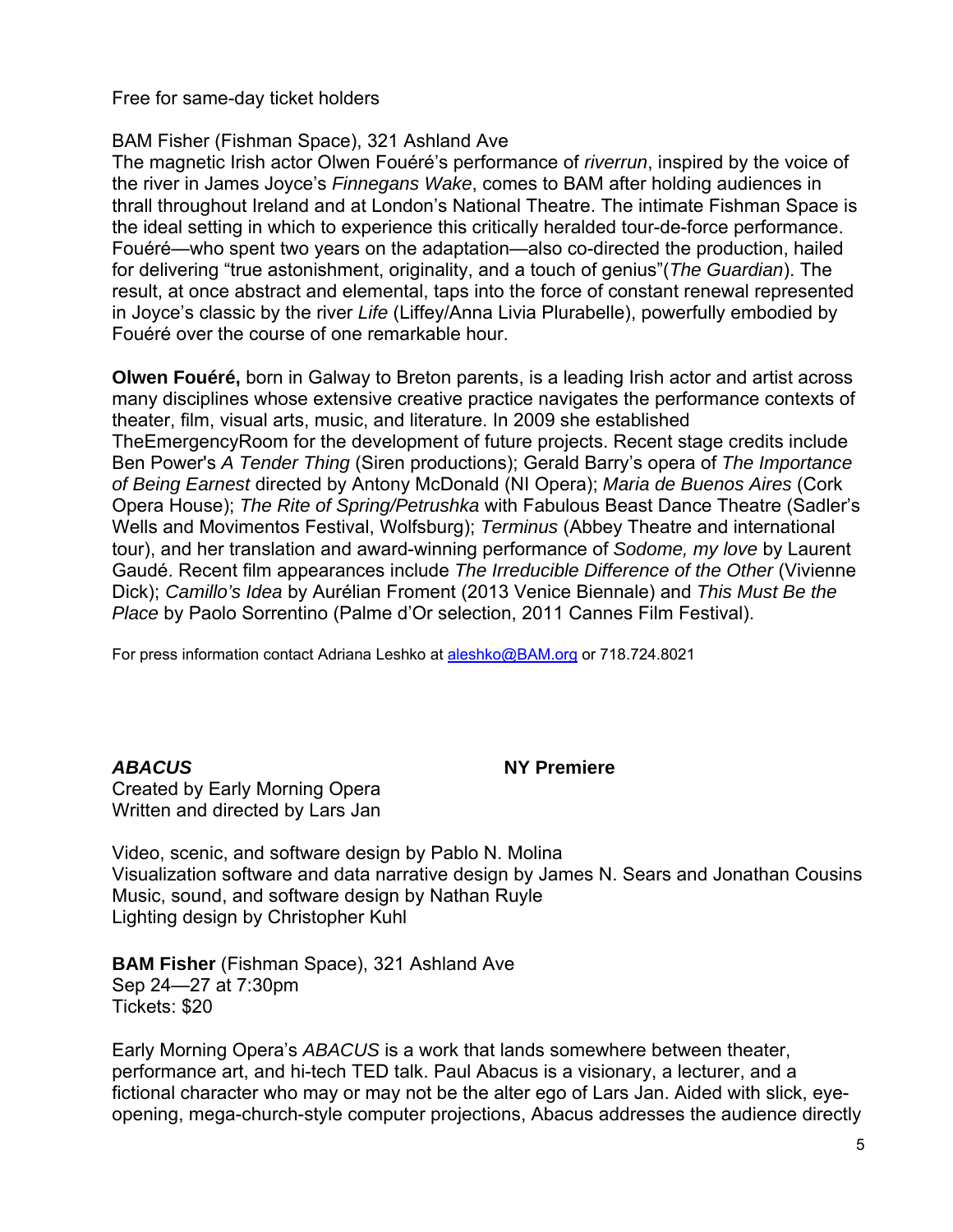on issues he is passionate about: the future of national borders, technology, and the relationship between humanity and screens large and small.

**Lars Jan** is a director, designer, writer, and media artist who has received commissions from the Whitney Museum and EMPAC. He has made genre-bending artworks about TED talks, mega-church media design, Laika the Soviet space dog, suicide bombing celebrity, and a downed fighter pilot. Jan has created an image-ballet with Steadicam operators, choreographed seven women in burqas, and wrangled a giant panda with iPads for paws. **Early Morning Opera** is a genre-bending art lab specializing in technically innovative performances charting complex ideas through language and other media, and asserting the vital function of live events in our increasingly mediated lives.

Commissioned by EMPAC / Experimental Media and Performing Arts Center, Rensselaer Polytechnic Institute, Troy, NY.

For press information contact David Hsieh at dhsieh@bam.org or 718.636.4129 x9

### *Alan Smithee Directed This Play* **US premiere**

Big Dance Theater Directed by Annie-B Parson and Paul Lazar Choreography by Annie-B Parson and the company

Scenery by Joanne Howard Lighting by Joe Levasseur Costumes by Oana Botez Sound by Tei Blow Video by Jeff Larson

### **BAM Harvey Theater** (651 Fulton Street)

Sep 30—Oct 4 at 7:30pm Tickets: \$20, 30, 40, 55 (weekdays); \$25, 35, 45, 60 (weekend) (subject to change after Aug 10)

### **Master Class: Big Dance Theater with Paul Lazar**

Sep 22 at 12pm Mark Morris Dance Center (3 Lafayette Ave) Price: \$25 BAM.org/master-classes

Originally conceived as a theatrical triptych using three separate film scripts—*Terms of Endearment*, *Dr. Zhivago*, and *Le Circle Rouge*—as source material, *Alan Smithee* soon slipped the reins of its structural framework to reemerge in the form of a performance landscape where 1918 Moscow mingles with 1970s America, film clips converse with live action, and decades merge and blur. A company of seven, including Big Dance Theater co-artistic director Paul Lazar and Big Dance veteran Cynthia Hopkins, occupies a stage littered with fur coats, lawn chairs, and telephones where revolutionaries pontificate, tragic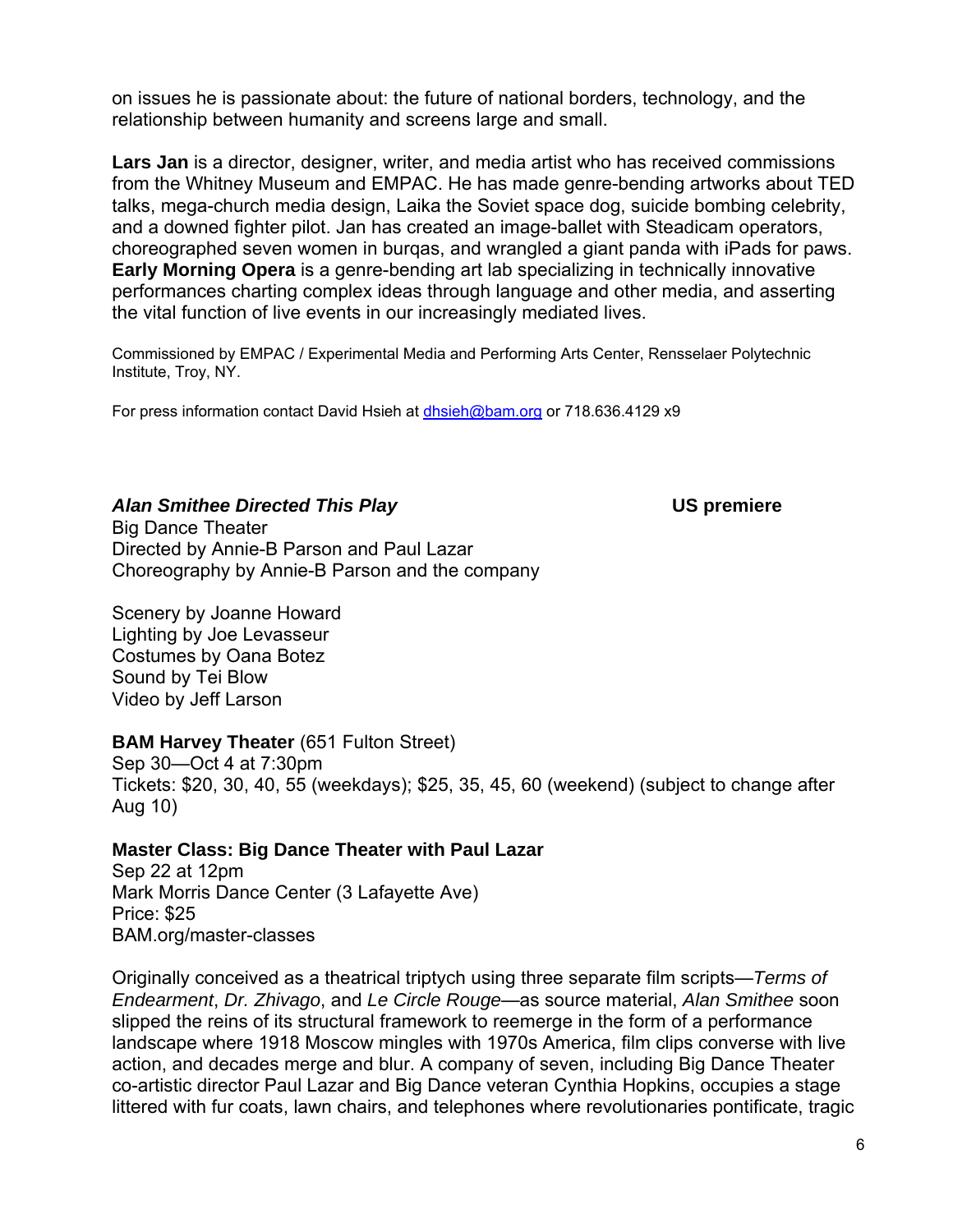lovers bid farewell under the threat of nuclear war, and American suburbanites grapple with abortion, debt, and divorce. The title, which references the pseudonym used for Hollywood directors who disassociate themselves from troubled projects, is a wry comment on the inherent impossibility of asserting any real "control" over the slippery, ever-morphing realm of creative inspiration and live performance.

Founded in 1991, **Big Dance Theater** is known for its adventurous use of music, text, dance, and visual design to expand and refract literary texts, weaving disparate sources and forms into seamless theatrical wholes. Under the artistic direction of Annie-B Parson and Paul Lazar, the company has created over 20 works—each piece developed over months of collaboration with its associate artists, a longstanding, ever-evolving group of actors, dancers, composers, and designers. In 2000, the company received an Obie Award for its "passionate practice of the most implausible choreographic and literary concoctions." Directors Lazar and Parson were honored in 2002 with a Bessie Award for their "boldly arranged marriage of dance and theater," and *Comme Toujours, Here I Stand* received a Bessie Award in 2010 for Outstanding Production. The company also received the inaugural Jacob's Pillow Dance Award in 2007. Parson was recently awarded a 2014 Doris Duke Artist Award as well as the 2014 Foundation for Contemporary Art Award. Big Dance Theater has been presented in both dance and theater venues nationally and abroad, in Italy, France, Belgium, the Netherlands, Germany, and Georgia.

For press information contact Adriana Leshko at aleshko@BAM.org or 718.724.8021

BAM 2014 Next Wave Festival, FIAF's Crossing the Line Festival 2014, and the Hermès Foundation (Fondation d'entreprise Hermès) New Settings program present

### *QUANTUM* **US Premiere**

Gilles Jobin Company Gilles Jobin and Julius von Bismarck

Choreography by Gilles Jobin Lumino-kinetic installation by Julius von Bismarck Engineer Martin Schied Music by Carla Scaletti Costumes by Jean-Paul Lespagnard Scientific advisors Michael Doser, Nicolas Chanon (CERN physicists)

**BAM Fisher** (Fishman Space), 321 Ashland Pl Oct 2—4 at 7:30pm Tickets: \$20

The dance-visual art work *QUANTUM* is the result of an artistic residency by Swiss choreographer Gilles Jobin and visual artist Julius von Bismarck at CERN, the largest particle laboratory in the world. Artists among scientists, Jobin discovered parallels between his approach to movement and the physicist's creed—'deconstruct and scale'—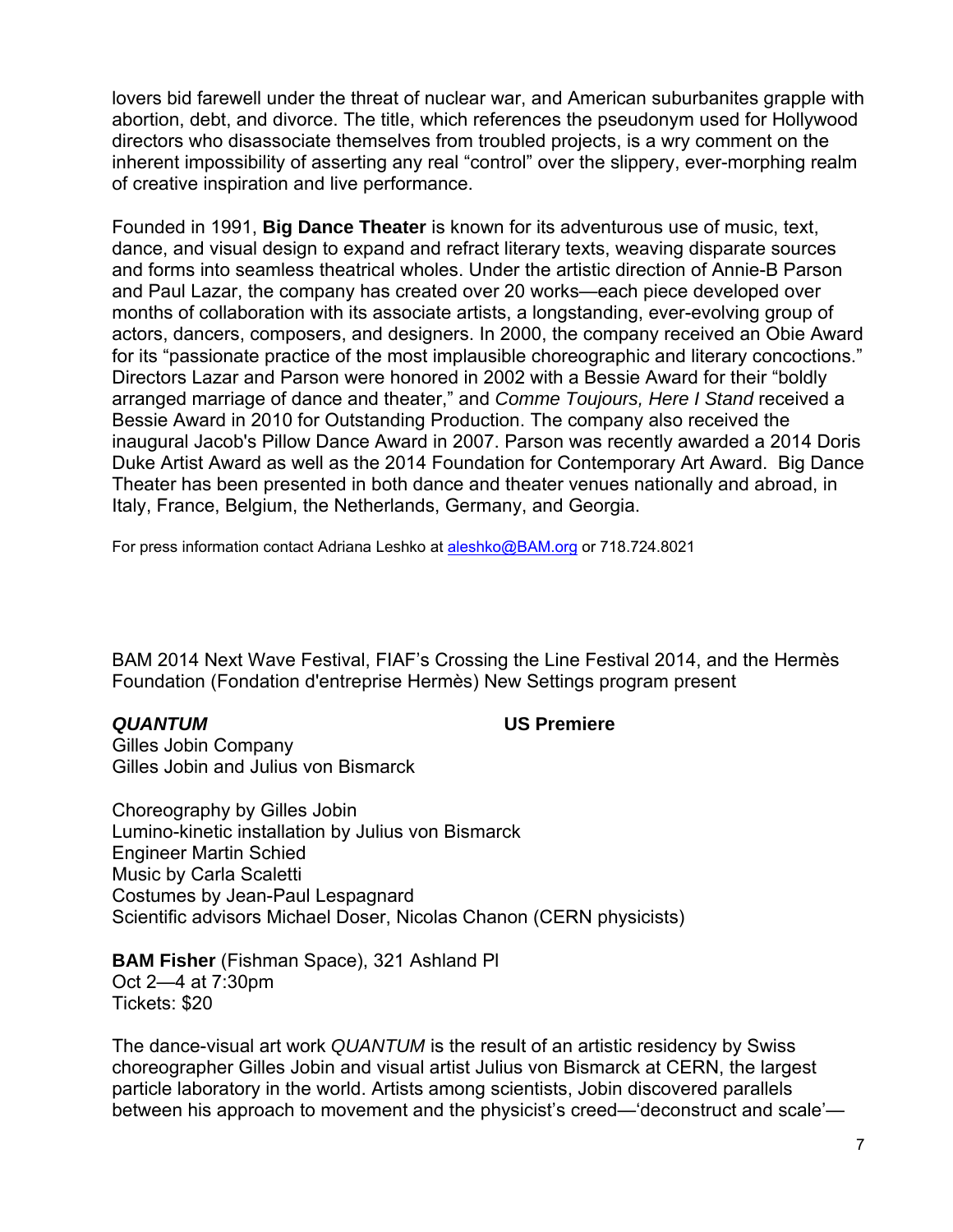while von Bismarck collaborated with researchers to build a lumino-kinetic sculpture consisting of four continuously circling lamps. When their work collides to create *QUANTUM*, von Bismarck's sculpture responds to imperceptible fluctuations in Jobin's dancers' movements, delving into the mysteries of antimatter and addressing the laws of physics under the veil of beauty.

**Gilles Jobin** gained international recognition as a choreographer following his 1997 piece *A+B=X*, presented at Arsenic in Lausanne. Following his move to London, where he premiered *Macrocosm* at The Place, Jobin became know for his radical artistic vision placing him at the forefront of a new generation of European choreographers. In 2006, he became an associated artist at Bonlieu Scène nationale Annecy in France and premiered five works—*Double Deux* (2006), *Text To Speech* (2008), *Black Swan* (2009), *Le Chaînon Manquant- The Missing Link* (2010), and *Spider Galaxies* (2011). He has received commissions from the Ballet du Grand Théâtre in Geneva (2003) and the Gulbenkian Ballet (2004). Other works include *Braindance* (2000), *The Moebius Strip* (2001), *Under Construction* (2002), *Steak House* (2005), and *Shaker Loops* (2012)—a trio set to John Adams' *Shaker Loops* and commissioned by The Geneva Chamber Orchestra. In addition to his choreographic work, Jobin orchestrates international exchanges, daily training for dancers, educational activities and capacity building, and artistic residencies from his headquarters at Studios 44 in Geneva, as well as projects with countries in the Southern hemisphere.

**Julius von Bismarck** won the top prize at Ars Electronica in 2008 for a device he called the Image Fulgurator, a hacked camera that injected stealth images into other people's photos. While he considers himself an artist, and not a scientist or technologist, his work often features a heavy technical component and several of his projects make references to math and science. For *Public Face I*, he mounted a giant neon 'smiley' above the city of Berlin which changed its expression based on an estimate of the city's mood drawn from algorithms that analyzed peoples' faces on the street. In 2012, von Bismarck took part in the two-month residency, Collide@CERN, working with theoretical physicist James Wells on his lumino-kinetic installation *Versuch Unter Kreisen*. Von Bismarck is currently finishing his graduate work at the Institute for Spatial Experiments in Berlin.

For press information contact Joe Guttridge at jguttridge@bam.org or 718.636.4129 x4

*Shakespeare's Sonnets* **US Premiere**  Berliner Ensemble By Robert Wilson and Rufus Wainwright Sonnet selection by Jutta Ferbers

Directing, stage design, lighting concept by Robert Wilson Music by Rufus Wainwright Costume design by Jacques Reynaud Co-direction by Ann-Christin Rommen Conducted by Hans-Jörn Brandenburg, Stefan Rager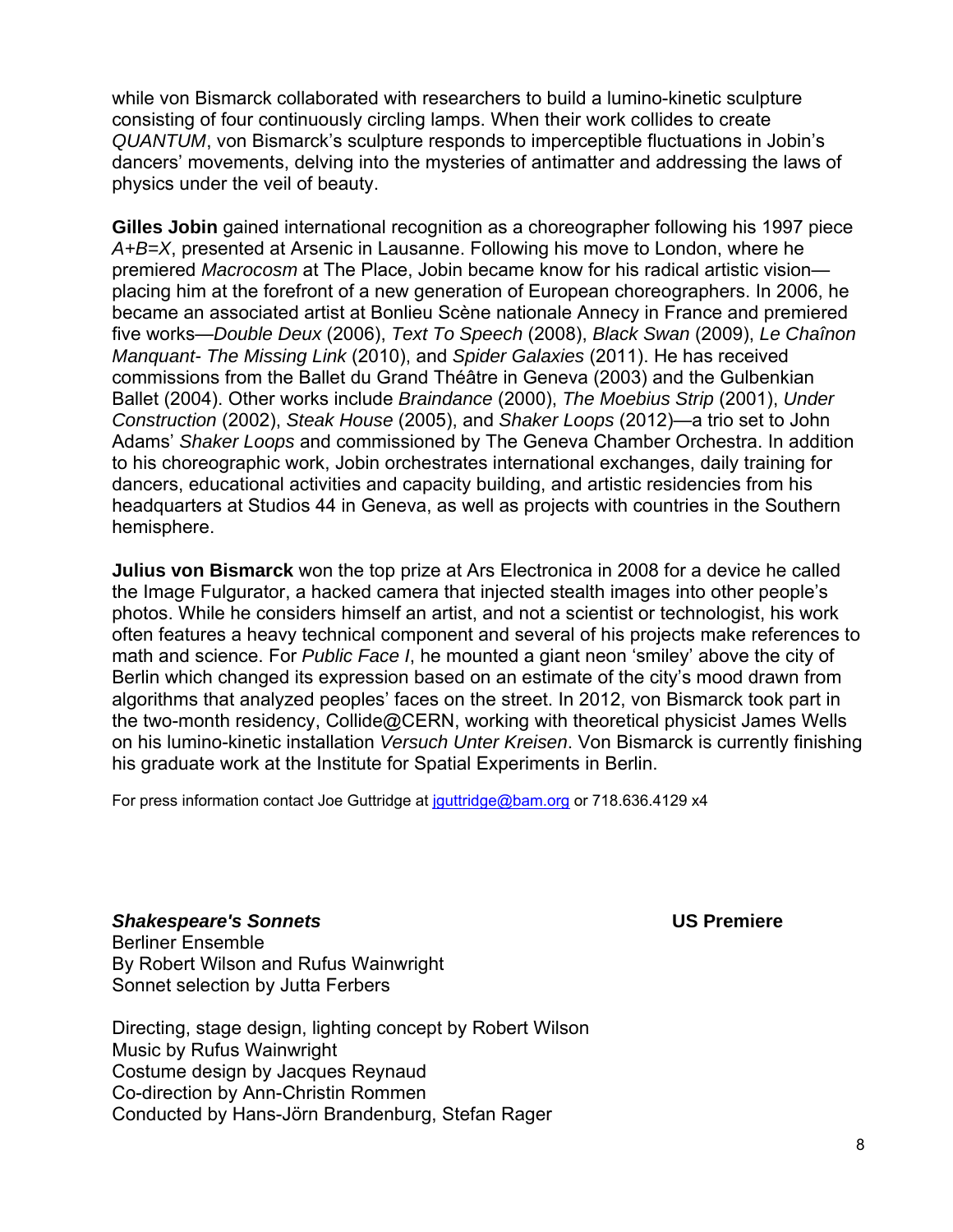Lighting by Andreas Fuchs

### **BAM Howard Gilman Opera House** (30 Lafayette Ave)

Oct 7—11 at 7:30pm; Oct 12 at 3pm Tickets: \$25, 35, 45, 55, 65, 75, 85, 95, 105, 120 (subject to change after Aug 10)

In German with English titles

### **Talk: Robert Wilson and Rufus Wainwright**

Oct 8 at 6pm BAM Fisher (Hillman Studio), 321 Ashland Pl Tickets: \$25, \$12.50 for Friends of BAM

BAM and the Byrd Hoffman Watermill Foundation dedicate the 2014 Next Wave Festival performances of *Shakespeare's Sonnets* to the late Robert W. Wilson, adventurous philanthropist and generous friend.

The Bard is more modern and alive than ever in visionary Robert Wilson's *Shakespeare's Sonnets,* a contemporary take on 25 specially chosen sonnets from Shakespeare's cannon. Set to a sweeping score composed by the renowned Rufus Wainwright, a genrebending mix of medieval German Minnesang, classical, pop, and cabaret rock is performed by Bertolt Brecht's historic Berliner Ensemble. The sonnets were pared down and selected by Berliner dramaturge Jutta Ferbers who deftly adapted these captivating poems that were originally unintended for the theater. The production was first staged in Berlin in 2009 for the fourth centennial of the publishing of the sonnets.

For this production, Wilson embraces the prevalence of subversive gender conventions embedded in Shakespeare's 154 sonnets which move fluidly between male and female objects of desire. Several quintessential characters make an appearance; from boy to fool, from Cupid to the mysterious Dark Lady, from the Queen of England to Shakespeare himself. Wilson's signature sculpting of time, light, and gesture combined with Wainwright's romantic, sensitive, and at times disturbingly dark score transports audiences to a dreamlike place suspended in time.

**Robert Wilson**'s longstanding relationship with BAM goes back to the 1969 premiere production of *The Life and Times of Sigmund Freud* and includes the Philip Glass/Wilson epic *Einstein on the Beach* (1984, 1992, and 2012 Next Wave Festivals) and *The CIVIL warS: a tree is best measured when it is down, Act V-the Rome Section* (1986 Next Wave Festival), a work created with an international group of artists, including David Byrne. In addition to his collaborations with Tom Waits/Kathleen Brennan (*Woyzeck*, 2002 Next Wave Festival) and Tom Waits/William Burroughs (*Black Rider*, 1993 Next Wave Festival), Wilson also created works in partnership with Lou Reed, including *Time Rocker* (1997 Next Wave Festival) and *POEtry* (2001 Next Wave Festival). *The Temptation of St. Anthony* (2004 Next Wave Festival) featured a collaboration with Sweet Honey in the Rock founder Dr. Bernice Johnson Reagon. Wilson was recently at BAM with his retelling of Henrik Ibsen's dramatic classic *Peer Gynt* (2006 Spring Season) and *Quartett* (2009 Next Wave Festival), Heiner Müller's adaptation of Choderlos de Laclos' *Les Liaisons Dangereuses*, featuring Isabelle Huppert.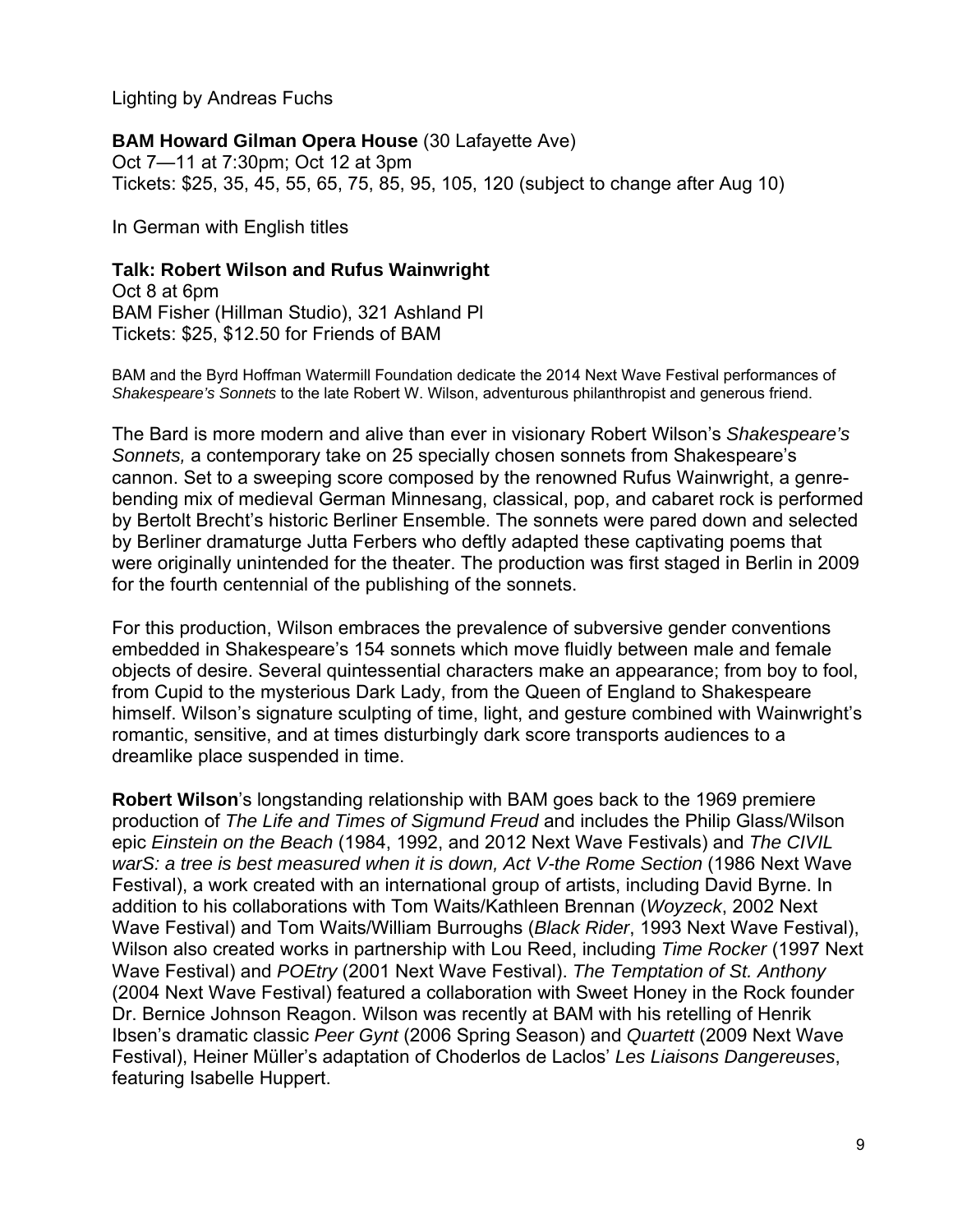**Rufus Wainwright** is one of the great male vocalists and songwriters of his generation. He is the son of folk singers Loudon Wainwright III and Kate McGarrigle, and brother of Martha Wainwright. He has achieved his success by carving out his own singular sound in the worlds of rock, opera, theater, dance, and film. Wainwright's first opera, *Prima Donna*, premiered at the Manchester International Festival in July 2009, followed by appearances in Toronto at the Luminato Festival in June 2010 and at BAM with New York City Opera's 2012 production of the work. He has released seven studio records, two live records, and two DVDs to date, has appeared on numerous soundtracks and compilations, as well as collaborating with artists including Elton John, David Byrne, Rosanne Cash, and Keane. Wainwright's other successes include *Rufus Does Judy at Carnegie Hall*, which was nominated for a Grammy and was released concurrently with a live DVD (*Rufus! Rufus! Rufus! Does Judy! Judy! Judy!*) capturing his celebrated Judy Garland tribute performance at the London Palladium in 2007. He also composed the original music for choreographer Stephen Petronio's work *BLOOM* which has toured across the country. Additionally, Wainwright has acted in the films *L'Âge des Ténèbres* (2007), *Heights* (2005), and *The Aviator* (2004). His BAM debut was in 2001 as part of the first iteration of Next Wave of Song.

For press information contact Sarah Garvey at sgarvey@BAM.org or 718.724.8025 Leadership support for BAM's presentation of *Shakespeare's Sonnets* provided by The Robert W. Wilson Charitable Trust; Aashish & Dinyar Devitre; and the Stavros Niarchos Foundation.

#### *Not I, Footfalls, Rockaby* **US premiere**

By Samuel Beckett The Royal Court Theatre and Mighty Mouth In association with Cusack Projects Limited Directed by Walter Asmus

Set design by Alex Eales Lighting design by James Farncombe Music by Tom Smail Sound design by David McSeveney

Presented in association with Irish Arts Center

**Talk: Beckett at BAM:** A Look into the BAM Hamm Archives With Jonathan Kalb and Sharon Lehner Sep 18 at 6pm BAM Fisher (Hillman Studio), 321 Ashland Place Tickets: \$15, \$7.50 for Friends of BAM

**BAM Harvey Theater (651 Fulton Street)** 

Oct 7—11 at 7:30pm; Oct 12 at 3pm Tickets: \$20, 40, 55, 75 (weekdays); \$25, 45, 65, 85 (weekend) (subject to change after Aug 10)

This staging of three one-woman plays by Samuel Beckett—directed by the playwright's longtime friend Walter Asmus—highlights the obsessive rhythms of existence: rambling,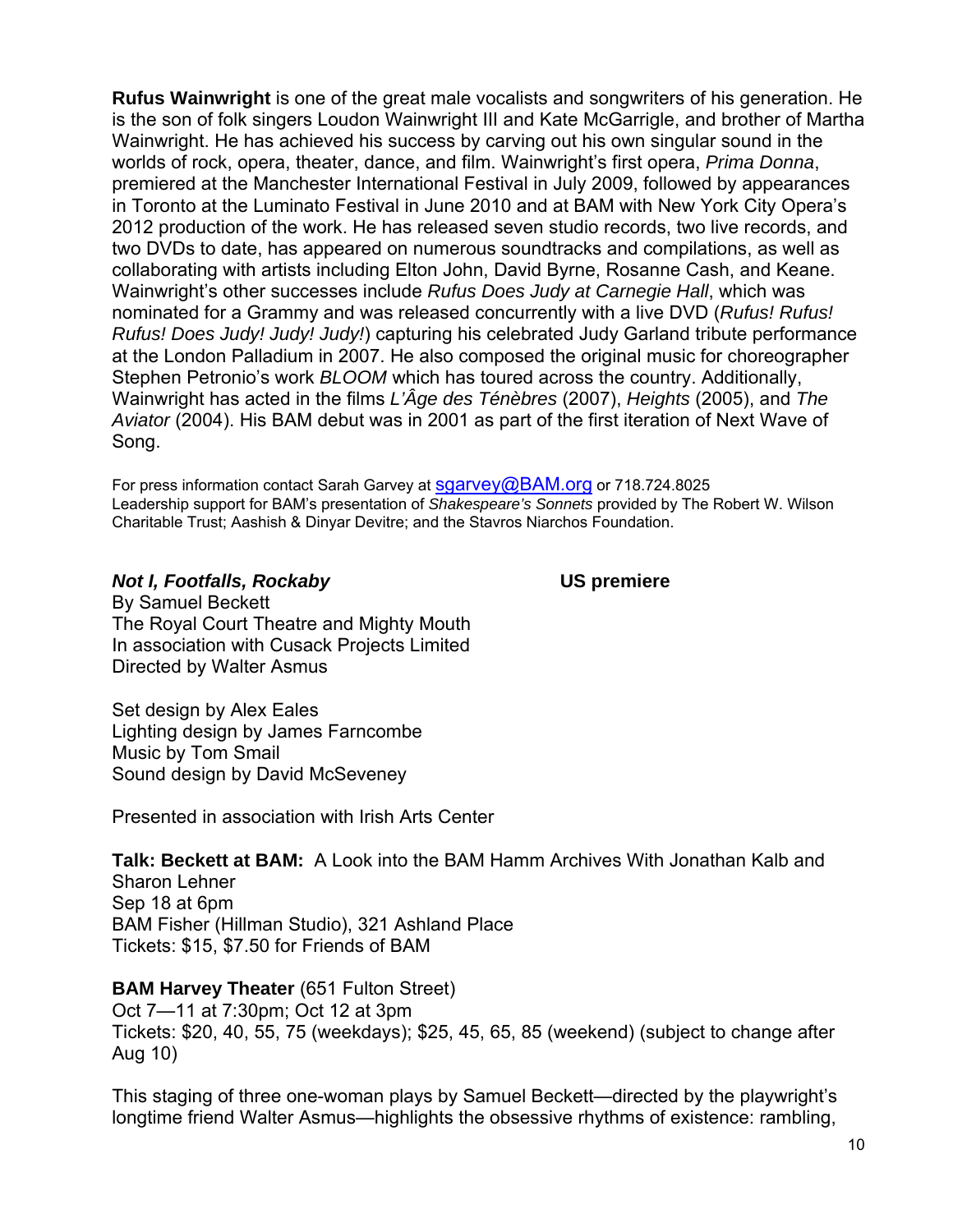pacing, and rocking. Irish actor Lisa Dwan worked with legendary actress Billie Whitelaw (who originated all three roles) in preparation for her performances, which drew glowing reviews in the UK. In *Not I*, a woman—reduced to a mere mouth, suspended in total darkness—seeks solace in a blisteringly paced stream of her own broken speech. In *Footfalls,* a tattered soul, drained of life, paces relentlessly outside her dying mother's bedroom. And in *Rockaby,* a woman slowly withdraws from the world, rocked to eternal sleep in her mother's chair. Of the West End production, *The New York Times* wrote: "The mood-altering effectiveness…reminded me anew of the complex artistry of distilling words into live theater and the importance of getting rhythms right."

**The Royal Court** is a leading force in world theater, finding writers and producing new plays that are original and contemporary. It strives to be at the center of civic, political, domestic, and international life, giving writers a home to tackle big ideas and world events and tell great stories. *The New York Times* has described it as "the most important theatre in Europe." The Royal Court commissions and develops an extraordinary quantity of new work, reading over 3,000 scripts a year and annually producing around 14 world or UK premieres in its two venues. Over 200,000 people visit the Royal Court each year and many thousands more see its work elsewhere through transfers to the West End and New York, national and international tours, residencies across London, and site-specific work. Within the past sixty years, John Osborne, Arnold Wesker, and Howard Brenton have all started their careers at the Court. Many others—including Caryl Churchill, Mark Ravenhill and Sarah Kane—have followed. More recently, the theater has found and fostered new writers such as Polly Stenham, Mike Bartlett, Bola Agbaje, Nick Payne, and Rachel De-lahay, and produced such iconic plays as Laura Wade's *Posh*, Bruce Norris' *Clybourne Park*, and Jez Butterworth's *Jerusalem*. Royal Court plays from every decade are now performed on stage and taught in classrooms around the globe.

**Lisa Dwan** has worked extensively in theater, film, and television both internationally and in her native Ireland. Film credits include; *Oliver Twist*, John Boorman's *Tailor of Panama*, and *Bhopal: A Prayer for Rain*. In 2012, she adapted, produced, and performed the critically acclaimed one woman play *Beside the Sea* at the South Bank Centre and on tour, and starred in Goran Bregovic's new music drama, *Margot, Diary Of An Unhappy Queen* at the Barbican. She most recently performed in Ramin Gray's production of *Illusions* by Ivan Viripaev at the Bush Theatre.

Director **Walter Asmus** was Beckett's longtime friend and collaborator, assisting him on many of his productions in Germany, both at the Schiller Theatre in Berlin and for television in Stuttgart. His production of *Waiting for Godot*, which toured extensively internationally, featured a one-night-only performance in all 32 counties of Ireland in 2008, and was hailed as the definitive production of the play.

For press information contact Adriana Leshko at aleshko@BAM.org or 718.724.8021

# *Moment Marigold World Premiere World Premiere*

Choreography by Jodi Melnick

Music and sound design by Steven Reker Lighting design by Joe Levasseur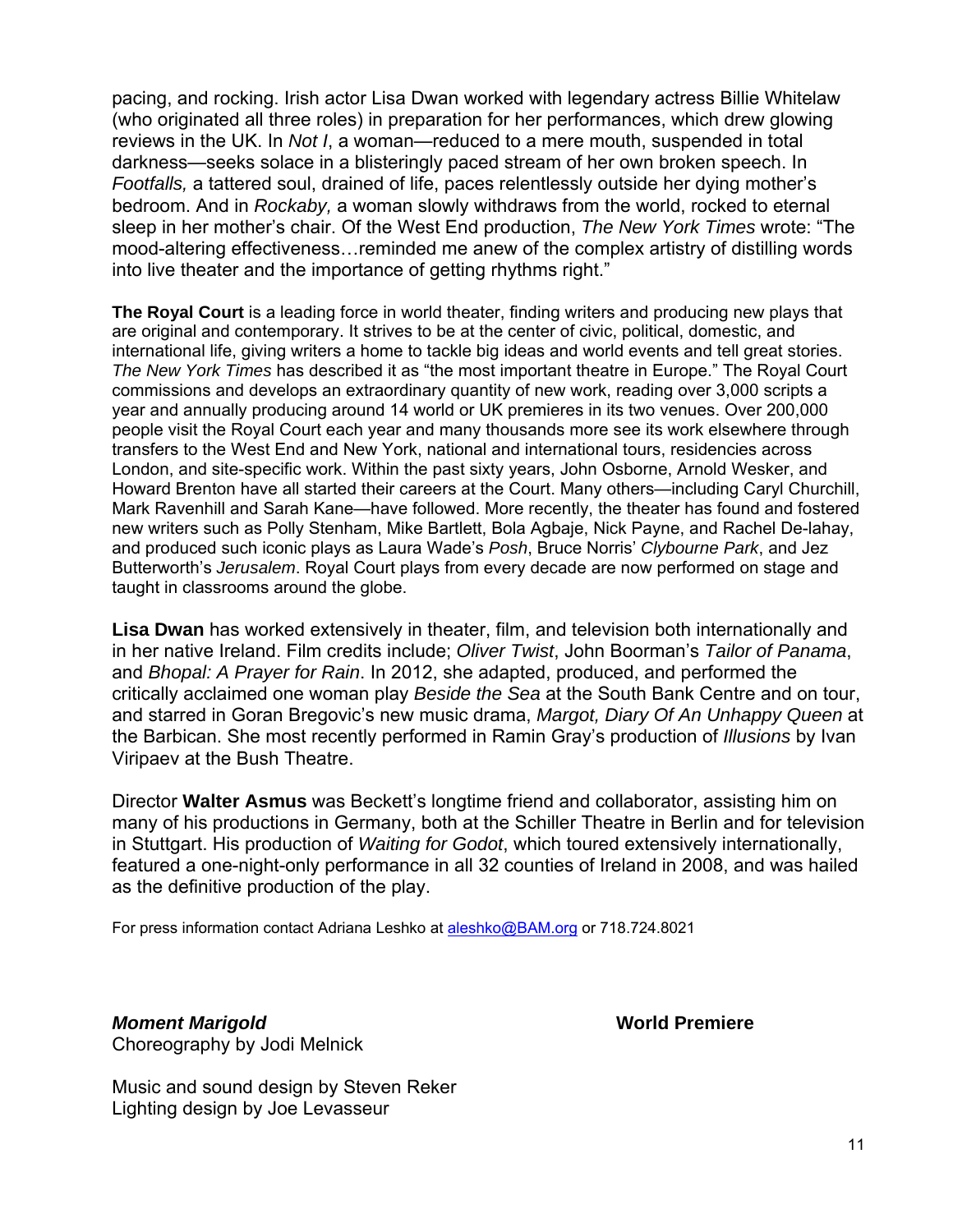**BAM Fisher** (Fishman Space), 321 Ashland Pl Oct 8—11 at 7:30pm Tickets: \$20

**Master Class: Jodi Melnick** 

Sep 29 at 10am Mark Morris Dance Center (3 Lafayette Ave) Price: \$20 BAM.org/master-classes

Celebrated choreographer and dancer Jodi Melnick makes her BAM debut with *Moment Marigold*, a new work composed of unfamiliar movement intertwined with fragments of past dances. Melnick's style is supple and effortless, "like water made human" (*The New Yorker*), and here she is joined by dancers Maggie Thom and EmmaGrace Skove-Epes in an exploration of the stories within our bodies. Set to music by Steven Reker (People Get Ready), this piece is an ode to movement, a collision of images, and an exploration of landscapes and hidden stories emerging from the phenomenon of dancing.

**Jodi Melnick** is a New York City based choreographer, dancer, and teacher. She is a 2014 Doris Duke Impact Award recipient, a 2012 Guggenheim Fellow, a 2010—11 Jerome Robbins New Essential Works Grant recipient, a 2011 Foundation for Contemporary Arts Grants to Artists Award recipient, and has been honored with two Bessie awards for sustained achievement in dance (2001 and 2008). Her work has been presented at New York City Center, the Joyce Theater, New York Live Arts (NYLA), The Kitchen, and La MaMa. In 2011—12, Melnick collaborated with Trisha Brown, creating and performing the solo *One of Sixty Five Thousand Gestures.* She continues to perform and collaborate with choreographers such as Sara Rudner, Vicky Shick, Susan Rethorst, John Jasperse (creating *Becky, Jodi, and John*), and Jonathon Kinzel. Melnick revisited working with Donna Uchizono (2005—08), creating and performing in a trio with Mikhail Baryshnikov, and danced with the Twyla Tharp Dance from 1991—94, and in 2009. She currently teaches at Barnard College, NYU (in the Experimental Theater Wing), Sarah Lawrence College, and as guest teacher at the Trevor Day School.

For press information contact Lauren Morrow at **Imorrow@BAM.org** or 718-636-4129 x1

*Wild Grass* **US Premiere**  Beijing Dance Theater Choreography by Wang Yuanyuan

**BAM Harvey Theater** (651 Fulton Street) Oct 15—18 at 7:30pm Tickets: \$20, 30, 40 (weekday); \$20, 40, 50 (weekend) (subject to change after Aug 10)

**Master Class:** Beijing Dance Theater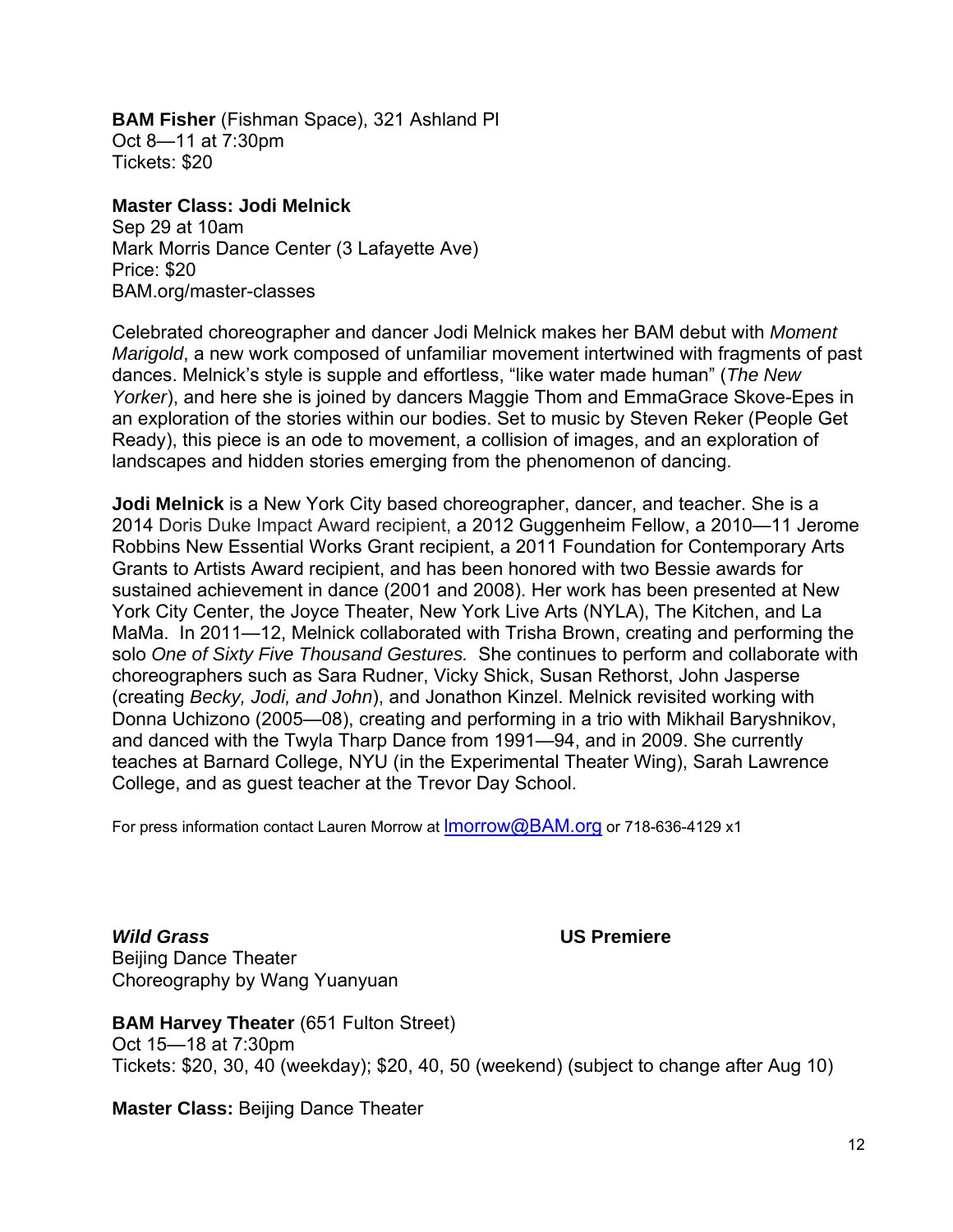With Wang Yuanyuan Mark Morris Dance Center (3 Lafayette Ave) Oct 18 at 3pm Price: \$25 BAM.org/master-classes

Beijing Dance Theater, which dazzled Next Wave audience in 2011 with its kinetic *Haze*, returns to BAM with a new piece, *Wild Grass,* inspired by a poem collection of Lu Xun, the forebear of modern Chinese literature. The dance comprises three movements ("Dead Fire," "Farewell, Shadows," and "Dance of Extremity") that portray one's internal struggle and a clash with the outside world. Choreographer Wang Yuanyuan, whose *Raise the Red Lantern* (2005 Next Wave) was an audience hit, developed the dance in reaction to the controversy around her 2011 staging of *The Golden Lotus*, a classical text which was banned for centuries for its eroticism and political insinuation. *Wild Grass* features original music composed by Su Cong, who won the Academy Award for Best Original Score with Ryuichi Sakamoto and David Byrne for *The Last Emperor* in 1987.

Founded in 2008, **Beijing Dance Theater** is led by choreographer **Wang Yuanyuan** together with visual artists Tan Shaoyuan and Hanjiang. The company has collaborated with many internationally renowned dramatists, musicians, and designers, introducing the highest level of Chinese contemporary dance onto the international stages. BDT's repertoire includes: *Stirred from a Dream*, a dance-drama adapted from the Kun opera *The Peony Pavilion*; *Diary of Empty Space*, an energetic triple-bill and the company's opening performance; *Prism*, a triple-bill featuring work by choreographers from Sweden, Denmark, and Canada; and *Color of Love*, a sensual exploration of the emotional landscape of women in their 20s, 30s, and 40s.

For press information contact David Hsieh at dhsieh@bam.org or 718.636.4129 x9

**Brooklyn Bred 2** World Premiere

Curated by Martha Wilson Featuring Clifford Owens Dynasty Handbag Pablo Helguera

**BAM Fisher (Fishman Space), 321 Ashland Place** 

Oct 16: Clifford Owens, *A Forum for Performance Art* Oct 17: Dynasty Handbag, *Soggy Glasses, A Homo's Odyssey* Oct 18: Pablo Helguera, *The Parable Conference*

Oct 16—18 at 7:30pm and 9pm Tickets: \$20

Performance art showcase *Brooklyn Bred* returns to BAM with three world premieres, curated by Franklin Furnace Archive founder and director Martha Wilson. Clifford Owens deconstructs the lecture format through a talk on performance art, Dynasty Handbag offers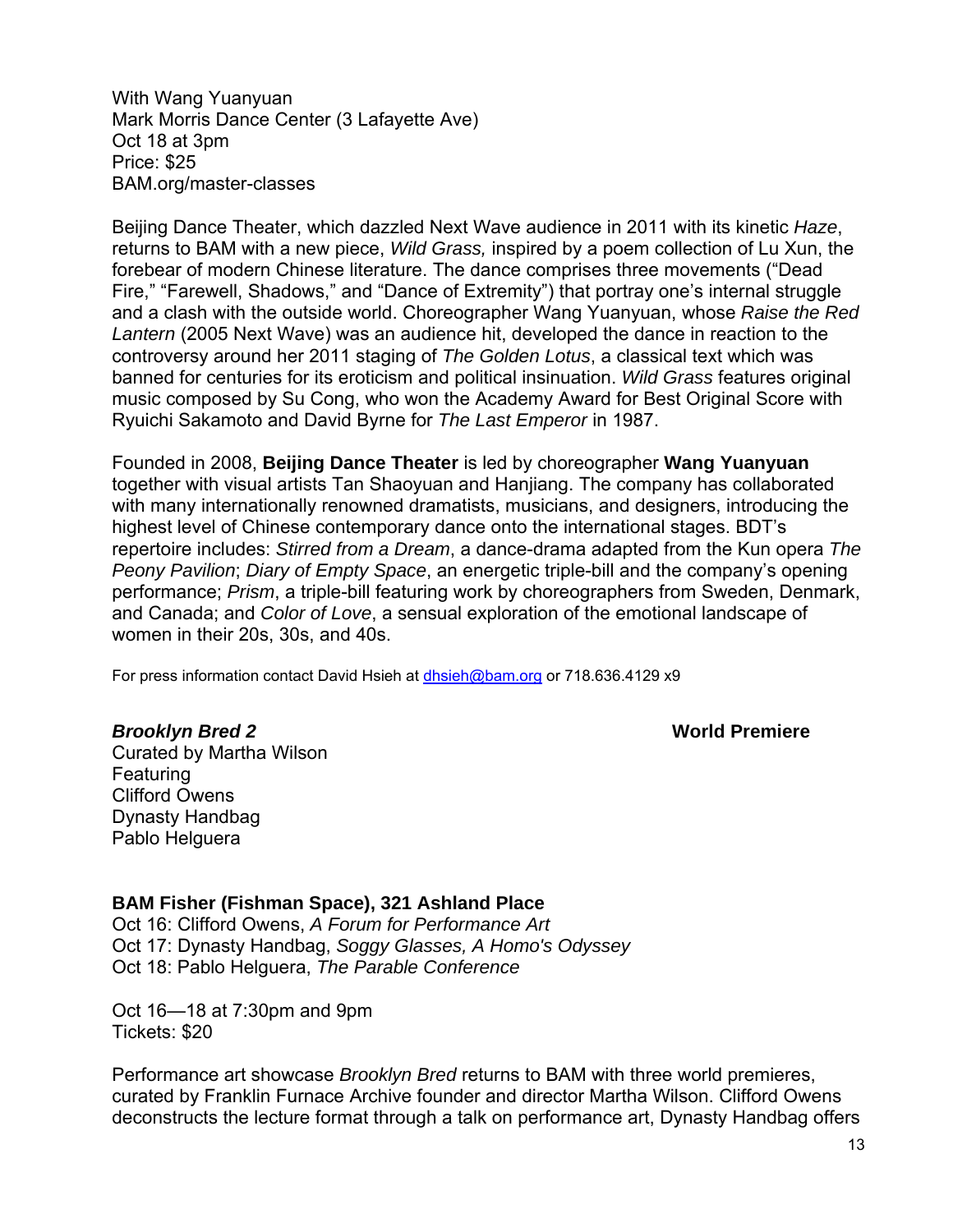a reinterpretation of Homer's *Odyssey* through a feminist's eye, and Pablo Helguera focuses on the literary format of the parable, using one-to-one conversation and oldfashioned correspondence to intertwine a series of stories about the art world in an unexpected environment for the audience.

Clifford Owens is a photographer and performance artist who has worked in performance for over two decades. Also a writer and scholar, Owens has frequently advocated for the visibility and recognition of black performance artists. In his own work, which is influenced by the body-centered practices of performance artists in the 1960s, he often requires audiences to manipulate, move, dress, touch or otherwise engage directly with his body, resulting in actions that are defined by chance and spontaneity.

Jibz Cameron a.k.a. Dynasty Handbag is a performance/video artist, musician, and actor who lives and works in New York. Her comedic work has been presented internationally from the dirtiest dives to the cleanest art houses and theaters.

Pablo Helguera is a New York-based artist working with installation, sculpture, photography, drawing, socially engaged art and performance. Helguera's work focuses on a variety of topics ranging from history, pedagogy, sociolinguistics, ethnography, memory, and the absurd, in formats that are widely varied including the lecture, museum display, musical performance, and written fiction.

Founder and director of the Franklin Furnace Archive in New York, Martha Wilson is a feminist performance artist who explores female subjectivity through role-playing, costume transformation, and impersonating other people. The inaugural *Brooklyn Bred* was presented at the inaugural BAM Fisher season during the 2012 Next Wave Festival.

For press information contact Sarah Garvey at sgarvey@BAM.org or 718.724.8025

### **L.A. Dance Project**

Choreography by Benjamin Millepied, Justin Peck, and William Forsythe Featuring a special appearance by eighth blackbird

### **BAM Howard Gilman Opera House** (30 Lafayette Ave)

Oct 16—18 at 7:30pm Tickets: \$20, 30, 40, 50, 60 (weekday); \$25, 40, 50, 60, 70 (weekend) (subject to change after Aug 10)

*Reflections* (NY Premiere) Choreography by Benjamin Millepied in collaboration with the company Music by David Lang Visual concept by Barbara Kruger

*Murder Ballades* (NY Premiere) Choreography by Justin Peck Music by Bryce Dessner Visual concept by Sterling Ruby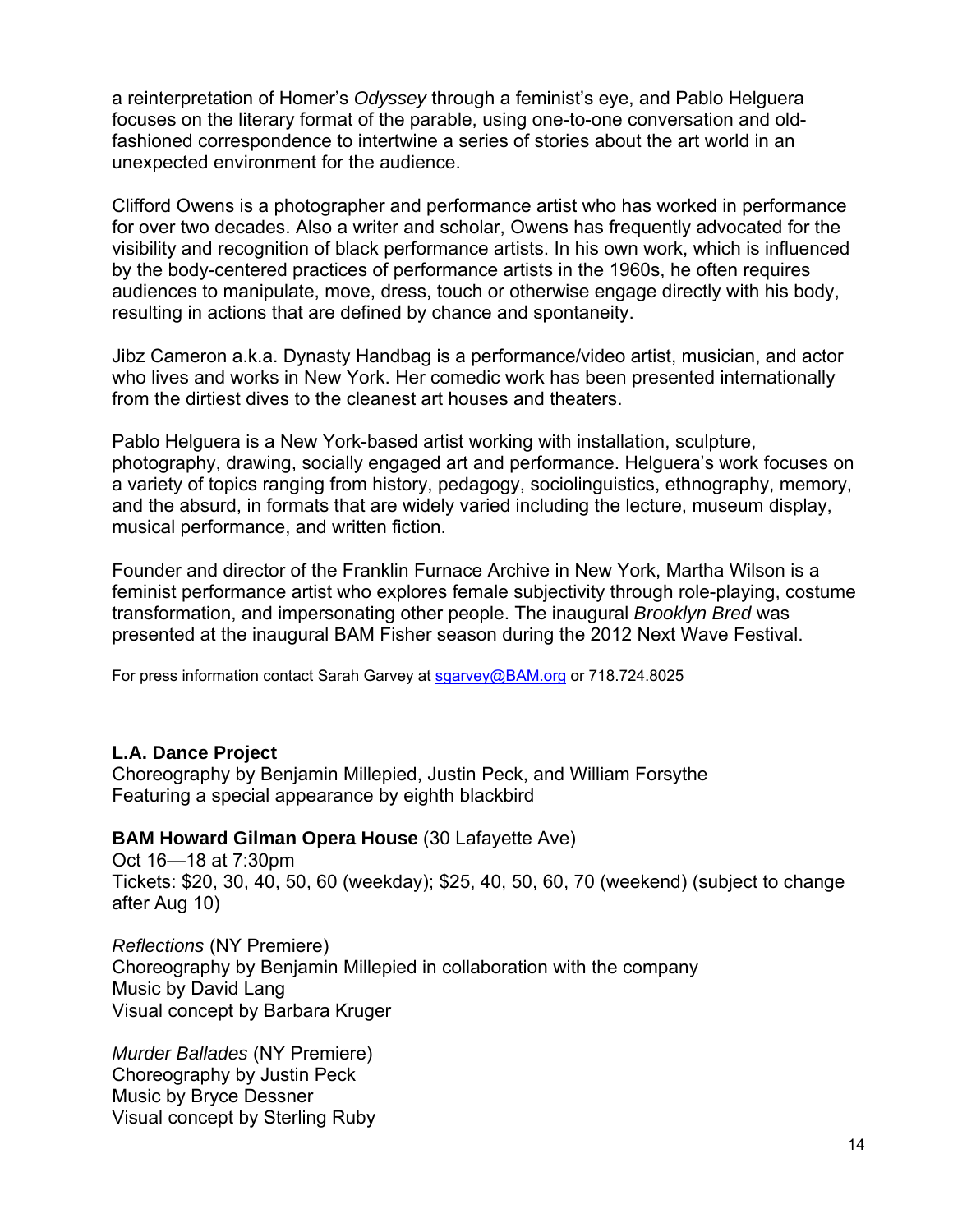*Quintett*  Choreography by William Forsythe Music by Gavin Bryars

### **Master Class: L.A. Dance Project**

With Sébastien Marcovici Oct 14 at 10am Mark Morris Dance Center (3 Lafayette Ave) Price: \$25 Register online: BAM.org/master-classes

#### **Talk: Benjamin Millepied**

Moderated by Deborah Jowitt Oct 15 at 7pm BAMcafé (30 Lafayette Ave) Tickets: \$20 (\$10 for Friends of BAM)

L.A. Dance Project makes its New York City debut with an evening of repertory that exemplifies the company's mission. The program features Millepied's *Reflections*, set to a piano solo by David Lang with set and costumes by photographer, collage artist, and provocateur Barbara Kruger; New York City Ballet soloist Justin Peck's *Murder Ballades*, with music by Bryce Dessner of The National; and William Forsythe's *Quintett* (2001 Next Wave Festival, US premiere), set to Gavin Bryars haunting "Jesus' Blood Never Failed Me Yet."

**L.A. Dance Project** is an artist collective founded in 2012 by choreographer and dancer Benjamin Millepied, composer Nico Muhly, art consultant Matthieu Humery, Founding Producer Charles Fabius, and Nicholas Britell. The company's mission is to create new work and to revive seminal collaborations from influential dance makers. Programs include full-length evenings in traditional theater venues as well as various modular performances in non-traditional environments. New works by the company endeavor to be multidisciplinary collaborations with various artists: musicians, designers, directors, visual artists, and composers. L.A. Dance Project promotes the work of emerging and established creators, contributing to new platforms for contemporary dance.

For press information contact Joe Guttridge at jguttridge@bam.org or 718.636.4129 x4

Leadership support for BAM's presentation of L.A. Dance Project provided by The Jerome Robbins Foundation, Inc.

Presenting partners for L.A. Dance Project: Gloria Kaufman Presents Dance at Music Center, Disney Hall L.A., Theatre du Chatelet in Paris, Biennale de la Danse and Maison de la Danse in Lyon, Sadler's Wells in London.

*Reflections* was commissioned by Van Cleef & Arpels

**The Source**  World Premiere Composed by Ted Hearne Libretto by Mark Doten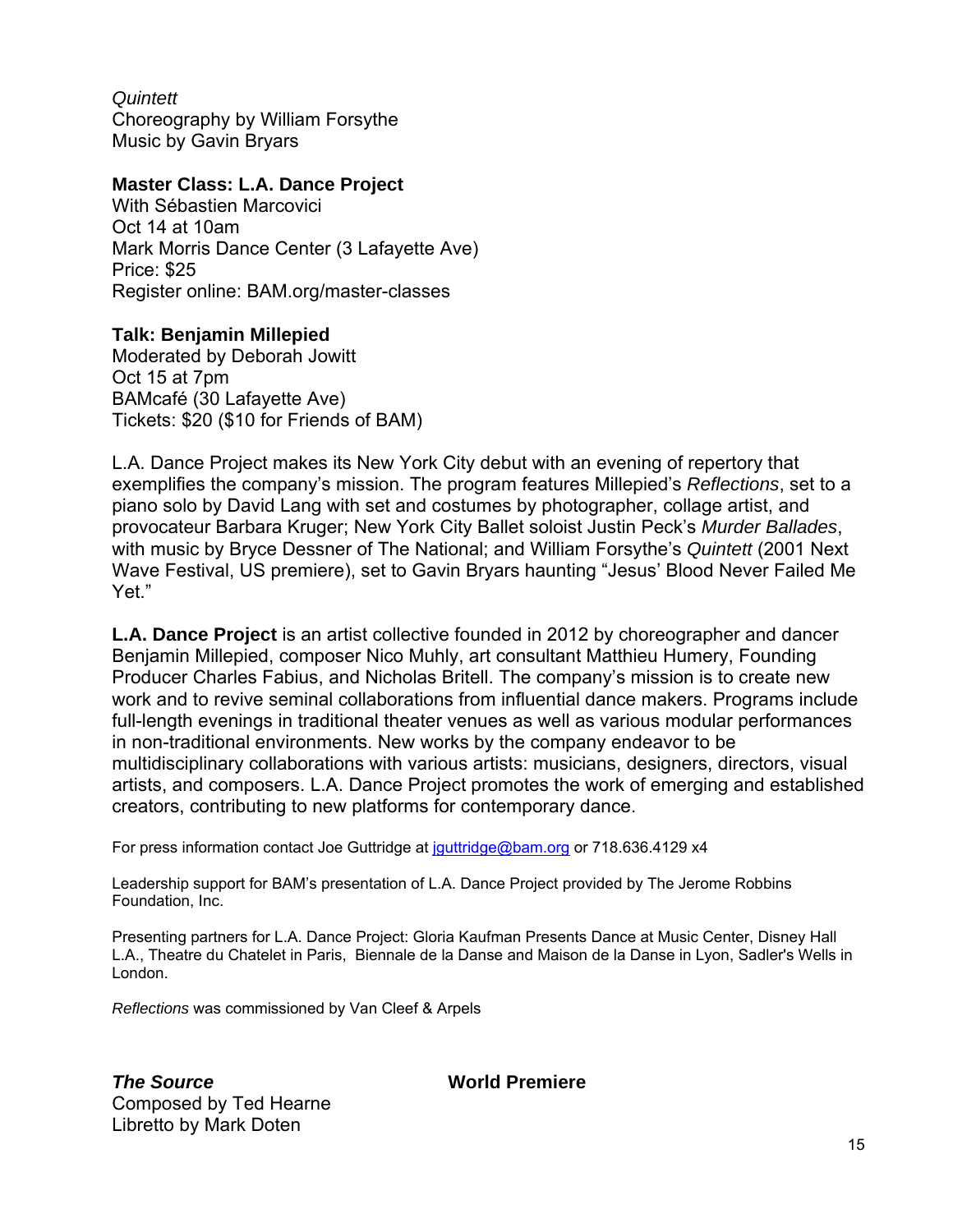Directed by Daniel Fish

Production design by Jim Findlay Video design by Jim Findlay and Daniel Fish

**BAM Fisher** (Fishman Space), 321 Ashland Pl Oct 22—25 at 7:30pm Tickets: \$20

Chelsea (formerly Bradley) Manning's release of government documents to Wikileaks incited one of recent memory's most impassioned debates on national security versus the public's right to know. Her role in the leaks unfurled when she started text messaging with Adrian Lamo, a computer hacker. Their exchange is the basis of *The Source*, a musictheater work written by composer Ted Hearne and librettist Mark Doten. Four singers, whose voices are electronically processed to portray different characters, perform alongside a live band. They inhabit a fever-dream world of Twitter feeds, news reports, chat transcripts, court testimony, and declassified military video, asking how we, as individuals and a nation, confront the massive information which Manning brought to light.

**Ted Hearne** is a composer, conductor, and singer with sensibilities in experimental, rock, and traditional classical music. His *Katrina Ballads* was awarded the 2009 Gaudeamus Prize and named one of the best classical albums of 2010 by *Time Out Chicago* and *The Washington Post*. The *Los Angeles Times* said, "No single artist embodies the post-genre Brooklyn scene, but Hearne may be its most zealous auteur." **Mark Doten**'s fiction draws from various cultures and moments in literary history to create new ways of seeing the intersection of politics, media, queer sexuality and the individual. His writings have appeared in *Conjunctions*, *Guernica*, *The Collagist*, *The Believer*, and *New York* magazine. **Daniel Fish** is a director of theater, opera and film. He draws on a broad range of forms and subject matter including plays, film scripts, contemporary fiction, essays, and found audio.

For press information contact David Hsieh at dhsieh@bam.org or 718.636.4129 x9

*Angels in America* **US Premiere**  By Tony Kushner Toneelgroep Amsterdam Directed by Ivo van Hove

Set and light design by Jan Versweyveld Costume design by Wojciech Dziedzic Video design by Tal Yarden Music by Wim Selles

**BAM Howard Gilman Opera House** (30 Lafayette Ave)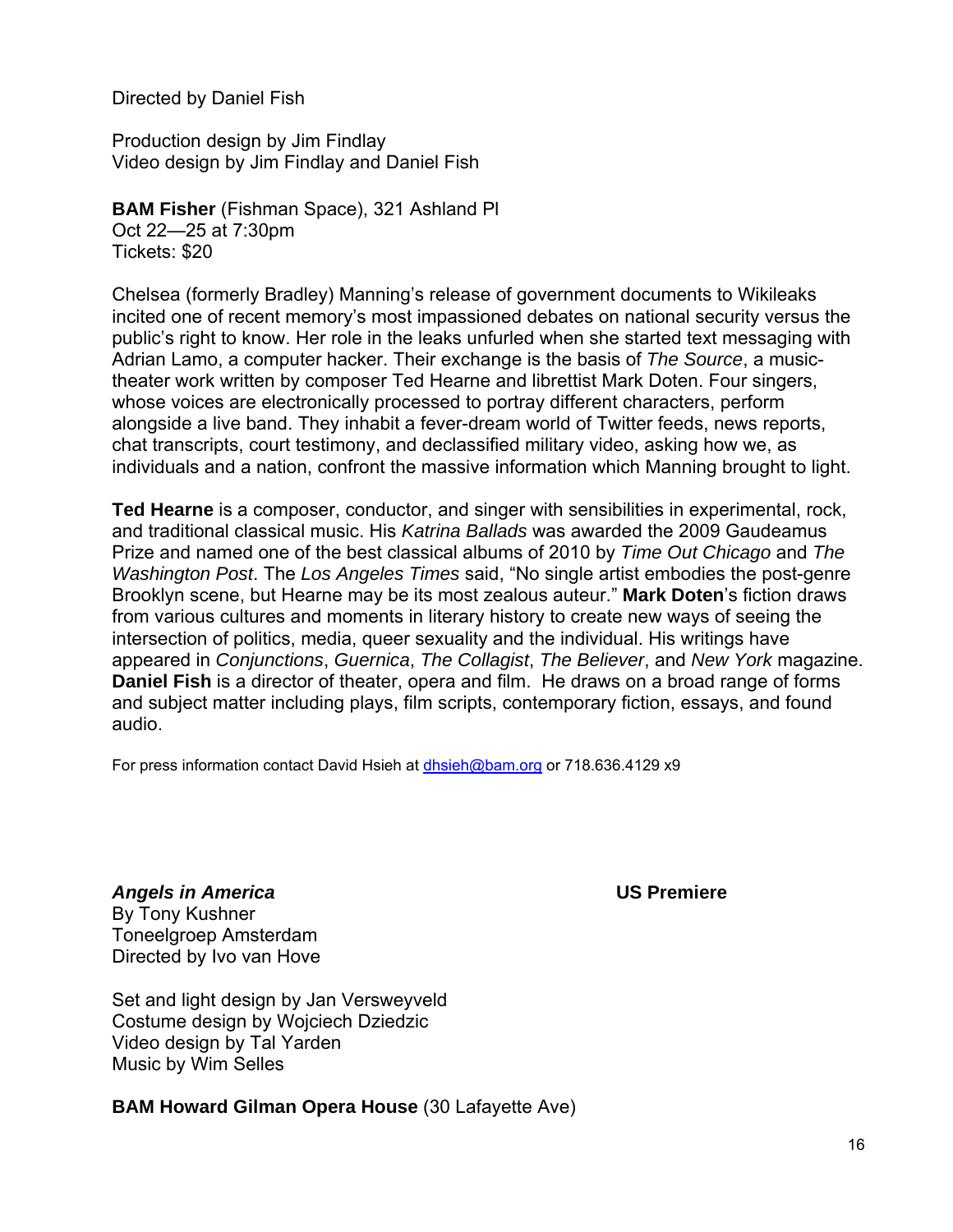Oct 23 & 24 at 7pm; Oct 25 at 6pm Tickets: \$40, 50, 70, 80, 95, 120 (prices subject to change after Aug 10)

In Dutch with English titles

# **Talk: Ivo van Hove and Tony Kushner**

Oct 22 at 7pm BAMcafé (30 Lafayette Ave) Tickets: \$25, \$12.50 for Friends of BAM

Under the virtuosic direction of Ivo van Hove, Tonneelgroep Amsterdam brings its masterfully raw and incisive approach to Tony Kushner's Pulitzer Prize-winning contemporary classic, *Angels in America*. Set in New York City in the 80s, this deeply layered work presents a mosaic of stories about people struggling with love, sexuality, religion, and the disastrous consequences of AIDS. The play consists of two parts: "Millennium Approaches" where three separate storylines are introduced and gradually become interwoven; and "Perestroika," where the play moves toward an unreal world of hallucinations, revealing resonant themes of transformation, release, resilience, and rebirth.

For this five-hour theater marathon, Van Hove has stripped the stage bare of all scenery, resting the piece instead on the extraordinary shoulders of the acclaimed Toneelgroep Amsterdam actors as they struggle through the lives of their deftly drawn characters—the haunted Prior Walter and his boyfriend Louis, Reaganite lawyer Roy Cohn, and closeted Mormon Joe Pitt and his wife Harper. For his role as Roy Cohn, Hans Kesting received the Louis d'Or in 2008. Elements of David Bowie are heard throughout Wim Selles sound score.

Van Hove began his career as a stage director in 1981, producing and directing plays he wrote himself before working with various esteemed theater companies and becoming general director of **Toneelgroep Amsterdam** in 2001. He has received many accolades, including an Obie Award for Best Production for *More Stately Mansions* and *Hedda Gabler*. Toneelgroep Amsterdam produces contemporary international theater from its home base, the Amsterdam Stadsschouwburg. As the Netherlands' largest repertory company, it holds a prominent place in the Dutch capital's international cultural scene. BAM previously presented the van Hove-directed productions *Roman Tragedies* (2012 Next Wave), *Cries and Whispers* (2011 Next Wave), and *Opening Night* (2008 Next Wave).

Tony Kushner's *Homebody/Kabul* with Linda Emond and Maggie Gyllenhaal was staged at BAM in May 2004.

For press information contact Sarah Garvey at sgarvey@BAM.org or 718.724.8025

### *Kontakthof*

A piece by Pina Bausch Tanztheater Wuppertal Pina Bausch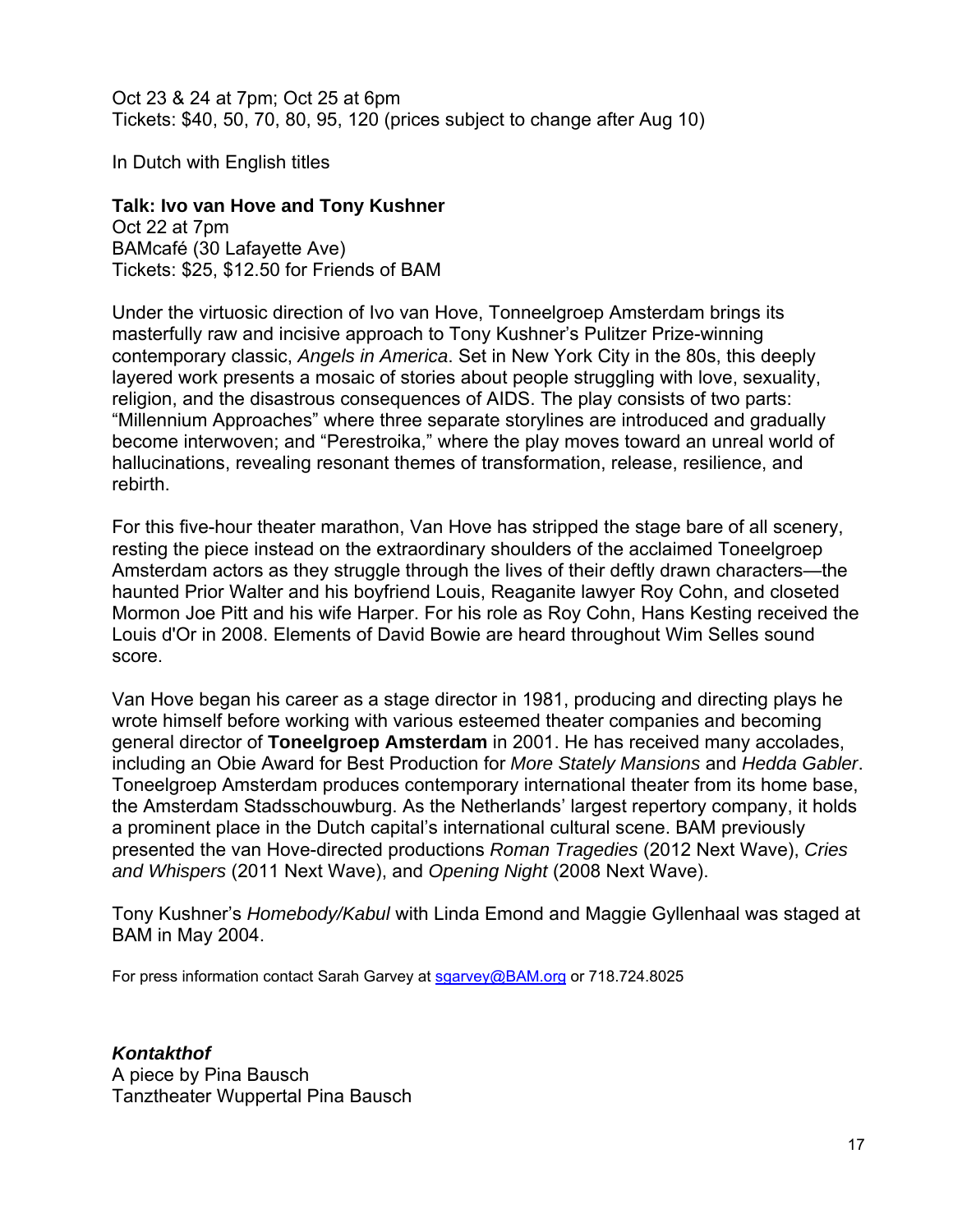Directed and choreographed by Pina Bausch Set and costume design by Rolf Borzik Costumes created by Marion Cito Music by Charlie Chaplin, Anton Karas, Nino Rota, Jean Sibelius, and others

# **BAM Howard Gilman Opera House** (30 Lafayette Ave)

Oct 23—25, 28, 29, 31, & Nov 1 at 7:30pm; Oct 26 & Nov 2 at 3pm Tickets: \$25, 40, 60, 80, 100 (weekday); \$30, 45, 65, 85, 110 (weekend) (subject to change after Aug 10)

Tanztheater Wuppertal Pina Bausch returns to BAM with one of Bausch's greatest works, *Kontakthof*, marking the 30<sup>th</sup> anniversary of the company's New York debut. Created in 1978 (the same year as the legendary *Café Müller*), *Kontakthof* takes place in a dance hall where we experience the social interactions between men and women searching for love and affection. Of the 1985 premiere at BAM, Anna Kisselgoff in *The New York Times* referred to the work as, "…the quintessential Bausch at her most cohesive, at her deepest in dissecting human relationships…" Set to songs from the 1930s, with sets and costumes by Rolf Borzik, *Kontakthof* was also featured in the 2011 Wim Wenders documentary *Pina*.

Over the 36 years in which Pina Bausch (1940—2009) shaped the work of **Tanztheater Wuppertal**, she created an oeuvre that casts an unerring gaze at reality, while simultaneously giving us the courage to be true to our own wishes and desires. Bausch was appointed director of dance for the Wuppertal theater in 1973. The form she developed in those early years was wholly unfamiliar. In her performances the players did not merely dance; they spoke, sang, and sometimes laughed or cried. Dance-theater evolved into a unique genre, inspiring choreographers across the globe and influencing theater and classical ballet in the process. Its success can be attributed to the fact that Bausch made a universal human need the key subject of her work—the need for love, intimacy, and emotional security. It was during the 1984 Spring Season at BAM that New York audiences had their first chance to view Bausch's work. She and her company continued to captivate audiences for years to come; their 13 successive appearances have been some of the most popular and highly anticipated events at BAM. Bausch's unique ensemble, now lead by Artistic Director Lutz Főrster and General Director Dirk Hesse (following the joint leadership of Dominique Mercy and Robert Sturm), maintains Bausch's groundbreaking artistic vision.

For press information contact Joe Guttridge at jguttridge@bam.org or 718.636.4129 x4

*Salt of the Earth* **US Premiere**  PuppetCinema Zvi Sahar

**BAM Fisher** (Fishman Space)**,** 321 Ashland Place Oct 28—Nov 1 at 7:30pm Tickets: \$20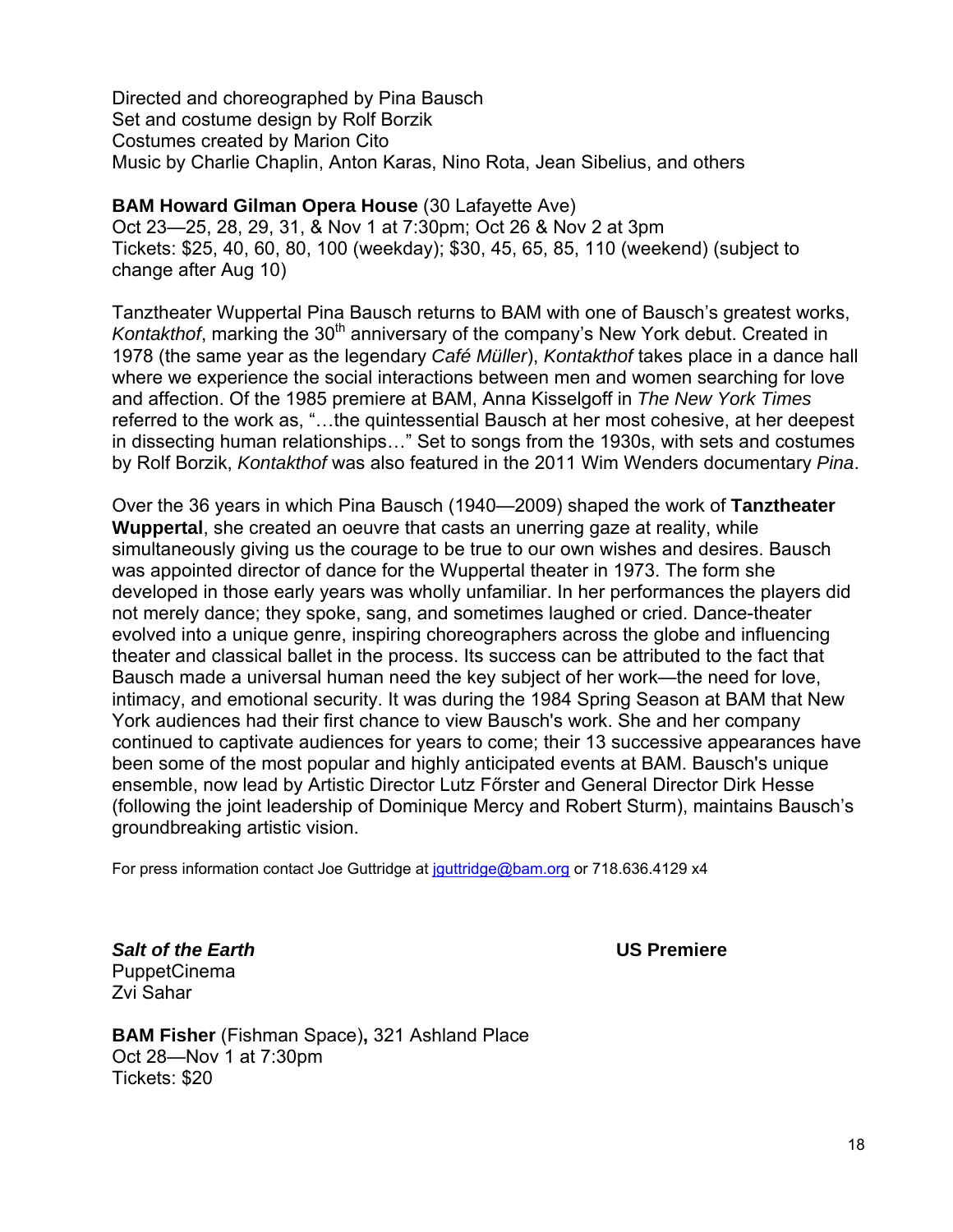Zvi Sahar makes his BAM debut with *Salt of the Earth*, a live-action puppet cinema work based on the influential Israeli novel *The Road to Ein Harod* by Amos Kenan. The work tells the story of a rebel novelist fleeing from a military coup in his country to the last free refuge, Ein Harod, rumored to be the last bastion of resistance.Through the eyes of the hero—a faceless, nameless, Bunraku puppet—the audience sees the tragic cycle of war via a miniature city where plastic tanks barrel down paper streets amid a Middle Eastern landscape created out of one thousand pounds of salt. A specially rigged camera zooms through the tiny sets, simultaneously feeding the footage onto a large movie screen hanging above the city.

A gracefully mechanical dance, PuppetCinema's *Salt of the Earth* combines live film making and theater, and tells the story of a land that never rests from fighting, and of people in an endless battle to survive. As the show is created, destroyed, and rebuilt live on stage, the audience bears witness to the need for self-preservation and the lengths we go to fight for freedom.

Zvi Sahar is an Israeli born actor, director, and puppeteer living and working in Israel. Sahar holds a degree in acting from the SELA performing school in Tel-Aviv and a BA in theater studies from Haifa University. As an actor, Sahar has worked with several prominent theater groups in Israel including Itim Ensemble with director Rina Yerushalmi at the Cameri Theater of Tel Aviv and the Be'er Sheva Theater company. With his colleague, Oded Littman, Sahar co-directed and starred in the critically-acclaimed *Richard III* at Tmuna Theater and *Oedipus Rex* at Hasimta Theater. Sahar's works have been supported by, among others, the Jim Henson Foundation, the America-Israel Cultural Foundation, the Yehoshua Rabinovich Foundation, the Consulate Generals of Israel in New York, Washington DC, and Los Angeles and more.

For press information contact Sarah Garvey at sgarvey@BAM.org or 718.724.8025

### *Six Characters in Search of an Author* **NY Premiere**

Théâtre de la Ville, Paris By Luigi Pirandello Translation and adaptation by François Regnault Directed by Emmanuel Demarcy-Mota

Set and light design by Yves Collet Music by Jefferson Lembeye Costumes by Corinne Baudelot

# **BAM Harvey Theater** (651 Fulton St)

Oct 29—Nov 1 at 7:30pm, Nov 2 at 3pm Tickets: \$20, 35, 50, 65 (weekday); \$30, 45, 60, 75 (weekend) (subject to change after Aug 10)

# **Talk: On Truth (and Lies) in Authorship**

Hosted by Simon Critchley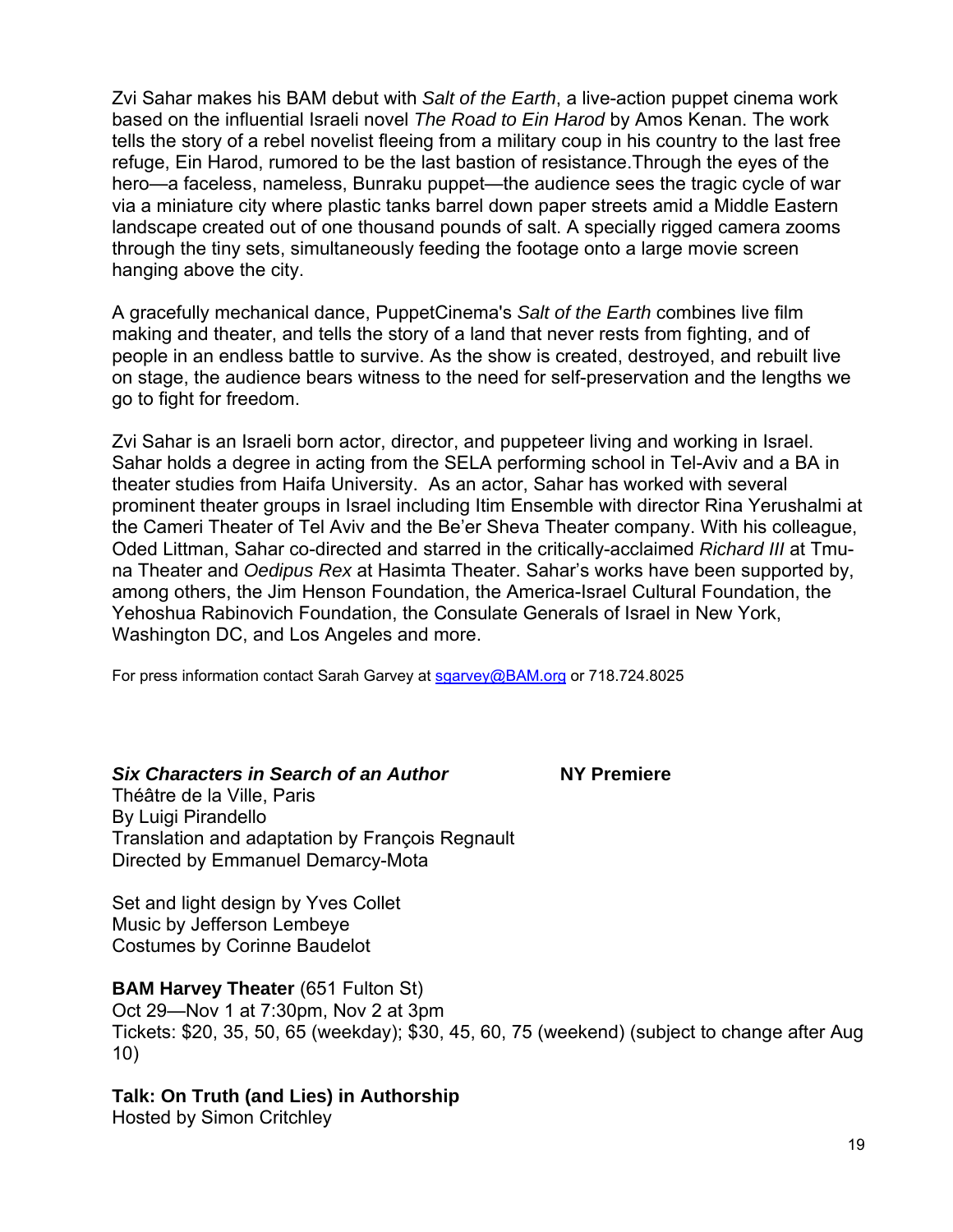With Emmanuel Demarcy-Mota Co-presented by BAM and the Onasis Cultural Center NY Part of the Hellenic Humanities Program Oct 30 at 6pm BAM Fisher (Hillman Studio), 321 Ashland Place Tickets: \$15 (\$7.50 for Friends of BAM)

Emmanuel Demarcy-Mota and Théâtre de la Ville return to BAM with a strikingly intimate staging of Luigi Pirandello's *Six Characters in Search of an Author*. "…[T]he whole performance seems bathed in a fantastic glow that holds the viewer in a dreamlike state" (Libération). The play follows six characters who've been abandoned by their author and are seeking a theater troupe to give them an artful sense of completion. This groundbreaking work received a controversial response at its 1921 premiere but would ultimately establish Pirandello's international recognition as one of the most influential and respected dramatists of his time.

**Théâtre de la Ville** was created in 1968 under the auspices of the City of Paris. Dedicated to "art in the diversity of its theatrical, choreographic, and musical forms" as stated by its founder, Jean Mercure, Théâtre de la Ville has over the years become one of the most important cultural landmarks in Paris, mostly through its multidisciplinary and international productions in dance and music. Théâtre de la Ville is funded by the City of Paris and, with its two venues—a 1,000-seat hall in the heart of Paris and the more intimate 400-seat theater in Montmartre—offers close to 100 different programs each season. Most recently awarded with France's highest honor, the Chevalier de la Légion d'honneur, **Emmanuel Demarcy-Mota** was the youngest artistic director of Théâtre de la Ville when he was appointed to the position in 2008. He has further diversified the audience by introducing productions in foreign languages, educational activities, and programs for young people. Théâtre de la Ville made its BAM debut with *Rhinoceros* (Next Wave 2012).

For press information contact Joe Guttridge at jguttridge@bam.org or 718.636.4129 x4

The Next Wave Festival appearance of Théâtre de la Ville, Paris is made possible by support from the City of Paris, Institut Français, Face Council, Vivendi, and the Cultural Services of the French Embassy in the US

# **The Object Lesson** *NY Premiere*

By Geoff Sobelle Directed by David Neumann

**BAM Fisher** (Fishman Space), 321 Ashland Place Nov 5—8 at 7:30pm Tickets: \$20

In *The Object Lesson* theater artist Geoff Sobelle explores our relationship to "things" in an absurdist performance and elaborate immersive installation. Breaking, buying, finding, fixing, giving, losing, winning, trading, selling, stealing, storing, collecting, cluttering, clearing, packing up, passing on, buried under…a world of things. Featuring floor to ceiling boxes filled with the stuff of a lifetime, *The Object Lesson* invites the audience to enter and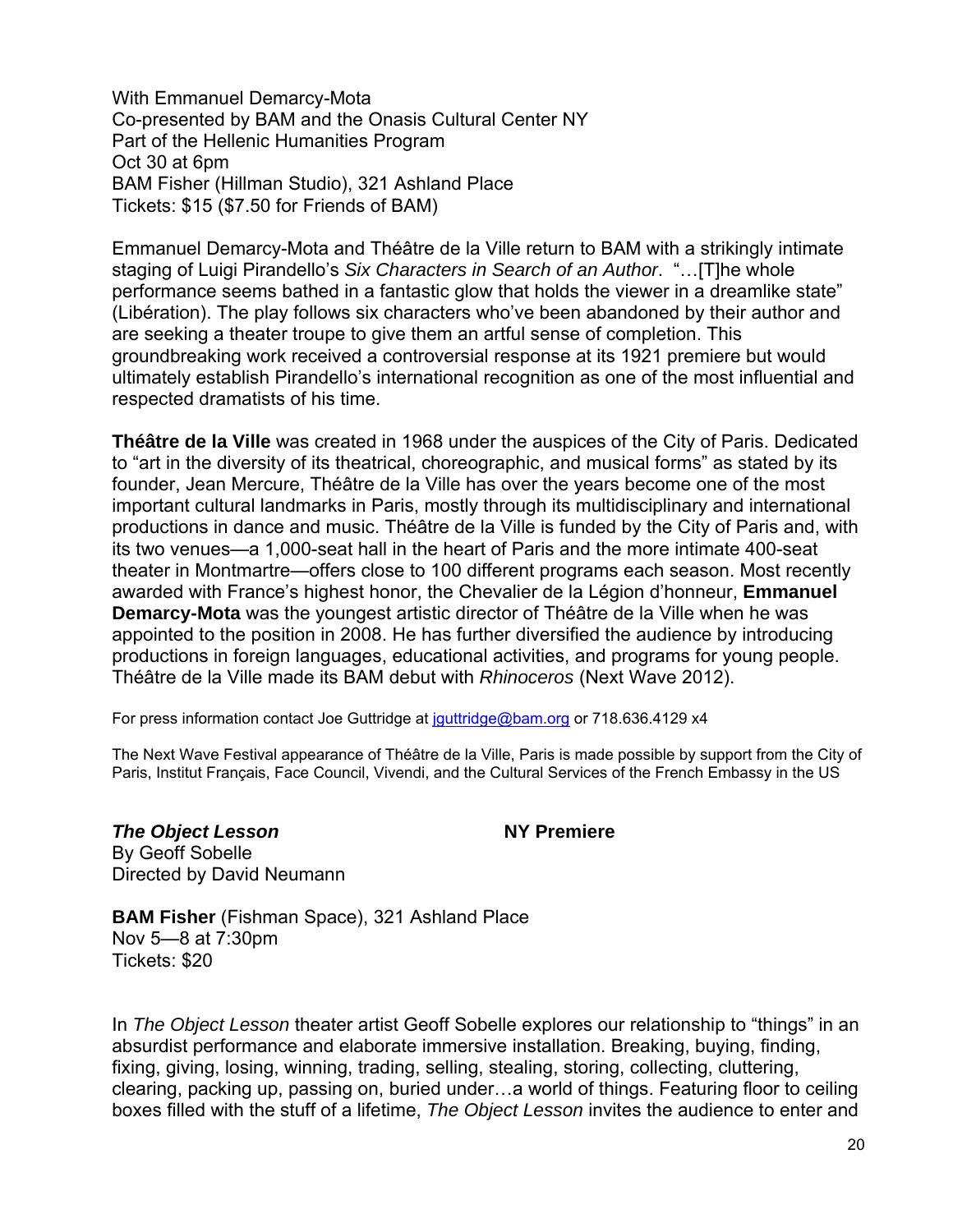investigate the trash and treasures within. Sobelle uses his possessions to explore the meaning and meaninglessness of our physical baggage in this meditation on the stuff we cling to and the crap we leave behind. The production's creative team includes David Neumann (director/choreographer), Steven Dufala (scenic design/installation), Chris Kuhl (lights), Nick Kourtides (sound), and Steve Cuiffo (illusion consultant). *The Object Lesson* was performed at the Philadelphia Fringe Arts Festival in 2013, where *phindie* said, "this playful and engaging performance is about conjuring and illusion as much as it is about memory."

**Geoff Sobelle** is a theater maker dedicated to the "sublime ridiculous." He is the co-artistic director of Rainpan 43, a renegade, absurdist outfit devoted to creating original actordriven performance works. R43's shows include *all wear bowlers; Amnesia Curiosa; machines, machines, machines, machines, machines, machines, machines;* and *Elephant Room* (commissioned by Center Theatre Group in Los Angeles). Sobelle has been a member of the Obie award-winning Pig Iron Theatre Company since 2001. His original independent works include *Flesh and Blood & Fish and Fowl* (Fringe First Award, Edinburgh); and *The Object Lesson.* Sobelle received a 2006 Pew Fellowship in the Arts and is a 2009 Creative Capital and a 2014 MAP Fund grantee. A graduate of Stanford University who trained at Ecole Jacques Lecoq in Paris, he is currently on faculty at Bard College and at the Pig Iron School in Philadelphia.

For press information contact Sandy Sawotka at **ssawotka@BAM.org** or 718.636.4190

Development for *The Object Lesson* was supported by The Map Fund, The Wyncote Foundation, The Pew Center for Arts & Heritage, The Independence Foundation, the Philadelphia Live Arts Brewery (LAB) program, and a commission from Lincoln Center Theater. Further development was supported by residencies at The Orchard Project, the Space on Ryder Farm and at The Yard, a multi-disciplinary dance space in Martha's Vineyard.

# *Exposed: Songs for Unseen Warhol Films* **NY Premiere**

The Andy Warhol Museum and Dean Wareham

Guest songwriters: Bradford Cox Eleanor Friedberger Martin Rev Tom Verlaine Dean Wareham

### **BAM Howard Gilman Opera House** (30 Lafayette Ave)

Nov 6—8 at 7:30pm Tickets: \$25, 35, 45, 55 (weekdays); \$30, 40, 50, 65 (weekend) (subject to change after Aug 10)

Created in celebration of The Andy Warhol Museum's 20th anniversary, this multimedia performance event comprises 15 never-before-seen films captured by Andy Warhol between 1963 and 1968 on his original 16mm Bolex camera. Five songwriter-composers, reflecting the generational trajectory, musical lineage, and influence of New York-based artists from the post-Velvet Underground 70s through the present day perform original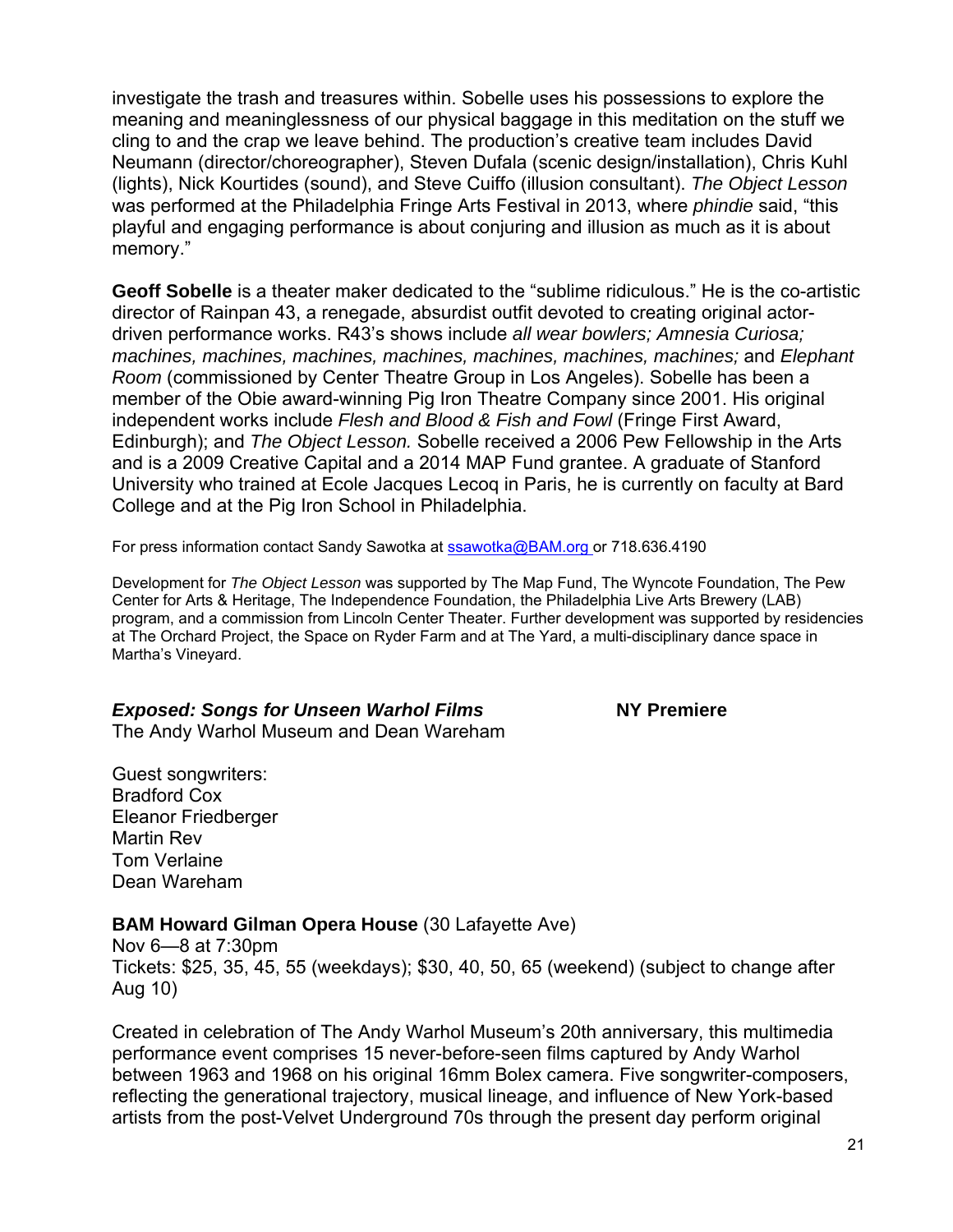scores to these rare Warhol selections—a combination of portraits and actualités\* featuring such superstars and luminaries as John Giorno, Marcel Duchamp, Mario Montez, Jim Rosenquist, Billy Kluver, Marisol, Taylor Mead, Mary Woronov, Edie Sedgwick, and Andy Warhol. Digital transfer of the Warhol films courtesy of MPC. *Exposed* makes its New York premiere as part of a national tour, following world and West Coast premieres in Pittsburgh at the Carnegie Music Hall and at UCLA's Center for the Art of Performance in October, respectively.

\* a non‐fiction film using footage from real life, but without a documentary's narrative arc

Singer/guitarist **Dean Wareham** was born in Wellington, New Zealand, and in 1977 moved to New York City where he attended high school; he graduated from Harvard University in 1985. His band Galaxie 500 emerged from Boston in 1988 and made three albums that influenced a generation of indie rock bands. *Bookforum* recently called it "the ultimate cult group, a band who set the stage for the indie scene of the 21st century." He went on to record seven studio albums with his next band Luna, and three more with his wife Britta Phillips as Dean & Britta. Dean & Britta's recent collaboration with the Andy Warhol Museum, *13 Most Beautiful: Songs for Andy Warhol's Screen Tests*, toured the world for four years. In March 2014 Wareham released an eponymous solo album*.*

Located in Pittsburgh, PA, the place of Andy Warhol's birth, **The Andy Warhol Museum** is one of the most comprehensive single-artist museums in the world. The Warhol is one of the four Carnegie Museums of Pittsburgh. Additional information is available at www.warhol.org.

Co-commissioned by The Andy Warhol Museum, BAM for the 2014 Next Wave Festival, and UCLA Center for the Art of Performance

For press information contact Adriana Leshko at aleshko@BAM.org or 718.724.8021

*Basetrack* **NY Premiere** 

An En Garde Arts Production Created by Edward Bilous

Composed by Edward Bilous, Michelle DiBucci, and Greg Kalember Directed by Seth Bockley Adapted by Jason Grote Music direction by Michelle DiBucci Performance technology design by William David Fastenow Lighting design by Paul Hudson Set design by Caleb Wertenbaker Costume design by Claudia Brown

Based on the website *One-Eight Basetrack* launched by Teru Kuwayama with his photographs and videos and those by Balazs Gardi and Tivadar Domaniczky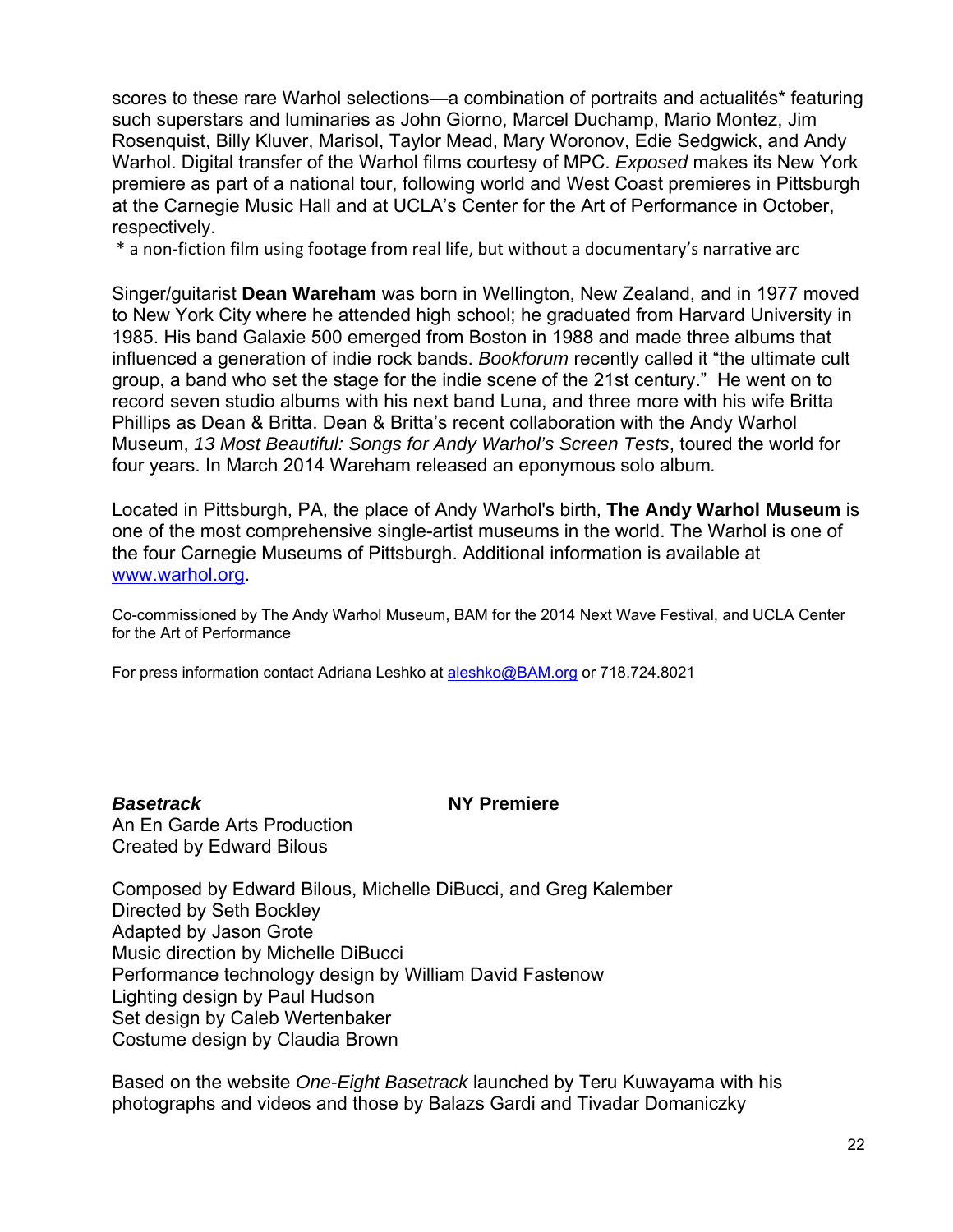### **BAM Harvey Theater** (651 Fulton Street)

Nov 11—15 at 7:30pm Tickets: \$20, 25, 35 (weekdays); \$20, 30, 40 (weekend) (subject to change after Aug 10)

#### **On Truth (and Lies) in Homecoming**

Hosted by Simon Critchley with guests to be announced Co-presented by BAM and the Onassis Cultural Center NY Part of the Hellenic Humanities Program Nov 9 at 4:30pm BAMcafé (30 Lafayette Ave) Tickets: \$15 (\$7.50 for Friends of BAM)

#### **Town Hall with Bryan Doerries**

Nov 13, following the performance (free for same-day ticket holders)

In 2010, while embedded with Marines in southern Afghanistan, photojournalist Teru Kuwayama launched One-Eight Basetrack, a web project connecting servicemen in the field with their families back home. Now En Garde Arts and Edward Bilous have created *Basetrack*, in which writer Jason Grote, director Seth Bockley and a cast of actors delve into the experience of the Marines—and their families—as they enlist, deploy, serve and return home fundamentally changed. The production features a cascade of images and sound, including a dynamic, electro-acoustic score performed by a four-piece band. *Basetrack* makes its New York premiere at BAM as part of an extensive national tour that will bring together veteran and civilian audiences.

*Basetrack* marks the return of **En Garde Arts**, an innovative theater company headed by Anne Hamburger. Over the course of 25 years, En Garde Arts has garnered vast acclaim for its 360-degree approach to producing theater that integrates story, form, location and community. En Garde commissions artists to create immersive, theatrical work inspired by physical space—architectural sites, landmarks, neighborhoods—and critical social issues of our time. Past productions have been honored with six OBIEs, two Drama Desk Awards and an Outer Critics Circle Award. **Edward Bilous** is a composer, producer, artistic director, and teacher with a distinguished career in music and multimedia performance art. He is the director of the Center for Innovation in the Arts at The Juilliard School, where he first developed *Basetrack* in workshop.

For press information contact David Hsieh at dhsieh@BAM.org or 718.636.4129 x9

*Sadeh21* **US Premiere** 

Batsheva Dance Company By Ohad Naharin in collaboration with the company

Lighting and stage design by Avi Yona Bueno (Bambi) Soundtrack by Maxim Waratt Costume design by Ariel Cohen Video titles design by Raz Friedman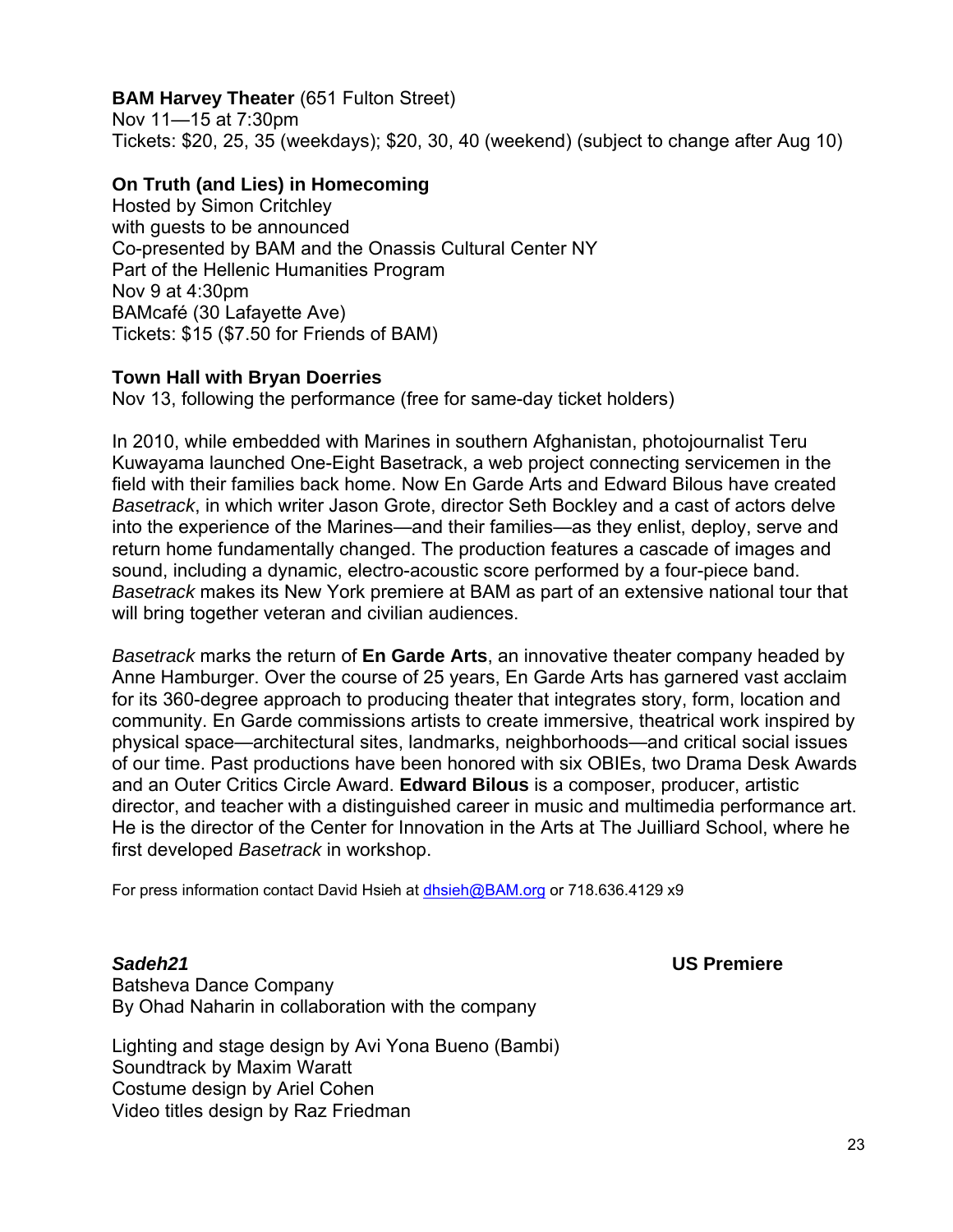# **BAM Howard Gilman Opera House** (30 Lafayette Ave)

Nov 12—15 at 7:30pm Tickets: \$20, 30, 40, 50, 60 (weekday); \$30, 40, 50, 60, 70 (weekend) (subject to change after Aug 10)

# **Iconic Artist Talk: Ohad Naharin**

Moderated by Wendy Perron Nov 14 at 6pm BAM Hillman Attic Studio (30 Lafayette Ave) Tickets: \$20

### **Master Class: Batsheva Dance Company**

With Bobbi Smith Nov 14 at 11am Mark Morris Dance Center (3 Lafayette Ave) Price: \$25 BAM.org/master-classes

"They are an absolute thrill to watch" –*The Guardian* (UK)

Batsheva Dance Company returns to BAM, celebrating its 50<sup>th</sup>anniversary, with the US premiere of *Sadeh21*, an intensely emotional work. Artistic director Ohad Naharin sculpts with space and sound to produce a work bounding with originality and passion. The work features 18 dancers in a journey that explores and pushes boundaries, set to music by Autechre, Brian Eno, Angelo Badalamenti, and others. Naharin's sensation-based Gaga technique is ever-present, promoting the discovery of new ways of moving, leading the dancers to unconventional, sinewy heights. Projecting both strength and a poignant sensitivity, the dancers' electrifying bodies move with magnetism.

**Ohad Naharin** has been hailed as one of the world's preeminent contemporary choreographers. The artistic director of Batsheva Dance Company since 1990, he has guided the company with an adventurous vision and reinvigorated its repertory with his captivating choreography. Naharin is also the originator of an innovative movement language, Gaga, which has enriched his extraordinary movement invention, revolutionized the company's training, and emerged as a growing force in the larger field of movement practices for both dancers and non-dancers.

**Batsheva Dance Company** is critically-acclaimed and popularly embraced as one of the foremost contemporary dance companies in the world. Together with its junior Batsheva Ensemble, the company boasts a roster of 34 dancers from around the world. Batsheva Dance Company is Israel's largest company, maintaining an extensive performance schedule locally and internationally with over 250 performances and over 75,000 spectators per year. Batsheva Dance Company made its BAM debut during the 2002 Spring Season with *Naharin's Virus*, followed by *Mamootot* (2005 Next Wave), *Three* (2007 Next Wave), *Max* (Spring 2009), and *Hora* (Spring 2012).

For press information contact Lauren Morrow at lmorrow@bam.org or 718-636-4129 x1

*Sadeh21* was commissioned by The Israel Festival, Jerusalem, and Luminato, Toronto Festival of Arts & **Creativity**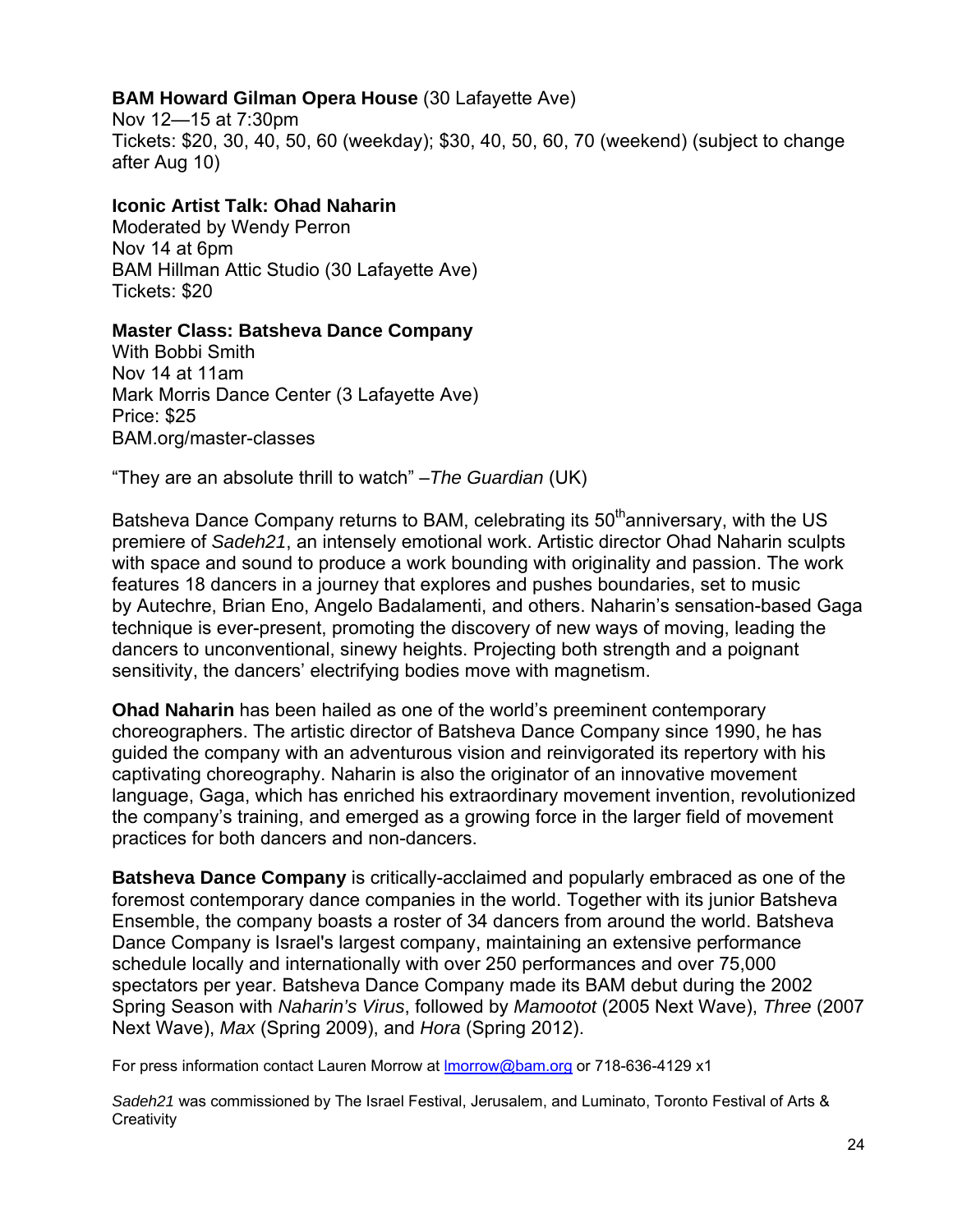*Oxbow* **NY Premiere** Ivy Baldwin Dance Choreography by Ivy Baldwin

Music and sound design by Justin Jones Additional music by Ryan Tracy Set design by Wade Kavanaugh and Stephen B. Nguyen Lighting design by Michael O'Connor Costume design by Alice Ritter

**BAM Fisher** (Fishman Space), 321 Ashland Pl Nov 13—15 at 7:30pm; Nov 16 at 3pm Tickets: \$20

"Ivy Baldwin has a wild imagination…"—*The New York Times* 

Choreographer Ivy Baldwin celebrates her company's 15<sup>th</sup> anniversary season and makes her BAM debut with *Oxbow*, a new work commissioned by BAM and incubated during Baldwin's time as the 2014 BAM Fisher Artist in Residence. The evening-length dance created in collaboration with performers Anna Carapetyan, Lawrence Cassella, Eleanor Smith, Ryan Tracy, and Katie Workum features a score composed and mixed live by Justin Jones, and additional music composed and performed by Tracy. Set within a sculptural landscape created by installation artists Wade Kavanaugh and Stephen B. Nguyen and featuring costumes by Brooklyn-based fashion designer Alice Ritter, *Oxbow*—named for the bow-shaped lake formed in a former channel of a river explores the inexorable nature of the two forces that contain us all: space and time, geology and chronology. The result is a unique and compelling work by an artist described by dance critic Deborah Jowitt as a "hunter-gatherer sort of choreographer—foraging for one thing, finding another, and mixing them together in weird, mysterious, and compelling ways until they have only misty affinities with their natural states."

Choreographer, performer, and teacher **Ivy Baldwin** is a 2014 Guggenheim fellow and this year's BAM Fisher Artist in Residence. She is also a 2013 Movement Research Artist-in-Residence (2013-2015) and recently completed creative residencies at MASS MoCA and New York's Abrons Arts Center. Baldwin founded **Ivy Baldwin Dance** in 1999. A New York-based dance company with an emphasis on collaboration between choreographer and performer(s), Baldwin's work uses movement and theatrical abstraction to forge an interdisciplinary art form that breaks the traditional boundaries and assumptions of dance and theater. Evening-length commissioned works include *Ambient Cowboy*, New York Live Arts (2012); *Here Rests Peggy*, The Chocolate Factory (2010); *Bear Crown*, Dance Theater Workshop (2009); *Could be nice*, Dixon Place (2007); *It's Only Me*, Dance New Amsterdam (2007); *Gone Missing*, Dance Theater Workshop (2006); and *Now Leaving Vanderville*, Dixon Place (2004). In addition to these commissions, Ivy Baldwin Dance has been presented by Lincoln Center Out of Doors, New Museum of Contemporary Art, Danspace Project at St. Mark's Church, Movement Research at the Judson Church, Symphony Space, CATCH in PS 122's COIL Festival, and La MaMa, among others. The company has also toured nationally and internationally including Tanz im August in Berlin, Germany; Dans Contemporan International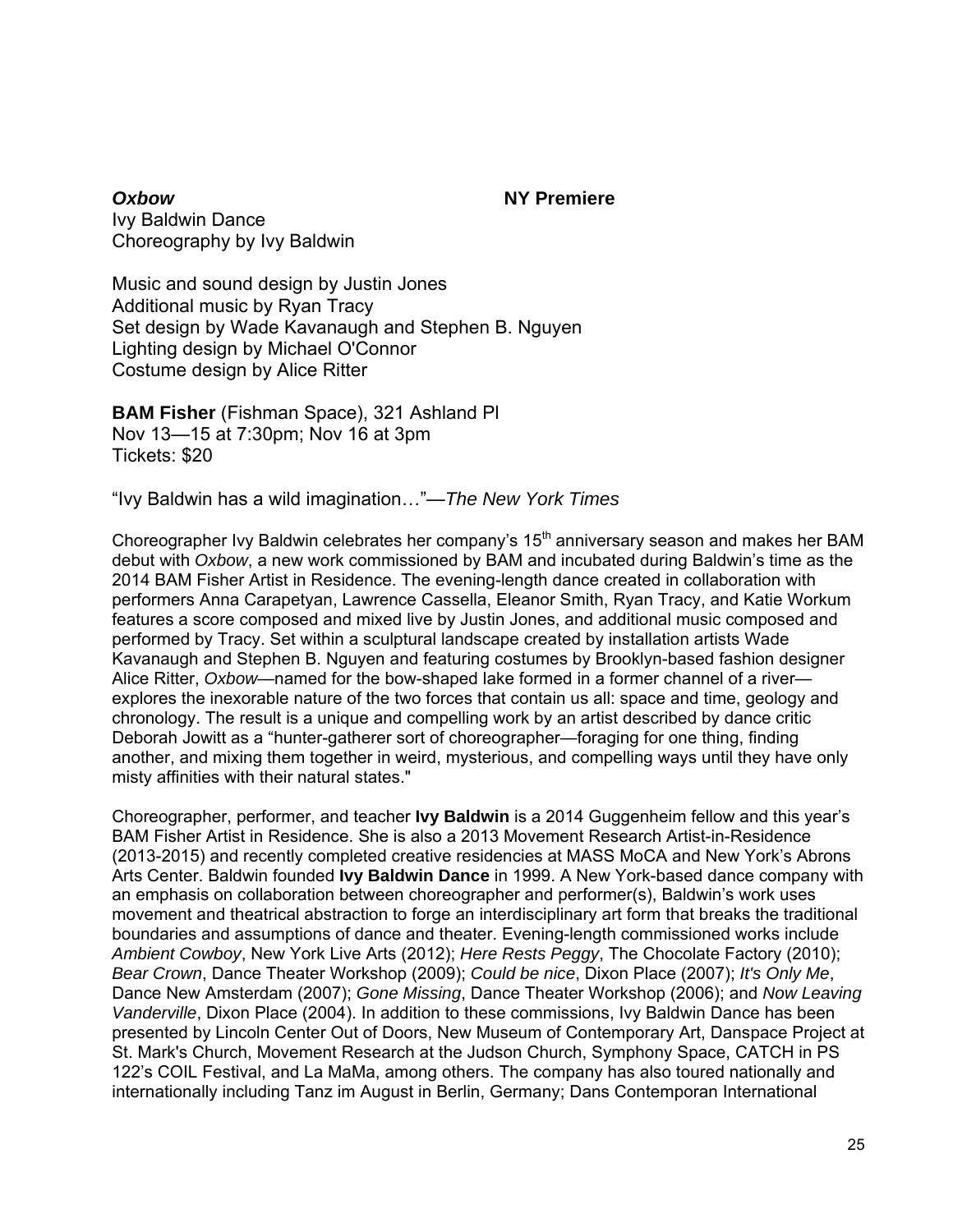Dance Festival in Bacau; Romania; REDCAT (Roy and Edna Disney/CalArtsTheater); and Philadelphia Fringe Festival.

For press information contact Adriana Leshko at aleshko@BAM.org or 718.724.8021

*Birds With Skymirrors* **US Premiere** 

Lemi Ponifasio **MAU** 

Concept, set design, choreography, and direction by Lemi Ponifasio Lighting design by Helen Todd

### **BAM Howard Gilman Opera House** (30 Lafayette Ave)

Nov 19—22 at 7:30pm Tickets: \$20, 30, 40 (weekday); \$25, 35, 45 (weekend) (subject to change after Aug 10)

Samoan choreographer and director Lemi Ponifasio and his New Zealand-based company MAU present a haunting reflection on our relationship with the world in a time of climate change in the acclaimed *Birds With Skymirrors*. A radical composition in dance, ritual, poetry, and chant, the work emerged from Ponifasio's experience while working on the remote Micronesian island of Tarawa. There he encountered birds carrying strips of video tapes in their beaks, dangling like liquid mirrors in the sky—an image of both beauty and the spirit of death. A visually stunning piece, featuring precise, gestural choreography against a stark backdrop, *Birds With Skymirrors* is a *karanga* ("summoning," an element of cultural protocol of the New Zealand Māori people), a genealogical prayer, a ceremony, a poetic space, and a life reflection.

**Lemi Ponifasio**, an international leading force in theater and dance, established MAU in 1995 as his platform for critical reflection and creativity with artists, scholars, activists, intellectuals, and community leaders. MAU means a declaration to the truth of a matter or revolution, as an effort to transform. In his artistic universe, Ponifasio orients the modern individual towards other dimensions of consciousness by way of the decelerated rhythm of his strict aesthetic, making use of striking images, movement, and dynamic interplay of light and darkness. A pioneer at the international frontier of dance and theater art, his theatrical vision transcends the barriers between genres and cultures and transmits the universal power of art. Globally, Ponifasio's productions such as *The Crimson House, Stones In Her Mouth, Tempest: Without A Body*, *Le Savali*, and *Birds With Skymirrors* shed light on controversial topics. He presents his work at major theaters and festivals around the world, including Théâtre de la Ville in Paris, Edinburgh International Festival, Ruhrtriennale in Germany, Southbank Centre in London, Holland Festival, Lincoln Center, Venice Biennale, Santiago a Mil International Theater Festival in Chile, Vienna Festival, and Berliner Festspiele.

For press information contact Lauren Morrow at **Imorrow@bam.org** or 718-636-4129 x1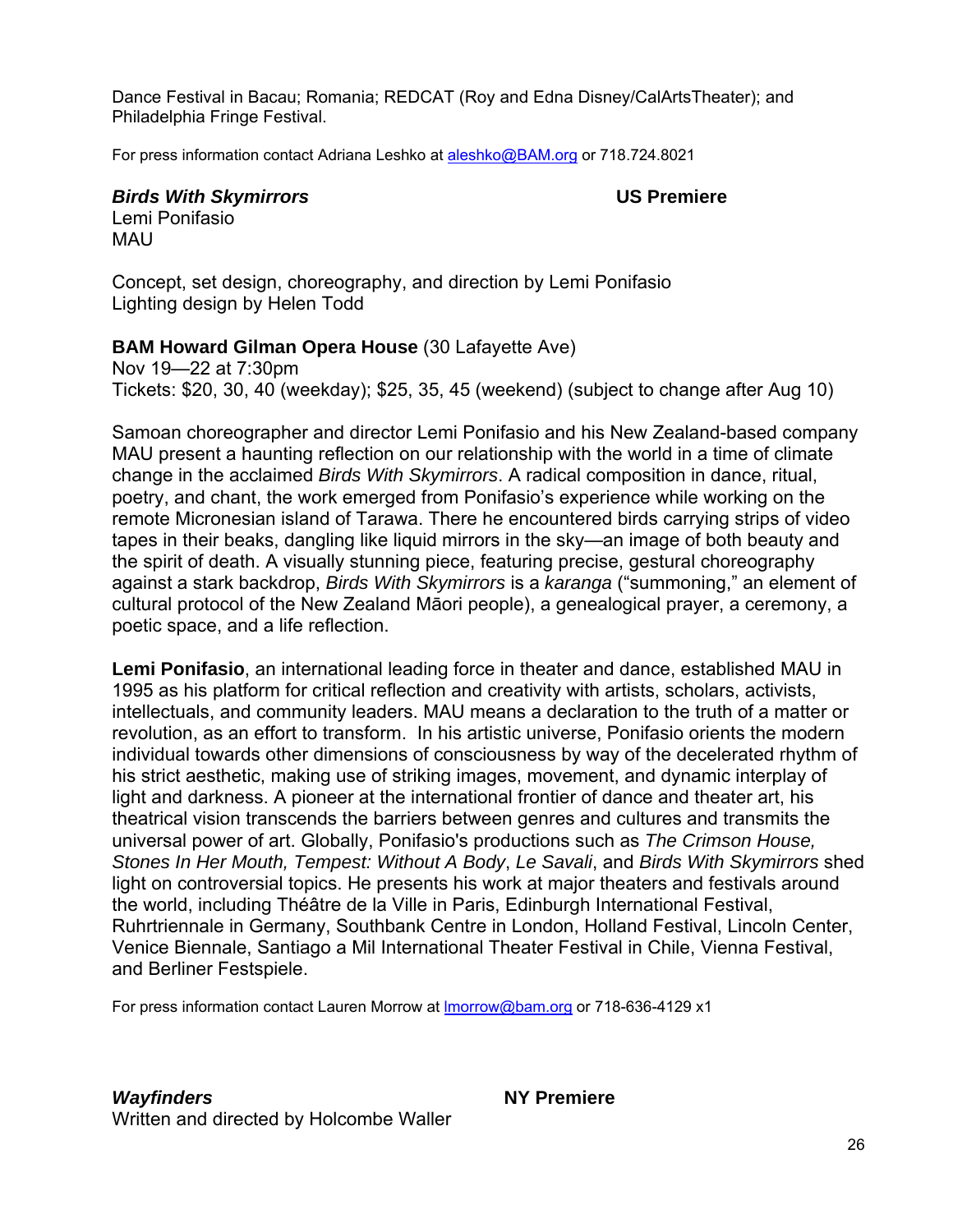Musical direction by Benjamin Landsverk Video design by Pablo N. Molina Sound design by Casi Pacillio Lighting design by Christopher Kuhl and Katelan Braymer Scenic design by Erik Flatmo Costume design by Camille Benda

**BAM Fisher** (Fishman Space), 321 Ashland Place Nov 19—22 at 7:30pm Tickets: \$20

A modern-day troubadour, Holcombe Waller makes his BAM debut with the New York premiere of *Wayfinders*. This theatrically staged, evening-length song cycle investigates the literal and metaphysical ways we answer the enduring question: Where am I? From ancient star-maps to auto navigation, Waller weaves sung stories, light, movement, and video in a shifting composition interpreted each evening by a five-piece chamber ensemble—exploring how and why orientation and navigation are central to the human experience.

Born and raised in the San Francisco area, **Holcombe Waller** is a singer, composer, and theater artist. He produces compositions for concerts, film, and dance, as well as his own interdisciplinary shows that integrate video and theater design as essential elements. He has been commissioned and presented by the Under the Radar Festival at The Public Theater, On the Boards, Portland Institute for Contemporary Arts, Yerba Buena Center for the Arts, and the Centre Pompidou in Paris, among others. His dance collaborations include works with zoe | juniper, Miguel Gutierrez, and the Joe Goode Performance Group. Waller has released five albums on his own label, Napoleon Records.

For press information contact Joe Guttridge, jouttridge@bam.org, 718.636.4129 x4

Viacom is the BAM 2014 Music Sponsor

#### *Black Mountain Songs World Premiere World Premiere*

Brooklyn Youth Chorus Choral director and conductor Dianne Berkun-Menaker Created by Bryce Dessner Co-curated by Bryce Dessner & Richard Reed Parry Directed by Maureen Towey Music by Bryce Dessner, Tim Hecker, John King, Nico Muhly, Richard Reed Parry, Caroline Shaw, and Aleksandra Vrebalov

Film Design by Matt Wolf Set Design by Mimi Lien

**BAM Harvey Theater** (651 Fulton Street)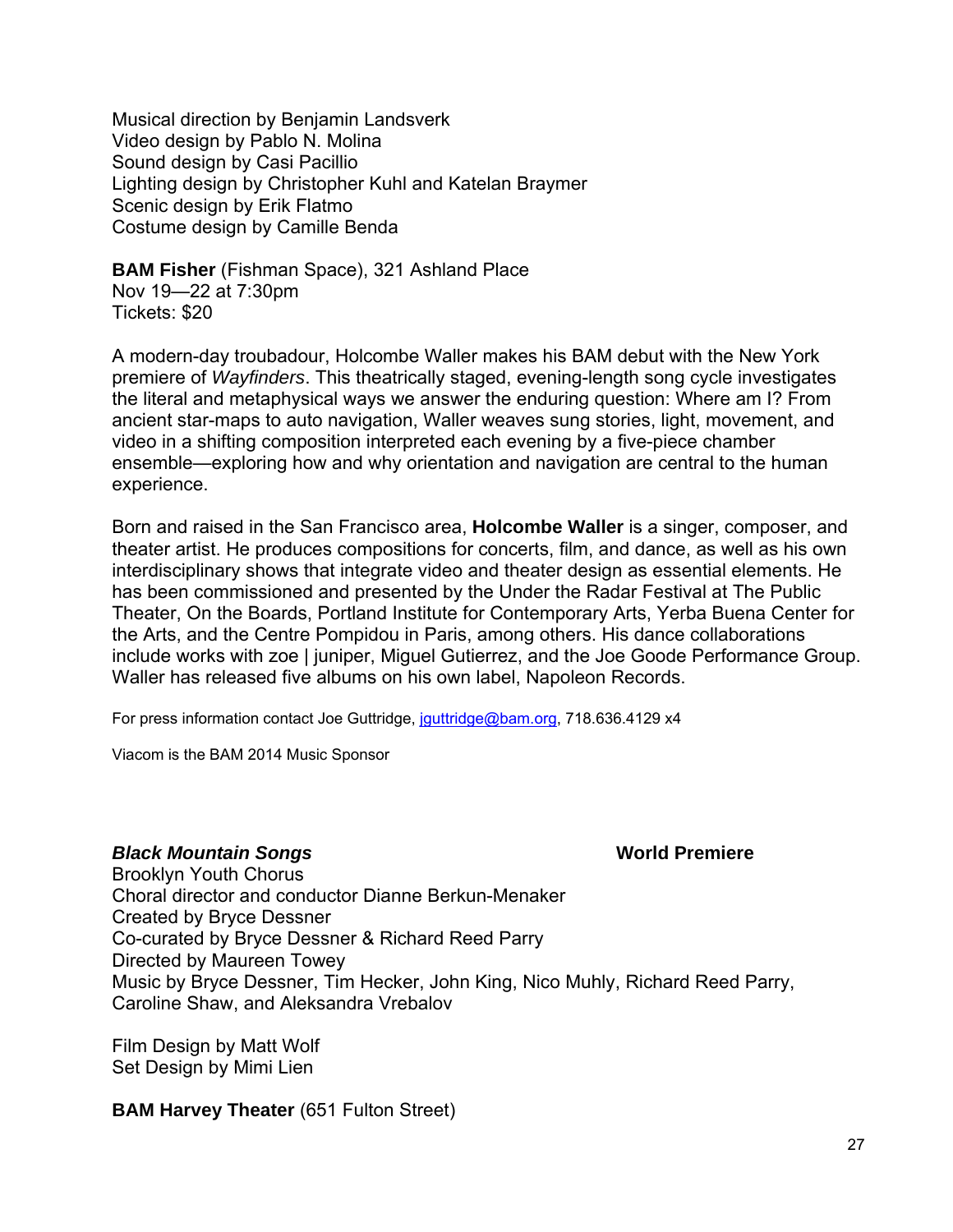Nov 20—22 at 7:30pm; Nov 23 at 3pm Tickets: \$20, 30, 40, 50 (weekdays); \$25, 35, 45, 55 (subject to change after Aug 10)

#### **The 2014 Richard B. Fisher Next Wave Award honors the production of**  *Black Mountain Songs*

*Black Mountain Songs* is dedicated to the late Mary Anne Yancey, former Board Chair of Brooklyn Youth Chorus and long-standing BAM supporter.

*Black Mountain Songs* is an evening-length choral work featuring a multigenerational group of artists coming together to celebrate a historic period of artistic collaboration at Black Mountain College, Asheville, NC. In the mid-20th century, a group of American artists and European refugees—including Willem de Kooning, John Cage, Buckminster Fuller, Merce Cunningham, Robert Creeley, Charles Olson, Josef and Anni Albers, Franz Kline, and Robert Rauschenberg—converged at Black Mountain and developed new artistic tactics and aesthetics and a culture of collaborative art that would come to define the American century. Inspired by this prolific community and their work, composer and curator Bryce Dessner has assembled a diverse group of collaborators to work with the Brooklyn Youth Chorus, including composers Richard Reed Parry, Caroline Shaw, Nico Muhly, Aleksandra Vrebalov, Tim Hecker, and John King, as well as director Maureen Towey and filmmaker Matt Wolf. This unique song cycle is co-commissioned and co-presented by the Brooklyn Youth Chorus and the Brooklyn Academy of Music.

Now in its 22nd season, the Grammy Award-winning **Brooklyn Youth Chorus** (BYC), under the direction of Founder and Artistic Director Dianne Berkun-Menaker is one of the country's leading youth choruses and the ensemble of choice for internationally renowned orchestras and artists. *The New York Times* has hailed it as "a consistently bold organization that regularly commissions works from composers representing an unusually broad stylistic range." The chorus studies and performs a vast repertoire of music classical and contemporary—and has an active commissioning program, New Voices, to develop works for young voices across a variety of genres. Composers commissioned to date include Nico Muhly, David Lang, Bryce Dessner, Missy Mazzoli, Paul Moravec, Julia Wolf, Aleksandra Vrebalov, Shara Worden, John King, Colin Stetson, and others.

BYC has appeared with acclaimed orchestras and conductors, including Valery Gergiev, Lorin Maazel, Marin Alsop, James Levine, Robert Spano, Esa-Pekka Salonen, and Reinbert de Leeuw as well as celebrated recording artists such as Barbra Streisand, Elton John, Lou Reed, Grizzly Bear, and John Legend. BYC won a Grammy Award for the world premiere live recording of John Adams' *On the Transmigration of Souls* with the New York Philharmonic in 2005. Known for its polished performances, the chorus frequently appears at such important music festivals as BAM's Next Wave Festival (with the Kronos Quartet and Wally Cardona), BAM's Crossing Brooklyn Ferry festival curated by Aaron and Bryce Dessner, the Ecstatic Music Festival and Park Avenue Armory's Tune-In Festival. BYC has also garnered a strong reputation as an arts presenter with such major collaborative projects as *Brooklyn Village,* co-produced with the Brooklyn Philharmonic and Roulette Theater in 2012 and *Tell the Way*, co-produced with St. Ann's Warehouse and featuring composer Nico Muhly in 2011.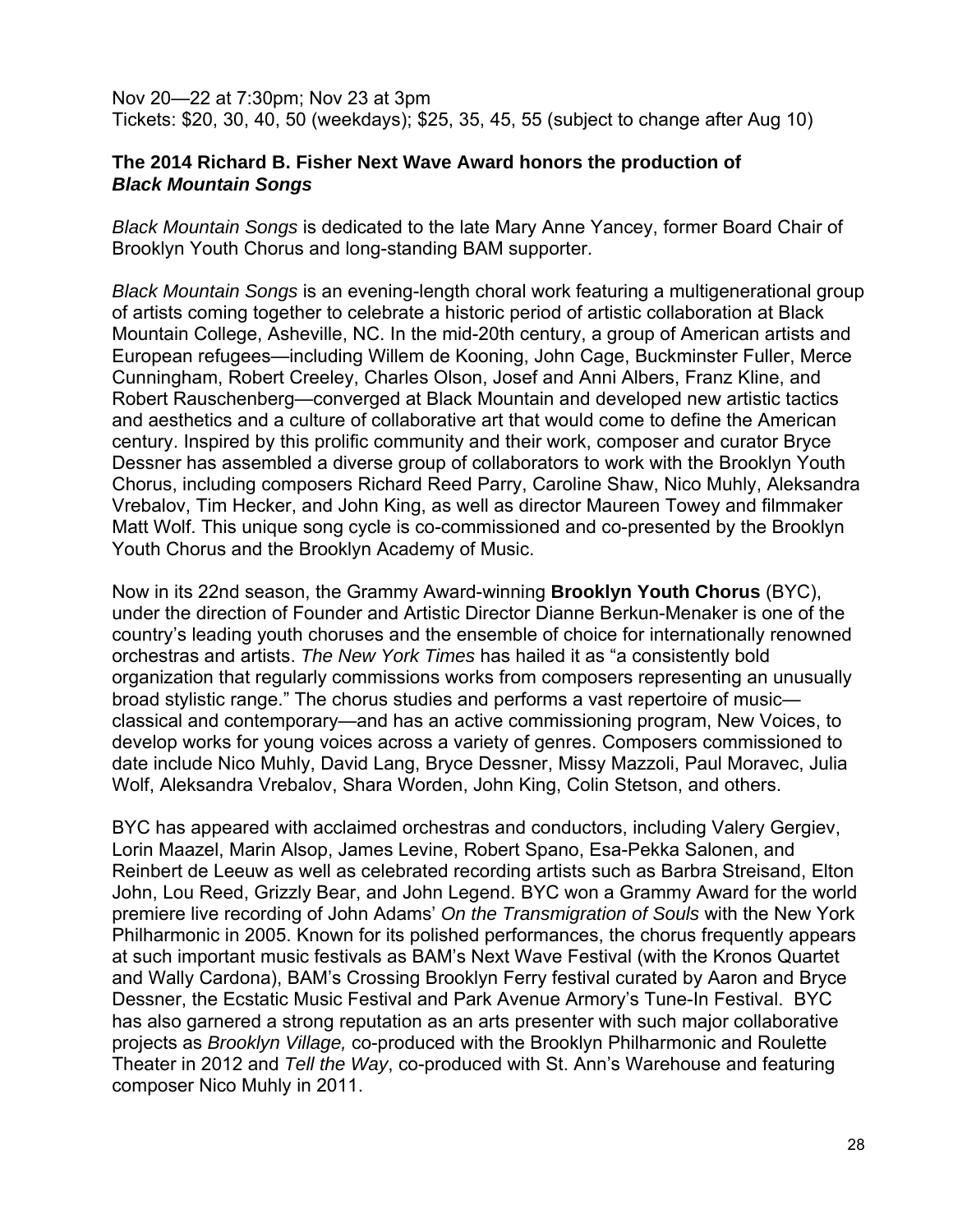**Bryce Dessner** is a Brooklyn based composer, guitarist, and curator primarily known as a member of the Grammy Award-nominated band The National. In addition to his work with the band, Dessner has made a name for himself as an acclaimed composer, working with some of the world's most creative and respected musicians. Dessner's recent commissions include pieces for the Los Angeles Philharmonic, the National Audiovisual Institute of Poland, the Grammy Award-winning Kronos Quartet, and the new music ensemble eighth blackbird, among others. The first recordings of Dessner's compositions, performed by the Kronos Quartet, were released in 2013 by Anti- on the album *Aheym,* and feature Brooklyn Youth Chorus performing "Tour Eiffel," a piece they commissioned him to write for *Tell the Way*. In 2014 Deutsche Grammophon/Universal Music Classics released *St. Carolyn by the Sea; Suite from There Will Be Blood*, which features three of Dessner's orchestral works performed by the Copenhagen Philharmonic and conducted by Andre de Ridder. Dessner is also the founder and artistic director of the annual MusicNOW Festival in Cincinnati, Ohio, which just presented its ninth season. In addition, Dessner and his brother Aaron produced the Red Hot Organization's extensive AIDS charity compilation, *Dark was the Night*, which has raised over 2 million dollars for AIDS charities. He is a composer-in-residence at Muziekgebouw Eindhoven. Dessner has previously appeared at BAM with *The Long Count* (2009 Next Wave Festival) and was the co-founder with his brother Aaron of the *Crossing Brooklyn Ferry* music and film festival in 2012 and 2013.

#### The Richard B. Fisher Next Wave Award

Behind great arts presenters are great supporters, and few of BAM's friends have deserved that title more than Richard B. Fisher (1936-2004). A visionary in both professional and philanthropic endeavors, Dick championed the creation of a strong endowment to enable BAM to continue presenting its signature groundbreaking programming, even in difficult times. As Chairman of the BAM Endowment Trust from 1992-2004, Dick shared financial expertise from years as president, chairman, and chairman emeritus of Morgan Stanley, and he guided investments as pledges grew to \$50 million. The doubling of the endowment in 2004 may be largely credited to a leadership challenge grant from Dick and his wife, Jeanne Donovan Fisher, which in turn inspired support from other donors.

Dick's generosity throughout his life continued even with his passing in the form of a landmark bequest. To honor Dick's friendship to BAM and recognize the legacy of progressive arts presentations he helped ensure in Brooklyn, where he and Emily H. Fisher raised their family, BAM inaugurated the annual Richard B. Fisher Next Wave Award in 2006. Each year, members of the Fisher family help BAM select the engagement that best exemplifies Dick's forward-thinking ethos and passion for the arts, using this opportunity to celebrate Richard B. Fisher in perpetuity. Past recipients have included Pina Bausch, Charles Mee, Bill T. Jones, Robert Wilson, Mark Morris, Kronos Quartet, Anne Bogart, and Fiona Shaw.

The 2014 Richard B. Fisher Next Wave Award honors Brooklyn Youth Chorus and the production of *Black Mountain Songs.* The Richard B. Fisher Next Wave Award Ceremony will take place on stage prior to the opening night performance of the engagement. BAM President Karen Brooks Hopkins and Brooklyn Youth Chorus trustee Narcissa Titman will present the Fisher Award—a beautifully designed walking stick by Fort Greene sculptor/designer Chris Gullian, who drew his inspiration from Dick's interests and the architecture of BAM's Peter Jay Sharp Building—to Dianne Berkun-Menaker, Artistic Director and Founder of the Brooklyn Youth Chorus.

For press information contact Adriana Leshko at aleshko@BAM.org or 718.724.8021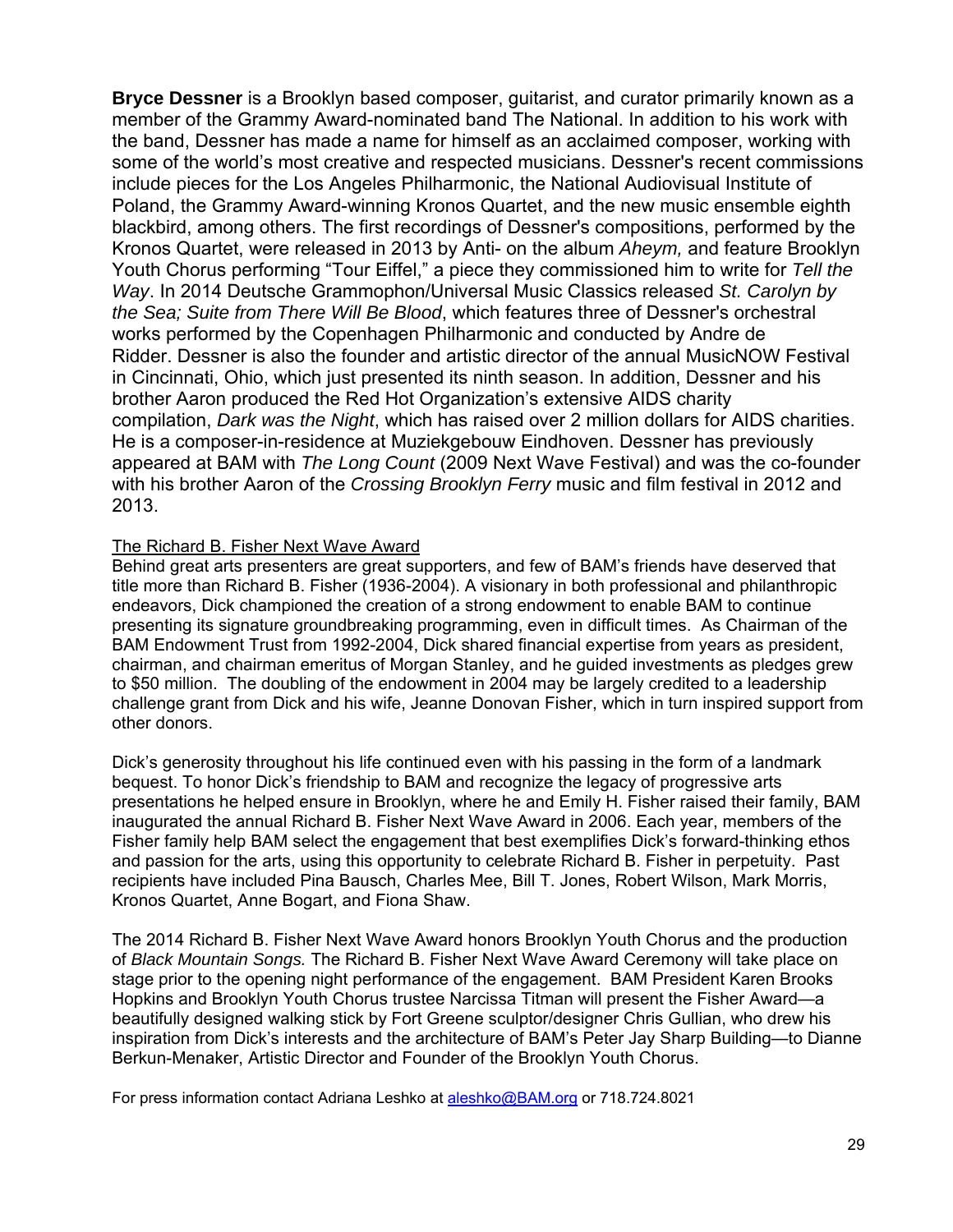Co-commissioned and produced by BAM and the Brooklyn Youth Chorus

Viacom is the BAM 2014 Music Sponsor

# **On Behalf of Nature NY Premiere NY** Premiere

Meredith Monk & Vocal Ensemble

Music and direction by Meredith Monk Lighting design by Elaine Buckholtz Sound design by Jody Elff Costumes and scenography by Yoshio Yabara

**BAM Harvey Theater (651 Fulton St)** Dec 3—6 at 7:30pm, Dec 7 at 3pm Tickets: \$20, 25, 30, 40, 50 (prices subject to change after Aug 10)

For her newest music-theater work and as part of her 50<sup>th</sup> Season, Meredith Monk offers *On Behalf of Nature*, a poetic meditation on our intimate connection to nature and the fragility of its ecology. Within this world, Monk evokes the Buddhist notion of the existence of different realm categories—the idea of joining heaven and earth by way of human beings.

Drawing additional inspiration from writers and researchers who have sounded the alarm on the precarious state of our global ecology, Monk and her acclaimed Vocal Ensemble create a liminal space where human, natural, and spiritual elements are woven into a delicate whole, illuminating the interconnection and interdependency of us all.

**Meredith Monk** is a composer, singer, director/choreographer and creator of new opera, music-theater works, films, and installations. A pioneer in what is now called "extended vocal technique" and "interdisciplinary performance," Monk creates works that thrive at the intersection of music and movement, image and object, light and sound in an effort to discover and weave together new modes of perception. Her groundbreaking exploration of the voice as an instrument, as an eloquent language in and of itself, expands the boundaries of musical composition, creating landscapes of sound that unearth feelings, energies, and memories for which there are no words. "Monk's many-sided art [is] rooted in her voice—a ruggedly beautiful, piercingly expressive, ever-changeable instrument." says *The New Yorker*'s Alex Ross. Celebrated internationally, Monk's work has been presented by BAM, Lincoln Center Festival, Houston Grand Opera, London's Barbican Centre, and at major venues in countries from Brazil to Syria. Among her many accolades, she was recently named an Officer of the Order of Arts and Letters by the Republic of France, and the 2012 Composer of the Year by *Musical America*. Monk is also one of NPR's 50 Great Voices, and has received a 2012 Doris Duke Artist Award and a 2011 Yoko Ono Lennon Courage Award for the Arts. This fall, Meredith Monk will mark her  $50<sup>th</sup>$  season as a creator and performer. Recognized as one of the most unique and influential artists of her generation, she has been appointed the 2014—2015 Richard and Barbara Debs Composer's Chair at Carnegie Hall.

For press information contact Sarah Garvey at sgarvey@BAM.org or 718.724.8025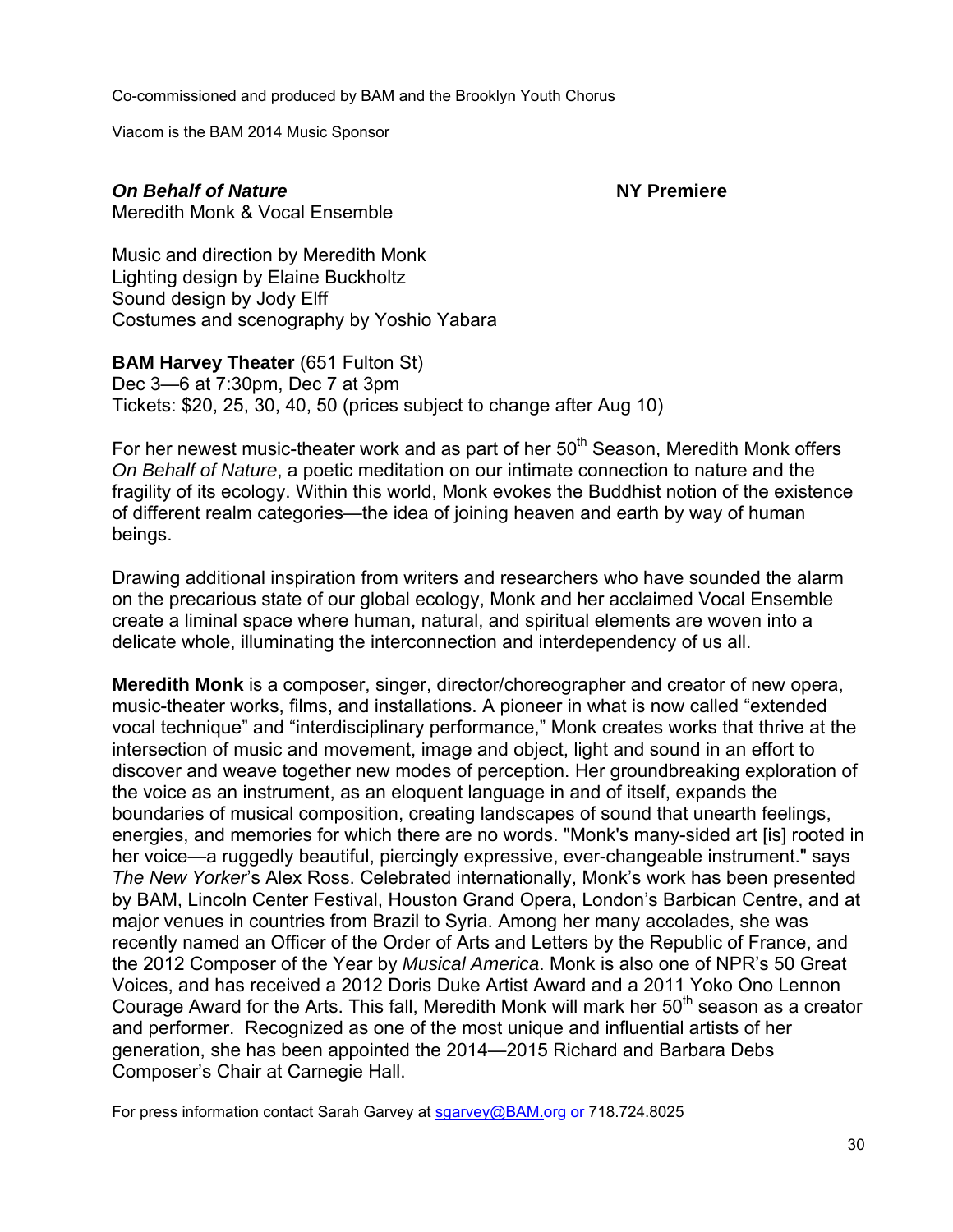#### *The Wanderer* **World Premiere**

Viacom is the BAM 2014 Music Sponsor

Jessica Lang Dance Choreography by Jessica Lang

Lighting design by Nicole Pearce Set design by Mimi Lien

#### **BAM Fisher (Fishman Space),** 321 Ashland Pl

Dec 3—6 at 7:30pm Tickets: \$20

### **Master Class: Jessica Lang Dance**

With Jessica Lang and company members Dec 4 at 12pm Mark Morris Dance Center (3 Lafayette Ave) Price: \$20 BAM.org/master-classes

Hailed as "a master of visual composition" (*Dance Magazine*), Jessica Lang makes her BAM debut with *The Wanderer*, a narrative ballet set to Franz Shubert's *Die schöne müllerin*—a song cycle based on poems by Wilhelm Müller. Lang's keen visual sense and signature blend of ballet and contemporary movement transform the space—inhabited by nine dancers, a singer, and a pianist—from a stage to an extravagant fairytale world.

**Jessica Lang** has worked with ballet companies across the US and abroad since 1999. She has created more than 80 works on companies including Birmingham Royal Ballet, The National Ballet of Japan at the New National Theatre Tokyo and Joffrey Ballet, among many others. Her ballet *Lyric Pieces*, commissioned and performed by Birmingham Royal Ballet earned a nomination for a coveted 2013 Manchester Theatre Award in the UK. Lang received outstanding acclaim for her choreography and directorial debut of Pergolesi's *Stabat Mater* at the Glimmerglass Opera Festival 2013. She has received commissions from the Dallas Museum of Art, the Guggenheim Museum for its *Works and Process* series, and the John F. Kennedy Center for the Performing Arts. In May 2014, Jessica Lang Dance performed a world premiere at the Kennedy Center Concert Hall to John Adams' *Violin Concerto* played live by the National Symphony Orchestra and violinist Leila Josefowicz as part of NEW MOVES: symphony + dance.

Founded in 2011, **Jessica Lang Dance** (JLD) is a New York City-based dance company dedicated to creating and performing the work of Jessica Lang. JLD enriches and inspires global audiences by immersing them in the beauty of movement and music. Lang seamlessly incorporates striking design elements and transforms classical ballet language into artfully crafted, emotionally engaging contemporary works. Since the company's inception, marked by Lang's receipt of a Joyce Theater Artist Residency supported by the Andrew W. Mellon Foundation, JLD has garnered significant attention and acclaim, thrilling audiences from coast to coast at major venues including Jacob's Pillow Dance Festival, Joyce Theater, New York City Center, the Winspear Opera House in Dallas, the Wallis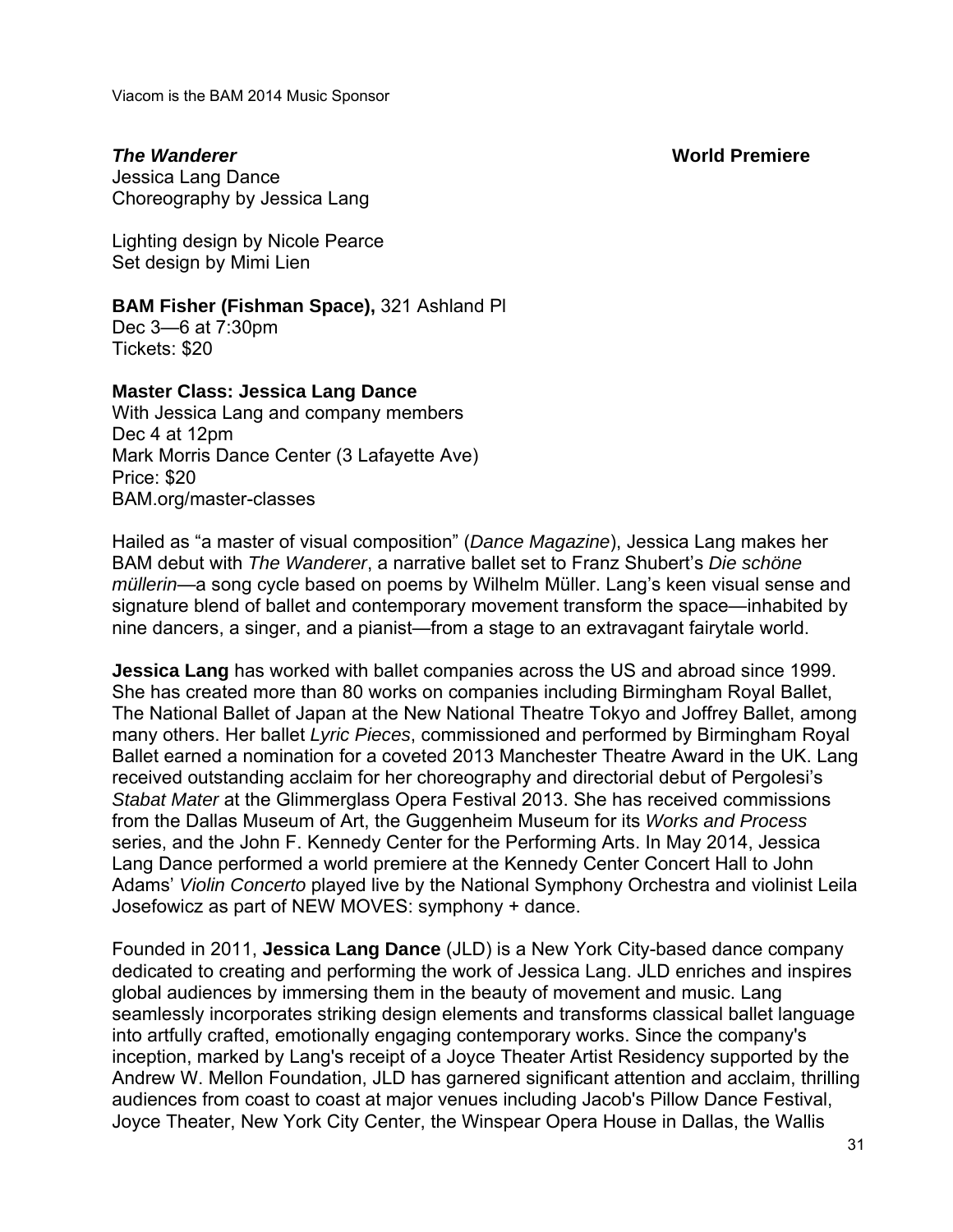Annenberg Center for the Performing Arts in Beverly Hills, and the Kennedy Center for the Performing Arts.

For press information contact Lauren Morrow at lmorrow@bam.org or 718-636-4129 x1

### *The Etudes*

The Complete Piano Etudes by Philip Glass

Light design by Jennifer Tipton

# **BAM Howard Gilman Opera House**

Dec 5 & 6 at 7:30pm Tickets: \$20, 25, 35, 55 (weekday); \$25, 35, 45, 65 (weekend) (subject to change after Aug 10)

BAM dedicates this engagement to the late Semone Grossman—beloved "Art Garage Entrepreneur" of GGMC Parking and generous sponsor and friend of BAM. He played the piano every day.

Philip Glass, one of the most influential contemporary American composers, conceived his solo piano etudes as a set of 20 works. Written between 1992 and 2012, Glass intended the first 10 etudes primarily as performable pedagogical studies. The final 10 were composed, according to Glass, "as part of the general array of musical expression that had become available to me through my years of composing. Finally, I anticipated that the sequence of Etudes #1–20 when played in its entirety would provide a musical shape of its own."

For two nights at BAM, Glass and nine stylistically diverse pianists perform the etudes consecutively. Philip Glass will begin each performance with Etudes #1 and #2. The guest performers, each of whom has prepared four etudes, will perform an alternating pair each evening, changing the order of performers as well as interpretations of the pieces.

*The Etudes* will be performed by composers Timo Andres, Anton Batagov, and Nico Muhly; jazz pianist Aaron Diehl; Grammy-nominated composer-conductor Tania León; longtime Glass interpreters Maki Namekawa, and Sally Whitwell; new music champion Bruce Levingston, and classical pianist Jenny Lin.

**Philip Glass**, one of America's most celebrated composers, applies his musical encounters in India, North Africa, and the Himalayas to his own compositions, creating a large body of work in a distinct idiom which can be heard in his operas, film scores, dance music, symphonic work, and string quartets. More than 20 of his pieces have been performed at BAM since 1981, including several benchmark works such as *Einstein on the Beach*, first presented at BAM's 1984 Next Wave Festival (revived for Next Wave 1992 and 2012). Other BAM performances include *The Photographer/Far From the Truth* (BAM, 1983); *The CIVIL warS, Act V—The Rome Section* (Next Wave 1986); the world premieres of *Low Symphony* (Next Wave 1992) and Symphony No. 2 (Next Wave 1994); the New York premieres of *Orphée* (Next Wave 1993) and *La Belle et la Bête* (Next Wave 1994), and a presentation of *Les Enfants Terribles: Children of the Game* (Spring 1996)—all parts of his operatic trilogy based on the work of Jean Cocteau; Next Wave 1998's *Monsters of Grace*; a live musical performance accompanying a screening of *Koyaanisqatsi* (Spring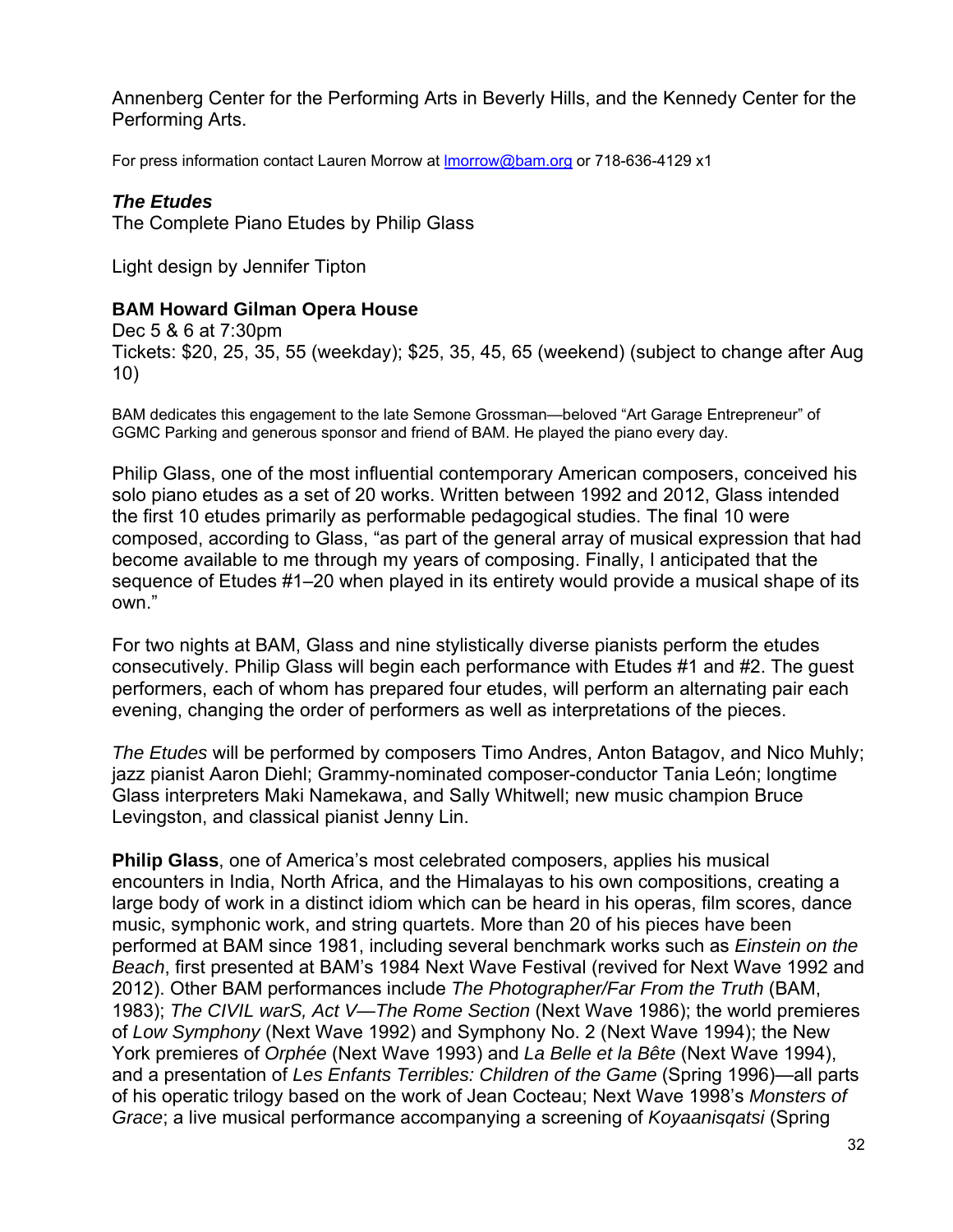1999); and *Dracula: The Music and Film* ( Next Wave 1999) featuring the Kronos Quartet*.*  Glass collaborated with director Mary Zimmerman for the opera *Galileo Galilei,* presented as part of the  $20<sup>th</sup>$  anniversary season of the Next Wave Festival (2002). Glass' more recent works at BAM include the collaborative concert work *Orion* and Symphony No. 6 and No. 8 (2005 Next Wave); and his opera *Kepler* (Next Wave 2009).

For information contact Sandy Sawotka at ssawotka@BAM.org or 718.636.4190

Viacom is the BAM 2014 Music Sponsor

*The Ambassador* **NY Premiere** 

Gabriel Kahane Directed by John Tiffany

**BAM Harvey Theater (651 Fulton St)** Dec 10–13 at 7:30pm Tickets: \$20, 30 (weekday); \$25, 35 (weekend)

In his latest work, *The Ambassador,* songwriter Gabriel Kahane draws inspiration from a multitude of sources to tell intimate, human stories set against the backdrop of Los Angeles architecture and popular culture. From *Die Hard* to the architecture of Richard Neutra and R.M. Schindler, from *Blade Runner* to the fiction of James M. Cain and Raymond Chandler, and from fires, riots, and earthquakes to the many Americans who have looked to Southern California as a panacea, *The Ambassador* exposes the underbelly of LA through the lens of a dozen street addresses.

Directed by John Tiffany (*Once, Black Watch, The Glass Menagerie)* and commissioned by BAM, *The Ambassador* features Kahane (vocals, guitar, piano, Wurlitzer), Rob Moose (electric guitars), Casey Foubert (bass, electric guitars), Ted Poor (drums), Alex Sopp (vocals, keyboards, flutes), as well as string players Laura Lutzke, Nathan Schram, and Clarice Jensen. The work is designed by Christine Jones (*Spring Awakening, American Idiot)* with movement design by Steven Hoggett (*Once, Black Watch, American Idiot*), lighting by Jane Cox, and projections by Josh Higgason.

With the release of his major label debut, *The Ambassador* (Sony Music Masterworks, June 3), Gabriel Kahane turns his gaze toward his birthplace with his most focused effort to date. The album follows the critically acclaimed *Where are the Arms* (2011), hailed by *The New York Times* for its "extravagant poise and emotional intelligence." As a composer of concert works, Kahane has been commissioned by Carnegie Hall, the Los Angeles Philharmonic, Kronos Quartet, American Composers Orchestra, and Orpheus Chamber Orchestra—with whom he toured his WPA-inspired *Gabriel's Guide to the 48 States* in 2013. Equally in demand as a theater composer, his musical *February House,* with playwright Seth Bockley, was produced in 2012 at the Long Wharf Theater in New Haven and at the Public Theater in New York City. A

fellow of the MacDowell Colony and Yaddo, Kahane has performed or recorded with artists including Sufjan Stevens, Rufus Wainwright, Chris Thile, Brad Mehldau, Jeremy Denk, and John Adams.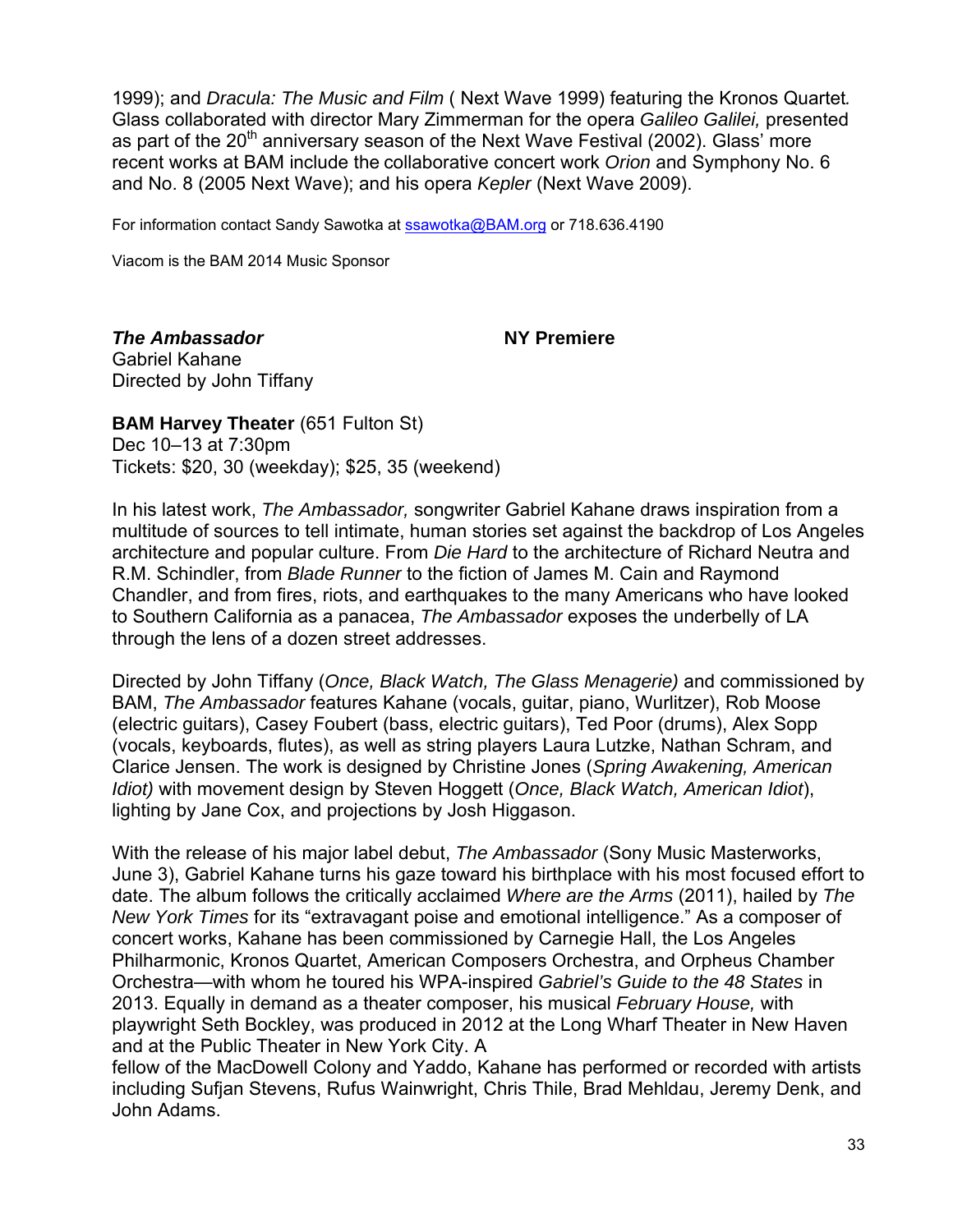English theater director **John Tiffany** served as the associate director of the National Theatre of Scotland from 2006–12, where he directed international productions including *The Missing, Elizabeth Gordon Quinn, The Bacchae* (Lincoln Center Festival, 2008), *Black Watch* (Laurence Olivier Award for Best Director; St. Ann's Warehouse, 2007, 2011), and *Alan Cumming's Macbeth* (Broadway, 2014). Tiffany won Tony, Drama Desk, and Outer Critics Circle Awards for his direction of *Once* (currently on Broadway), and directed the acclaimed recent Broadway production of *The Glass Menagerie.* 

For press information contact Sandy Sawotka at **ssawotka@BAM.org** or 718.636.4190

Viacom is the BAM 2014 Music Sponsor

BAM and Irish Arts Center present

#### *Howie the Rookie*

Landmark Productions Written and directed by Mark O'Rowe

Set and costume design by Paul Wills Lighting design by Sinéad McKenna Sound design by Phillip Stewart

**BAM Fisher** (Fishman Space), 321 Ashland Pl Dec 10—13 at 7:30pm, Dec 14 at 3pm Tickets: \$20

Presented by BAM and Irish Arts Center, this one-man remounting of Mark O'Rowe's critically acclaimed *Howie the Rookie* comes to BAM courtesy of Ireland's Landmark Productions. O'Rowe reconceived his original two-man play for a single performer to portray both the Howie and the Rookie after searching for an actor to match the awardwinning Tom Vaughan-Lawlor's ability (Best Actor, *Irish Times* Theatre Awards 2013). Originally staged in New York in 2001 at PS 122, this brutal but funny script follows a revenge-fueled run-in on the violent streets of working-class Dublin. *The New York Times* called O'Rowe's drama, "…one of those rare, shiver-making instances in which language seems to become truly physical."

**Mark O'Rowe**'s plays include *From Both Hips* (Fishamble, 1997), *Howie the Rookie* (Bush Theatre, 1999), *Made in China* (Abbey Theatre, 2001), and *Crestfall* (Gate Theatre, 2003). *Howie the Rookie* won the George Devine Award when it premiered at the Bush Theatre in 1999. It also won the *Irish Times* Best New Play Award and the Rooney Prize for Irish Literature. In 2007 O'Rowe wrote *Terminus* which opened at the Abbey Theatre and won a Fringe First award when it transferred to the Edinburgh Festival in 2008. It undertook a major world tour in 2011 throughout the UK, US, and Australia. In 2003, O'Rowe wrote his first feature film, *Intermission*, which starred Colin Farrell and Cillian Murphy. His other screenplays include adaptations of Jonathan Trigell's novel, *Boy A*, for Cuba Pictures and Channel 4; *Perrier's Bounty*; and Daniel Clay's 2008 novel *Broken*, which starred Cillian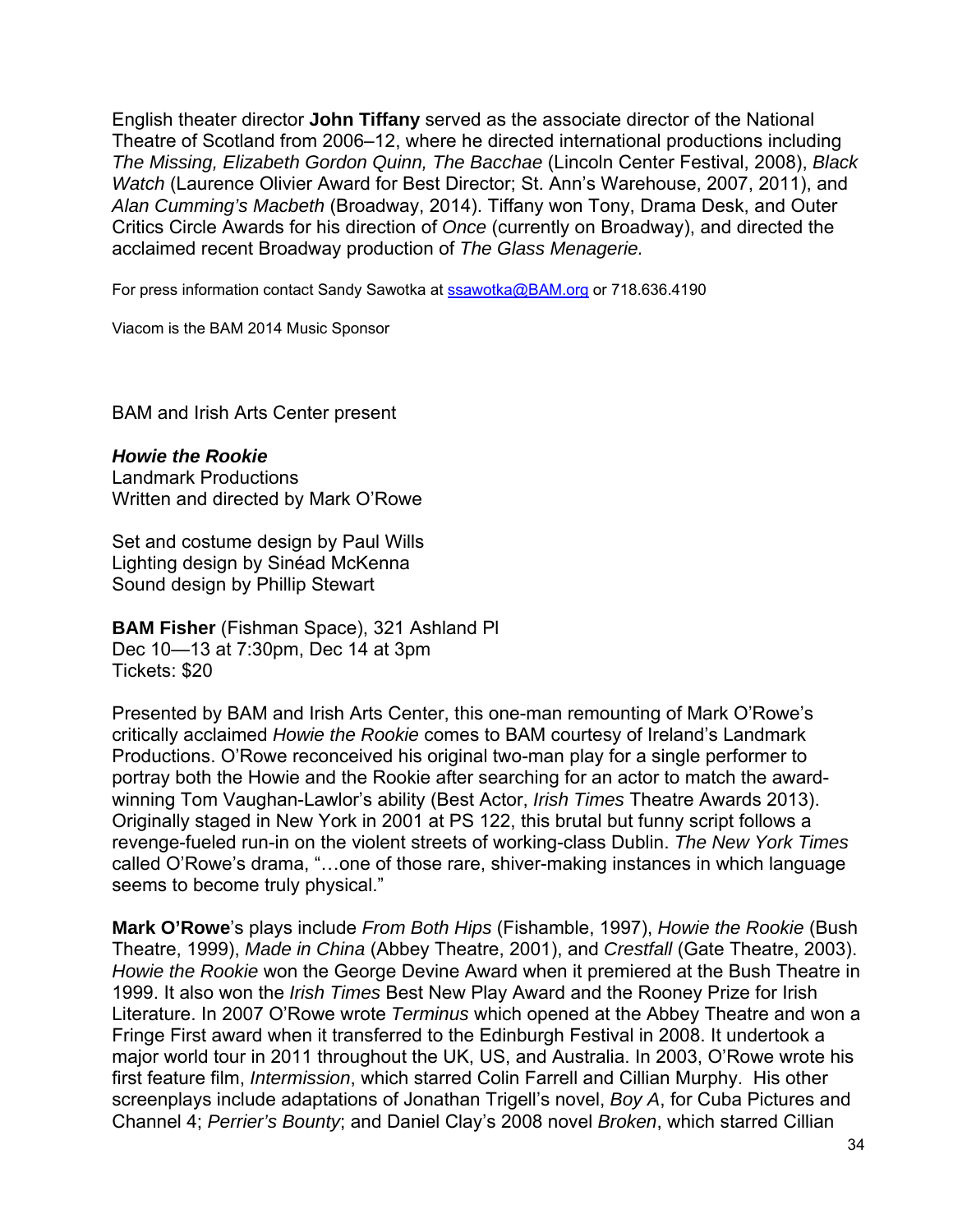Murphy and Tim Roth. He wrote the short films *Epithet* (2011) and *Debris* (2012), which he also directed.

For press information contact Joe Guttridge at jguttridge@bam.org or 718.636.4129 x4

*VIJAY IYER: Music of Transformation* **World Premiere, NY Premiere**  Music by Vijay Iyer Film by Prashant Bhargava International Contemporary Ensemble Conducted by Steven Schick

**BAM Harvey Theater** (651 Fulton Street) Dec 18—20 at 7:30pm Tickets: \$20, 30, 40 (subject to change after Aug 10)

 It is futile to define Vijay Iyer's music. He is as comfortable playing jazz standards such as John Coltrane's *Giant Steps* or improvising Michael Jackson's *Human Nature* as he is playing his own compositions with a classical ensemble. In these concerts, Iyer, who first appeared at BAM with *Still Life with Commentator: An Oratorio* (2006 Next Wave Festival), presents three compositions that show his diverse styles, including the world premiere of a solo piano work commissioned by BAM. He will also perform the recently recorded *Mutations I-X*, scored for string quartet, piano, and electronics. And to top it off, in a New York premiere, Iyer's score for Prashant Bhargava's film *Radhe Radhe: Rites of Holi*, a celebration of India's colorful spring rituals, will be played by Iyer and the International Contemporary Ensemble with the film screened on the state-of-the-art Steinberg Screen at BAM Harvey Theater.

Grammy-nominated composer-pianist **Vijay Iyer** (pronounced "VID-jay EYE-yer") was described by *The New Yorker* as one of "today's most important pianists… extravagantly gifted… brilliantly eclectic." His honors include a 2013 MacArthur "genius" fellowship; an unprecedented "quintuple crown" in the 2012 *Down Beat* International Critics Poll (Jazz Artist of the Year, Pianist of the Year, Jazz Album of the Year, Jazz Group of the Year, and Rising Star Composer categories); a "quadruple crown" in the *JazzTimes* extended critics poll (Artist of the Year, Acoustic/Mainstream Group of the Year, Pianist of the Year, and Album of the Year); and the Pianist of the Year Awards for both 2012 and 2013 from the Jazz Journalists Association. A polymath whose career has spanned the sciences, the humanities, and the arts, Iyer received an interdisciplinary PhD in the cognitive science of music from the University of California, Berkeley. In 2014 he began a permanent appointment at Harvard University's Department of Music, as the Franklin D. and Florence Rosenblatt Professor of the Arts.

For press information contact David Hsieh at dhsieh@BAM.org or 718.636.4129 x9

Viacom is the BAM 2014 Music Sponsor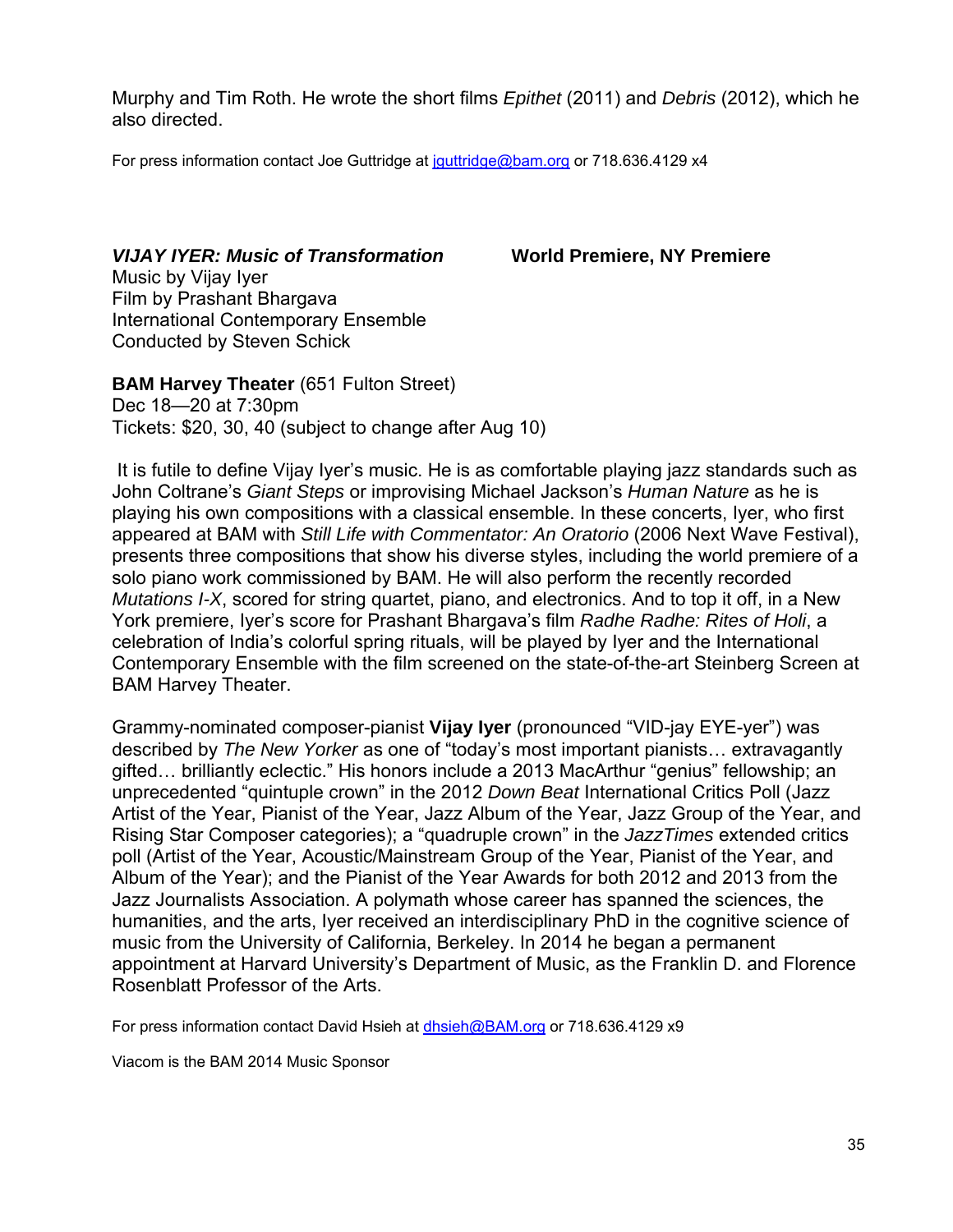Next Wave Art Oct 14–Dec 20 Peter Jay Sharp Building Free

Next Wave Art returns this fall for its  $13<sup>th</sup>$  season, opening up BAM's campus to a unique range of iconic and emerging contemporary artists. This exhibition represents a variety of media, with many new site-specific works, including a selection from Andy Warhol's *Screen Test* series and a new mural in the BAM Howard Gilman Opera House lobby by Miami-based artist Cristina Lei Rodriguez. Additional featured artists include Lisa Levy, Rebecca Norton, Kambui Olujimi, and others.

Opening Reception Oct 14, 6–8pm Natman Room

Leadership support for BAM Visual Art provided by Agnes Gund, and Toby Devan Lewis

Unbound: A Literary Series with BAM and Greenlight Bookstore Sep 21 Brooklyn Book Festival Brooklyn Borough Hall Free

For this special Brooklyn Book Festival event, author Daniel Kehlmann talks to Zadie Smith about his new novel, *F*, a tragicomic story about three brothers, their relationship to their distant father, and their individual fates and struggles in the modern world.

#### BAMcafé Live

BAMcafé Live showcases renowned and emerging artists, featuring some of the best jazz, R&B, world beat, rock, soul, and experimental music from Brooklyn and beyond. Friday and Saturday nights. Free.

Additional support for BAMcafé Live is provided by Con Edison

#### Get It Out There: Comedy by BAM & IFC

BAM and IFC join forces to present a new comedy showcase that allows emerging comics to experiment recklessly with humor. Select Thursdays. Free. See BAM.org for schedule.

#### **Credits**

Time Warner Inc. is the BAM 2014 Next Wave Festival sponsor.

Programming in the BAM Howard Gilman Opera House is supported and endowed by The Howard Gilman Foundation. Programming in the BAM Harvey Theater is endowed by the Doris Duke Charitable Foundation. Programming in BAM Lepercq Space is supported by The Lepercq Charitable Foundation. BAM Rose Cinemas are named in recognition of a major gift in honor of Jonathan F.P. and Diana Calthorpe Rose, and have been generously supported by The Peter Jay Sharp Foundation, and the Estate of Richard B. Fisher. Leadership support for dance at BAM provided by The Harkness Foundation for Dance.

Leadership support for visual art programming at BAM provided by Agnes Gund, and Toby Devan Lewis. Viacom is the BAM 2014 Music Sponsor.

Major support for Nonesuch Records at BAM provided by Gotham Organization, Inc.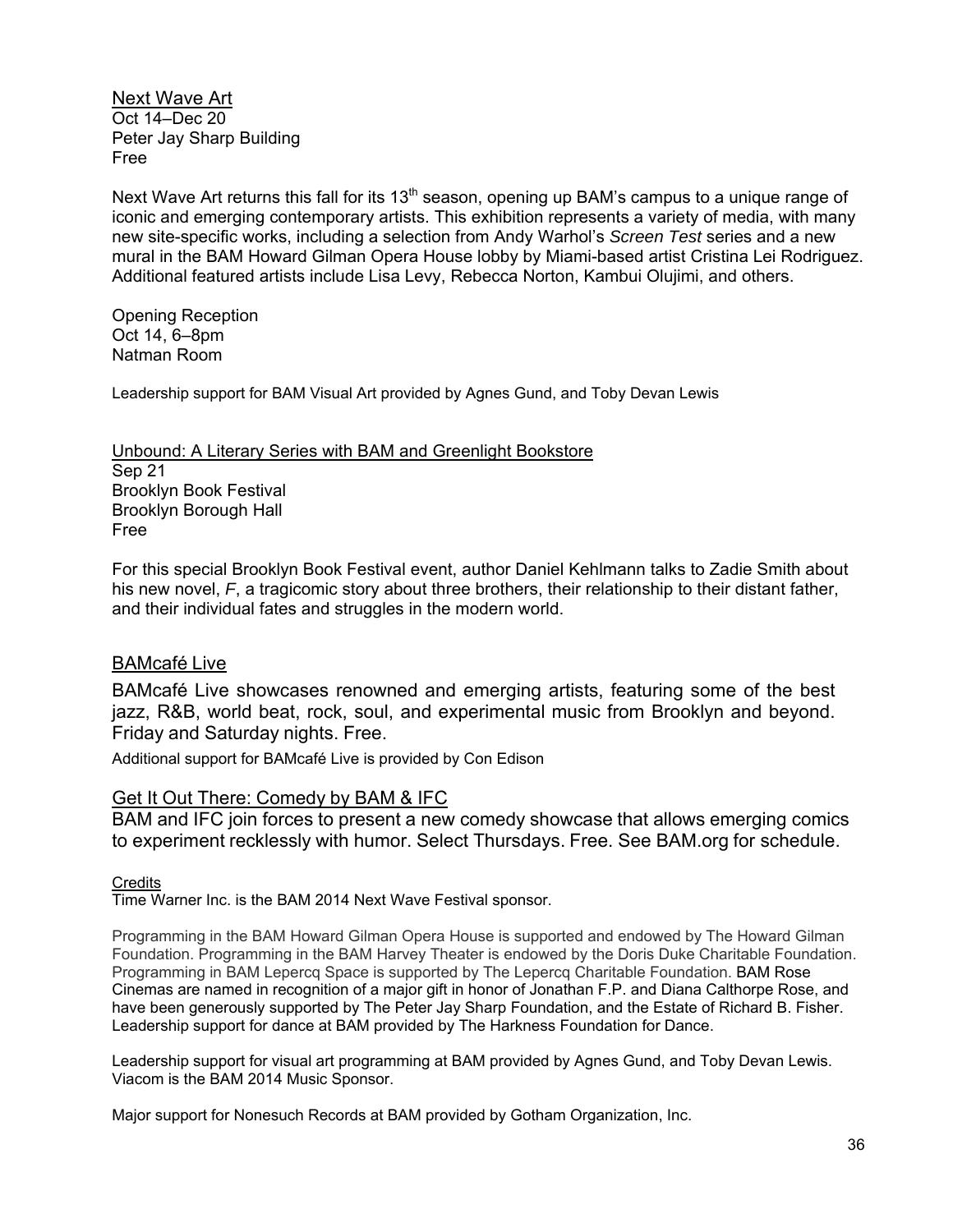Major support for Global BAM provided by Robert Sterling Clark Foundation. Leadership support for BAM's presentation of *Shakespeare's Sonnets* provided by The Robert W. Wilson Charitable Trust; Aashish & Dinyar Devitre; and the Stavros Niarchos Foundation.

Support for *Six Characters in Search of an Author* provided by Laura Pels International Foundation for Theater.

Support for *Angels in America* provided by the Michael Palm Foundation.

Leadership support for music at BAM provided by Frances Bermanzohn & Alan Roseman, and Pablo J. Salame.

Major support for theater at BAM provided by The Francena T. Harrison Foundation Trust; Stephanie & Timothy Ingrassia; Donald R. Mullen Jr.; The Morris and Alma Schapiro Fund; The SHS Foundation; The Shubert Foundation, Inc.

Major support for dance at BAM provided by The SHS Foundation.

The Wall Street Journal is the Title Sponsor of BAM Rose Cinemas and BAMcinématek. Steinberg Screen at the BAM Harvey Theater is made possible by The Joseph S. and Diane H. Steinberg Charitable Trust. Major support for Senior Cinema provided by The New York Community Trust.

Target is the presenting sponsor of BAM Community Access to the Arts. Support for the *On Truth (and Lies)* series provided by Onassis Foundation USA.

ConEdison is the BAMcafé Live sponsor. BAMcafé Live receives endowment support from the BAM Fund to Support Emerging and Local Musicians.

Leadership support for BAM Hamm Archives Center provided by Charles J. & Irene F. Hamm and the Leon Levy Foundation.

BAM 2014 Next Wave Festival supporters: Brooklyn Community Foundation; Ford Foundation; Leon Levy Foundation;

Pepsi is the official beverage of BAM. Santander is the BAM Marquee sponsor. Yamaha is the official piano for BAM. New York Marriott at the Brooklyn Bridge is the official hotel for BAM.

Your tax dollars make BAM programs possible through funding from the City of New York Department of Cultural Affairs and the New York State Council on the Arts. The BAM facilities are owned by the City of New York and benefit from public funds provided through the New York City Department of Cultural Affairs with support from Mayor Bill De Blasio; the New York City Council including Council Speaker Melissa Mark-Viverito, Finance Committee Chair Julissa Ferreras , Cultural Affairs Committee Chair Jimmy Van Bramer, the Brooklyn Delegation of the Council, and Councilwoman Laurie Cumbo; and Brooklyn Borough President Eric Adams. BAM would like to thank the Brooklyn Delegations of the New York State Assembly, Joseph R. Lentol, Delegation Leader; and New York Senate, Senator Velmanette Montgomery, Delegation Leader.

#### General Information

BAM Howard Gilman Opera House, BAM Rose Cinemas, and BAMcafé are located in the Peter Jay Sharp building at 30 Lafayette Avenue (between St Felix Street and Ashland Place) in the Fort Greene neighborhood of Brooklyn. BAM Harvey Theater is located two blocks from the main building at 651 Fulton Street (between Ashland and Rockwell Places). Both locations house Greenlight Bookstore at BAM kiosks. BAM Fisher, located at 321 Ashland Place, is the newest addition to the BAM campus and houses the Judith and Alan Fishman Space and Rita K. Hillman Studio. BAM Rose Cinemas is Brooklyn's only movie house dedicated to first-run independent and foreign film and repertory programming. BAMcafé, operated by Great Performances, offers a bar menu and dinner entrées prior to BAM Howard Gilman Opera House evening performances. BAMcafé also features an eclectic mix of spoken word and live music for BAMcafé Live on Friday and Saturday nights with a bar menu available starting at 6pm.